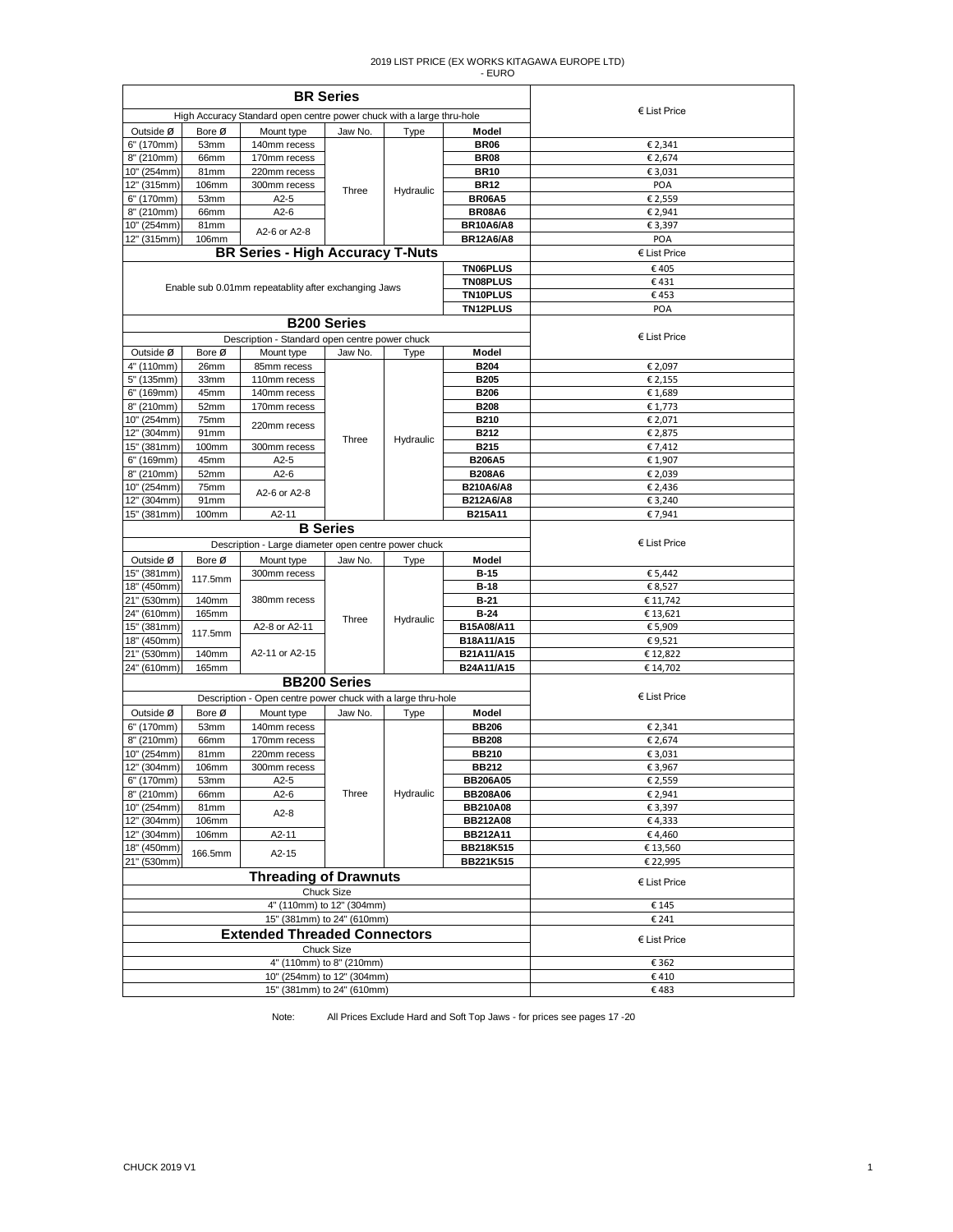|             |         |                                                                | <b>BS300 Series</b>      |           |                   |                       |
|-------------|---------|----------------------------------------------------------------|--------------------------|-----------|-------------------|-----------------------|
|             |         | Description - Reduced jaw lift open centre power chuck         |                          |           |                   | € List Price          |
| Outside Ø   | Bore Ø  | Mount type                                                     | Jaw No.                  | Type      | Model             |                       |
| 6" (169mm)  | 45mm    | 140mm recess                                                   |                          |           | <b>BS306</b>      | € 3,502               |
| 8" (210mm)  | 52mm    | 170mm recess                                                   |                          |           | <b>BS308</b>      | €4,311                |
| 10" (254mm) | 75mm    | 220mm recess                                                   | Three                    | Hydraulic | <b>BS310</b>      | €4,974                |
| 6" (169mm)  | 45mm    | $A2-5$                                                         |                          |           | <b>BS306A5</b>    | € 3,904               |
| 8" (210mm)  | 52mm    | $A2-6$                                                         |                          |           | <b>BS308A6</b>    | €4,261                |
| 10" (254mm) | 75mm    | A2-6 or A2-8                                                   |                          |           | <b>BS310A6/A8</b> | € 5,477               |
|             |         |                                                                | <b>BL200 Series</b>      |           |                   |                       |
|             |         | Description - Long stroke open centre power chuck              |                          |           |                   | € List Price          |
| Outside Ø   | Bore Ø  | Mount type                                                     | Jaw No.                  | Type      | Model             |                       |
| 6" (165mm)  | 28mm    | 140mm recess                                                   | Three                    |           | <b>BL206</b>      | € 5,547               |
| 8" (215mm)  | 45mm    | 170mm recess                                                   |                          |           | <b>BL208</b>      | € 6,130               |
| 10" (254mm) | 53mm    | 220mm recess                                                   |                          |           | <b>BL210</b>      | € 7,155               |
| 12" (304mm) | 63mm    | 220mm recess                                                   |                          | Hydraulic | <b>BL212</b>      | € 8,115               |
| 6" (165mm)  | 28mm    | $A2-5$                                                         |                          |           | <b>BL206A5</b>    | € 5,763               |
| 8" (215mm)  | 45mm    | A2-5 or A2-6                                                   |                          |           | <b>BL208A5/A6</b> | € 6,394               |
| 10" (254mm) | 53mm    | A2-6 or A2-8                                                   |                          |           | <b>BL210A6/A8</b> | € 7,517               |
| 12" (304mm) | 63mm    |                                                                |                          |           | <b>BL212A6/A8</b> | € 8,477               |
|             |         | <b>HOH Series</b>                                              |                          |           |                   |                       |
|             |         | Description - Counter balanced open centre power chuck         | € List Price             |           |                   |                       |
| Outside Ø   | Bore Ø  | Mount type                                                     | Jaw No.                  | Type      | Model             |                       |
| 6" (175mm)  | 45mm    | $A2-5$                                                         |                          | Hydraulic | <b>HOH-206</b>    | € 3,974               |
| 8" (230mm)  | 52mm    | $A2-6$                                                         |                          |           | <b>HOH-208</b>    | €4,125                |
| 10" (254mm) | 65mm    | $A2-8$                                                         | Three                    |           | HOH-1OK           | € 6,065               |
| 12" (304mm) | 78mm    | $A2-8$                                                         |                          |           | <b>HOH-12K</b>    | € 7,351               |
| 15" (381mm) | 117.5mm | $A2-11$                                                        |                          |           | <b>HOH-15K</b>    | €10,451               |
|             |         |                                                                | QB300 Series             |           |                   |                       |
|             |         | Description - Quick jaw change power chuck with an open centre |                          |           |                   | € List Price          |
| Outside Ø   | Bore Ø  | Mount type                                                     | Jaw No.                  | Type      | Model             |                       |
| 6" (169m)   | 45mm    | 140mm recess                                                   |                          |           | QB306             | € 3,407               |
| 8" (210mm)  | 52mm    | 170mm recess                                                   |                          |           | QB308             | € 3,554               |
| 10" (254mm) | 75mm    | 220mm recess                                                   |                          |           | QB310             | € 3,701               |
| 12" (304mm) | 91mm    | 220mm recess                                                   | Three                    | Hydraulic | QB312             | € 5,181               |
| 6" (169m)   | 45mm    | $A2-5$                                                         |                          |           | QB306A5           | € 3,622               |
| 8" (210mm)  | 52mm    | $A2-6$                                                         |                          |           | QB308A6           | € 3,818               |
| 10" (254mm) | 75mm    | A2-6 or A2-8                                                   |                          |           | QB310A6/A8        | €4,064                |
| 12" (304mm) | 91mm    |                                                                |                          |           | QB312A6/A8        | € 5,544               |
|             |         | <b>Threading of Drawnuts</b>                                   |                          |           |                   | $\epsilon$ List Price |
|             |         |                                                                | Chuck Size               |           |                   |                       |
|             |         | 4" (110mm) to 12" (304mm)                                      |                          |           |                   | € 145                 |
|             |         | 15" (381mm) to 24" (610mm)                                     |                          |           |                   | € 241                 |
|             |         | <b>Extended Threaded Connectors</b>                            | Chuck Size               |           |                   | € List Price          |
|             |         |                                                                | 4" (110mm) to 8" (210mm) |           |                   | € 362                 |
|             |         | 10" (254mm) to 12" (304mm)                                     |                          |           |                   | €410                  |
|             |         | 15" (381mm) to 24" (610mm)                                     |                          |           |                   | €483                  |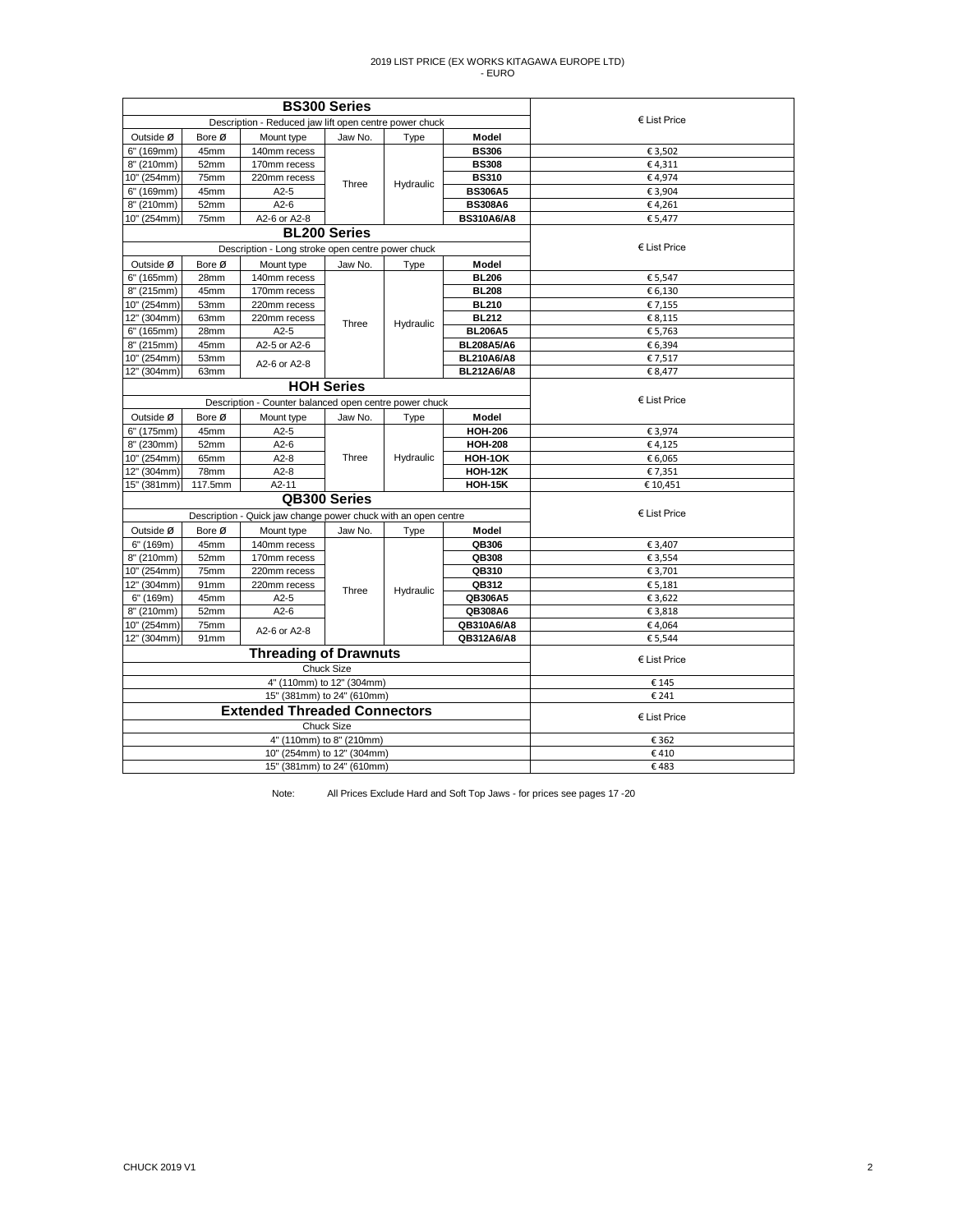|                            |               | <b>QJR Series</b>                                                      |                           |                   |                                          |                       |
|----------------------------|---------------|------------------------------------------------------------------------|---------------------------|-------------------|------------------------------------------|-----------------------|
|                            |               | Description - Quick jaw replacement power chuck with a large thru-hole |                           |                   |                                          | $\epsilon$ List Price |
| Outside Ø                  | Bore Ø        | Mount type                                                             | Jaw No.                   | Type              | Model                                    |                       |
| 6" (178mm)                 | 53mm          | 140mm recess                                                           |                           |                   | QJR07-00                                 | € 3,395               |
| 8" (210mm)                 | 66mm          | 170mm recess                                                           |                           |                   | QJR08-00                                 | € 3,741               |
| 10" (254mm)                | 81mm          | 220mm recess                                                           |                           |                   | QJR10-00                                 | €4,880                |
| 12" (304mm)                | 106mm         |                                                                        | Three -                   |                   | QJR12-00                                 | € 6,019               |
| 12" (304mm)                | 106mm         | 300 mm recess                                                          | supplied<br>without base  |                   | QJR121-00                                | € 6,019               |
| 6" (178mm)<br>8" (210mm)   | 53mm<br>66mm  | $A2-5$<br>$A2-6$                                                       | jaws                      |                   | QJR07A5-00<br>QJR08A6-00                 | € 3,547<br>€ 3,931    |
| 10" (254mm)                | 81mm          |                                                                        |                           |                   | QJR10A6/A8-00                            | € 5,097               |
| 12" (304mm)                | 106mm         | A2-6 or A2-8                                                           |                           |                   | QJR12A6/A8-00                            | € 6,236               |
| 12" (304mm)                | 106mm         |                                                                        |                           |                   | QJR121A6/A8-00                           | € 6,236               |
| 6" (178mm)                 | 53mm          | 140mm recess                                                           |                           | Hydraulic         | QJR07-M                                  | € 3,939               |
| 8" (210mm)                 | 66mm          | 170mm recess                                                           |                           |                   | QJR08-M                                  | €4,340                |
| 10" (254mm)                | 81mm          |                                                                        |                           |                   | QJR10-M                                  | € 5,595               |
| 12" (304mm)                | 106mm         | 220mm recess                                                           | Three -                   |                   | QJR12-M                                  | € 6,982               |
| 12" (304mm)                | 106mm         | 300mm recess                                                           | supplied<br>with 2 sets   |                   | QJR121-M                                 | € 6,982               |
| 6" (178mm)                 | 53mm          | $A2-5$                                                                 | of Metric                 |                   | QJR07A5-M                                | €4,067                |
| 8" (210mm)                 | 66mm          | $A2-6$                                                                 | base jaws                 |                   | QJR08A6-M                                | €4,532                |
| 10" (254mm)                | 81mm          |                                                                        |                           |                   | QJR10A6/A8-M                             | €5,809                |
| 12" (304mm)                | 106mm         | A2-6 or A2-8                                                           |                           |                   | QJR12A6/A8-M                             | € 7,196               |
| 12" (304mm)                | 106mm         |                                                                        |                           |                   | QJR121A6/A8-M                            | € 7,196               |
|                            |               | <b>QJR Series - Base Jaws</b>                                          |                           |                   |                                          | € List Price          |
|                            |               |                                                                        |                           |                   | <b>GB-QJR07-M</b>                        | € 335                 |
|                            |               | Metic Serrations (1.5mm x 60)                                          |                           |                   | GB-QJR08-M                               | € 370                 |
|                            |               |                                                                        |                           |                   | GB-QJR10-M                               | €444                  |
|                            |               |                                                                        |                           | <b>GB-QJR12-M</b> | € 550                                    |                       |
|                            |               | <b>BT200 Series</b>                                                    |                           |                   |                                          |                       |
|                            |               | Description - Two jaw standard open centre power chuck                 |                           |                   |                                          | € List Price          |
| Outside Ø                  | Bore Ø        | Mount type                                                             | Jaw No.                   | Type              | Model                                    |                       |
| 4" (110mm)                 | 26mm          | 85mm recess                                                            |                           |                   | <b>BT204</b>                             | € 2,442               |
| 5" (135mm)                 | 33mm          | 110mm recess                                                           |                           |                   | <b>BT205</b>                             | € 2,578               |
| 6" (169mm)                 | 45mm          | 140mm recess                                                           |                           |                   | <b>BT206</b>                             | € 2,801               |
| 8" (210mm)<br>10" (254mm)  | 52mm<br>75mm  | 170mm recess                                                           |                           |                   | <b>BT208</b><br>BT210                    | € 2,665<br>€ 2,870    |
| 12" (304mm)                | 91mm          | 220mm recess                                                           |                           |                   | BT212                                    | € 3,770               |
| 15" (381mm)                | 117.5mm       | 300mm recess                                                           | Two                       | Hydraulic         | <b>BT15</b>                              | €4,914                |
| 6" (169mm)                 | 45mm          | $A2-5$                                                                 |                           |                   | <b>BT206A5</b>                           | € 3,020               |
| 8" (210mm)                 | 52mm          | $A2-6$                                                                 |                           |                   | <b>BT208A6</b>                           | € 2,882               |
| 10" (254mm)                | 75mm          |                                                                        |                           |                   | BT210A6/A8                               | € 3,137               |
| 12" (304mm)                | 91mm          | A2-6 or A2-8                                                           |                           |                   | BT212A6/A8                               | €4,137                |
| 15" (381mm)                | 117.5mm       | $A2-8$                                                                 |                           |                   | <b>BT15A8</b>                            | € 5,432               |
|                            |               | <b>BBT200 Series</b>                                                   |                           |                   |                                          |                       |
|                            |               | Description - Two Jaw Power chuck with a large thru-hole               |                           |                   |                                          | $E$ List Price        |
| Outside Ø                  | Bore Ø        | Mount type                                                             | Jaw No.                   | Type              | Model                                    |                       |
| 6" (170mm)                 | 53mm          | 140mm recess                                                           |                           |                   | <b>BBT206</b>                            | € 2,990               |
| 8" (210mm)                 | 66mm          | 170mm recess                                                           |                           |                   | <b>BBT208</b>                            | € 3,181               |
| 10" (254mm)                | 81mm          | 220mm recess                                                           |                           |                   | <b>BBT210</b>                            | € 3,402               |
| 12" (304mm)                | 106mm         | 300mm recess                                                           | Two                       | Hydraulic         | <b>BBT212</b>                            | € 3,782               |
| 6" (170mm)                 | 53mm          | $A2-5$                                                                 |                           |                   | <b>BBT206A5</b>                          | € 3,186               |
| 8" (210mm)                 | 66mm          | $A2-6$                                                                 |                           |                   | <b>BBT208A6</b>                          | € 3,480               |
| 10" (254mm)<br>12" (304mm) | 81mm<br>106mm | A2-6 or A2-8                                                           |                           |                   | <b>BBT210A6/A8</b><br><b>BBT212A6/A8</b> | € 3,794<br>€4,137     |
|                            |               | <b>Threading of Drawnuts</b>                                           |                           |                   |                                          |                       |
|                            |               |                                                                        | Chuck Size                |                   |                                          | $E$ List Price        |
|                            |               |                                                                        | 4" (110mm) to 12" (304mm) |                   |                                          | € 145                 |
|                            |               | 15" (381mm) to 24" (610mm)                                             |                           |                   |                                          | € 241                 |
|                            |               | <b>Extended Threaded Connectors</b>                                    |                           |                   |                                          | $E$ List Price        |
|                            |               |                                                                        | Chuck Size                |                   |                                          |                       |
|                            |               |                                                                        | 4" (110mm) to 8" (210mm)  |                   |                                          | € 362                 |
|                            |               | 10" (254mm) to 12" (304mm)                                             |                           |                   |                                          | €410                  |
|                            |               | 15" (381mm) to 24" (610mm)                                             |                           |                   |                                          | €483                  |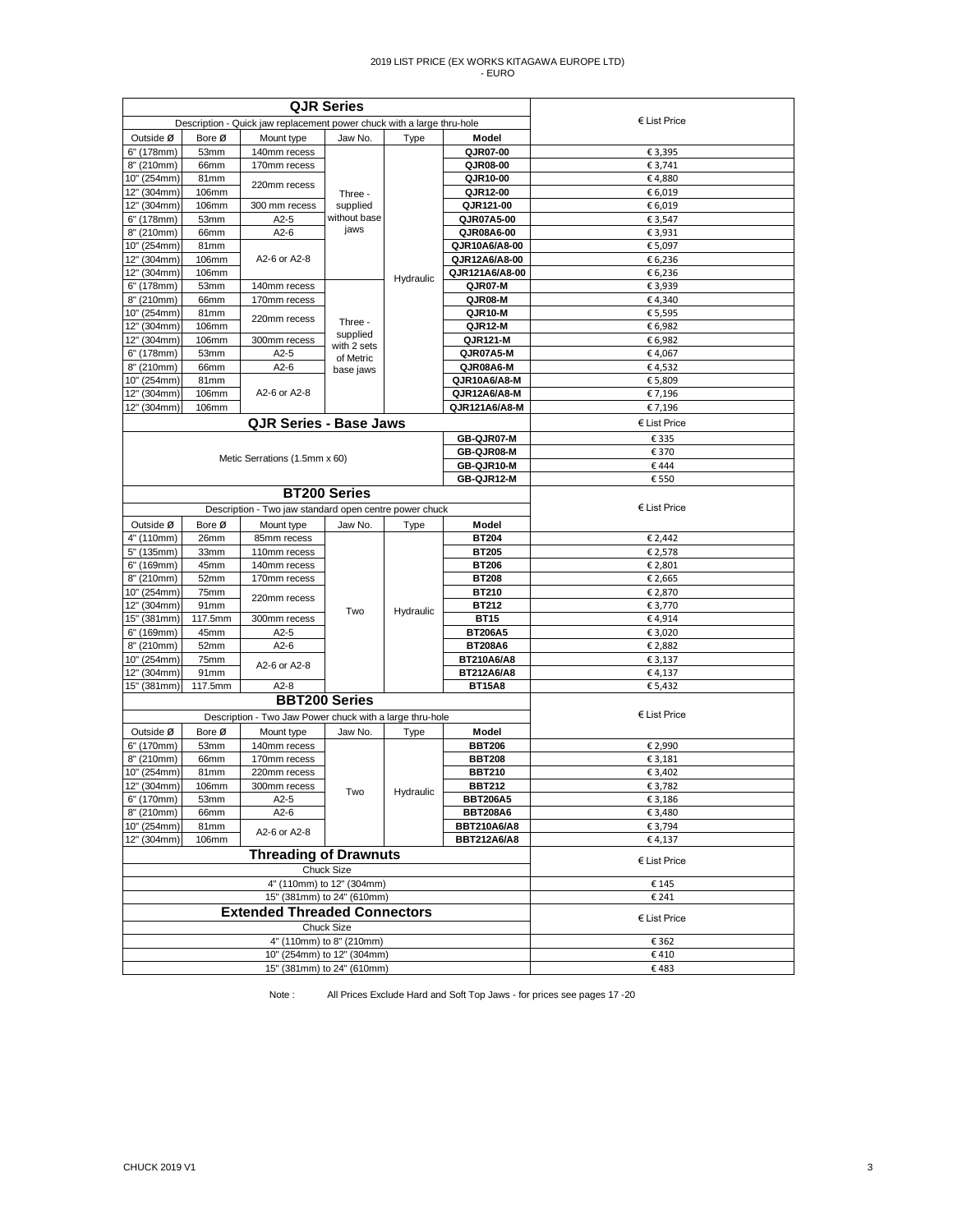|             |        |                                                                        | <b>BLT200 Series</b> |           |                    |                |
|-------------|--------|------------------------------------------------------------------------|----------------------|-----------|--------------------|----------------|
|             |        | Description - Two jaw open cen center power chuck with a long stoke    |                      |           |                    | $E$ List Price |
| Outside Ø   | Bore Ø | Mount type                                                             | Jaw No.              | Type      | Model              |                |
| 6" (165mm)  | 28mm   | 140mm recess                                                           |                      |           | <b>BLT206</b>      | € 5,547        |
| 8" (215mm)  | 45mm   | 170mm recess                                                           |                      |           | <b>BLT208</b>      | € 6,130        |
| 10" (254mm) | 53mm   | 220mm recess                                                           |                      | Hydraulic | <b>BLT210</b>      | € 7,155        |
| 12" (304mm) | 63mm   |                                                                        | Two                  |           | <b>BLT212</b>      | € 8,115        |
| 6" (165mm)  | 28mm   | $A2-5$                                                                 |                      |           | <b>BLT206A5</b>    | € 5,763        |
| 8" (215mm)  | 45mm   | $A2-6$                                                                 |                      |           | <b>BLT208A6</b>    | € 6,394        |
| 10" (254mm) | 53mm   | A2-6 or A2-8                                                           |                      |           | <b>BLT210A6/A8</b> | € 7,517        |
| 12" (304mm) | 63mm   |                                                                        |                      |           | <b>BLT212A6/A8</b> | € 8,477        |
|             |        |                                                                        | <b>N</b> Series      |           |                    |                |
|             |        | Description - Standard Closed centre power chuck                       |                      |           |                    | $E$ List Price |
| Outside Ø   | Bore Ø | Mount type                                                             | Jaw No.              | Type      | Model              |                |
| 4" (110mm)  |        | 60mm recess                                                            |                      |           | N-04               | € 1,181        |
| 5" (135mm)  |        | 80mm recess                                                            |                      |           | $N-05$             | € 1,206        |
| 6" (165mm)  |        | 140mm recess                                                           |                      | Hydraulic | N-06               | €1,246         |
| 8" (210mm)  |        | 170mm recess                                                           |                      |           | $N-08$             | € 1,272        |
| 10" (254mm) |        | 220mm recess                                                           |                      |           | $N-10$             | €1,638         |
| 12" (304mm) |        |                                                                        |                      |           | $N-12$             | € 2,593        |
| 15" (381mm) |        | 300mm recess                                                           |                      |           | $N-15$             | €4,844         |
| 18" (450mm) |        |                                                                        |                      |           | $N-18$             | € 8,657        |
| 21" (530mm) |        | 380mm recess                                                           | Three                |           | $N-21$             | € 11,169       |
| 24" (610mm) |        |                                                                        |                      |           | $N-24$             | €15,023        |
| 6" (165mm)  |        | $A2-5$                                                                 |                      |           | <b>N06A5</b>       | € 1,457        |
| 8" (210mm)  |        | $A2-6$                                                                 |                      |           | <b>N08A6</b>       | €1,527         |
| 10" (254mm) |        | A2-6 or A2-8                                                           |                      |           | N10A6/A8           | €1,995         |
| 12" (304mm) |        |                                                                        |                      |           | N12A6/A8           | € 2,949        |
| 15" (381mm) |        | A2-8 or A2-11                                                          |                      |           | N15A8/A11          | € 5,336        |
| 18" (450mm) |        |                                                                        |                      |           | N18A8/A11          | €9,697         |
| 21" (530mm) |        | A2-11 or A2-15                                                         |                      |           | N21A11/A15         | €12,315        |
| 24" (610mm) |        |                                                                        |                      |           | N24A11/A15         | € 16,164       |
|             |        |                                                                        | <b>NV Series</b>     |           |                    |                |
|             |        | Description - Closed centre power chuck for vertical machining centres |                      |           |                    | $E$ List Price |
| Outside Ø   | Bore Ø | Mount type                                                             | Jaw No.              | Type      | Model              |                |
| 15" (381mm) |        | $A2-11$                                                                |                      |           | <b>NV-15A11</b>    | € 7,361        |
| 18" (450mm) |        |                                                                        |                      |           | <b>NV-18A11</b>    | € 10,797       |
| 21" (530mm) |        |                                                                        |                      |           | <b>NV-21A15</b>    | € 15,414       |
| 24" (610mm) |        |                                                                        | Three                | Hydraulic | <b>NV-24A15</b>    | €17,923        |
| 28" (700mm) |        | $A2-15$                                                                |                      |           | <b>NV-28A15</b>    | € 18,491       |
| 32" (800mm) |        |                                                                        |                      |           | <b>NV-32A15</b>    | € 22,757       |
| 36" (914mm) |        |                                                                        |                      |           | <b>NV-36A15</b>    | € 28,447       |
| 40" (1000mm |        |                                                                        |                      |           | <b>NV-40A15</b>    | €34,129        |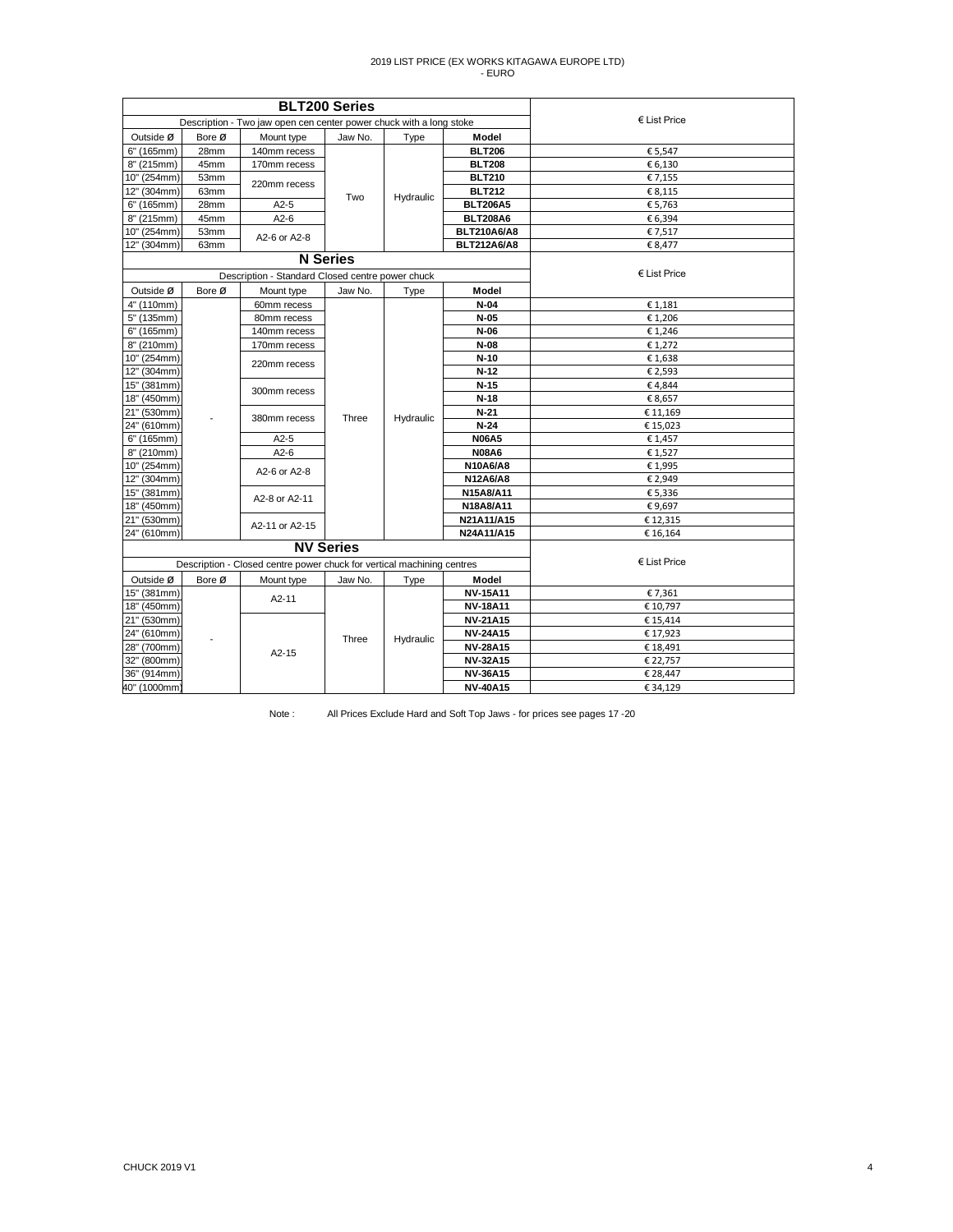|             |        | <b>NL Series</b>                                           |                  |           |                      |                    |
|-------------|--------|------------------------------------------------------------|------------------|-----------|----------------------|--------------------|
|             |        | Description - Closed centre power chuck with a long stroke |                  |           |                      | € List Price       |
| Outside Ø   | Bore Ø | Mount type                                                 | Jaw No.          | Type      | Model                |                    |
| 4" (110mm)  |        | 60mm recess                                                |                  |           | <b>NL04</b>          | € 2,362            |
| 6" (165mm)  |        | 140mm recess                                               |                  |           | <b>NL06</b>          | €1,633             |
| 8" (210mm)  |        | 170mm recess                                               |                  |           | <b>NL08</b>          | € 1,960            |
| 10" (254mm) |        | 220mm recess                                               |                  |           | <b>NL10</b>          | € 2,482            |
| 12" (304mm) |        |                                                            | Three            | Hydraulic | <b>NL12</b>          | € 3,467            |
| 6" (165mm)  |        | $A2-6$                                                     |                  |           | <b>NL06A6</b>        | €1,849             |
| 8" (210mm)  |        |                                                            |                  |           | <b>NL08A6</b>        | € 2,224            |
| 10" (254mm) |        | A2-6 or A2-8                                               |                  |           | <b>NL10A6/A8</b>     | € 2,845            |
| 12" (304mm) |        |                                                            |                  |           | <b>NL12A6/A8</b>     | € 3,830            |
|             |        | <b>NT.NLT Series</b>                                       |                  |           |                      |                    |
|             |        | Description - Two Jaw standard closed centre power chuck   |                  |           |                      | € List Price       |
| Outside Ø   | Bore Ø | Mount type                                                 | Jaw No.          | Type      | Model                |                    |
| 4" (110mm)  |        | 60mm recess                                                |                  |           | <b>NT04</b>          | €960               |
| 5" (135mm)  |        | 80mm recess                                                |                  |           | <b>NT05</b>          | €1,045             |
| 6" (165mm)  |        | 140mm recess                                               |                  |           | <b>NLT06</b>         | € 1,176            |
| 8" (210mm)  |        | 170mm recess                                               |                  |           | <b>NLT08</b>         | € 1,261            |
| 10" (254mm) |        | 220mm recess                                               | Two              | Hydraulic | <b>NLT10</b>         | €1,623             |
| 12" (304mm) |        |                                                            |                  |           | <b>NLT12</b>         | € 2,452            |
| 6" (165mm)  |        | $A2-5$                                                     |                  |           | NLT06A5              | € 1,392            |
| 8" (210mm)  |        | $A2-6$                                                     |                  |           | NLT08A6              | €1,526             |
| 10" (254mm) |        | A2-6 or A2-8                                               |                  |           | NLT10A6/A8           | € 1,986            |
| 12" (304mm) |        | <b>ML.MLT.MLV Series</b>                                   |                  |           | <b>NLT12A6/A8</b>    | € 2,815            |
|             |        |                                                            | € List Price     |           |                      |                    |
|             |        | Description - Mega Long Stroke closed centre power chuck   |                  |           |                      |                    |
| Outside Ø   | Bore Ø | Mount type<br>140mm recess                                 | Jaw No.          | Type      | Model<br><b>ML06</b> |                    |
|             |        | $A2-5$                                                     | Three            |           | <b>ML06A5</b>        | € 5,760<br>€ 5,975 |
|             |        | 140mm recess                                               |                  |           | MLT06                | € 5,760            |
| 6" (169mm)  |        | $A2-5$                                                     | Two              |           | MLT06A5              | € 5,975            |
|             |        | 140mm recess                                               |                  |           | MLV06                | € 6,372            |
|             |        | $A2-5$                                                     | One              |           | MLV06A5              | € 6,588            |
|             |        | 170mm recess                                               |                  | Hydraulic | <b>ML08</b>          | € 6,372            |
|             |        | $A2-6$                                                     | Three            |           | ML08A6               | € 6,637            |
|             |        | 170mm recess                                               | Two              |           | MLT08                | € 6,372            |
| 8" (215mm)  |        | $A2-6$                                                     |                  |           | MLT08A6              | € 6,637            |
|             |        | 170mm recess                                               | One              |           | MLV08                | € 7,010            |
|             |        | $A2-6$                                                     |                  |           | MLV08A6              | € 7,274            |
|             |        |                                                            | <b>HW Series</b> |           |                      |                    |
|             |        | Description - Mega Long Stroke closed centre power chuck   |                  |           |                      | € List Price       |
| Outside Ø   | Bore Ø | Mount type                                                 | Jaw No.          | Type      | Model                |                    |
| 8" (210mm)  |        | 170mm recess                                               |                  |           | <b>HW-08</b>         | € 7,376            |
| 10" (270mm) |        | 120mm recess                                               |                  |           | <b>HW-10</b>         | € 7,421            |
| 12" (304mm) |        | 120mm recess                                               |                  |           | <b>HW-12</b>         | € 8,517            |
| 15" (381mm) |        | 195mm recess                                               | Four             | Hydraulic | <b>HW-15</b>         | €12,419            |
| 8" (210mm)  |        | $A2-6$                                                     |                  |           | <b>HW-08A6</b>       | € 8,209            |
| 10" (270mm) |        | A2-6 or A2-8                                               |                  |           | <b>HW-10A6/A8</b>    | € 8,500            |
| 12" (304mm) |        | $A2-8$                                                     |                  |           | <b>HW-12A8</b>       | €9,595             |
| 15" (381mm) |        | A2-8 or A2-11                                              |                  |           | HW-15A8/A11          | € 13,856           |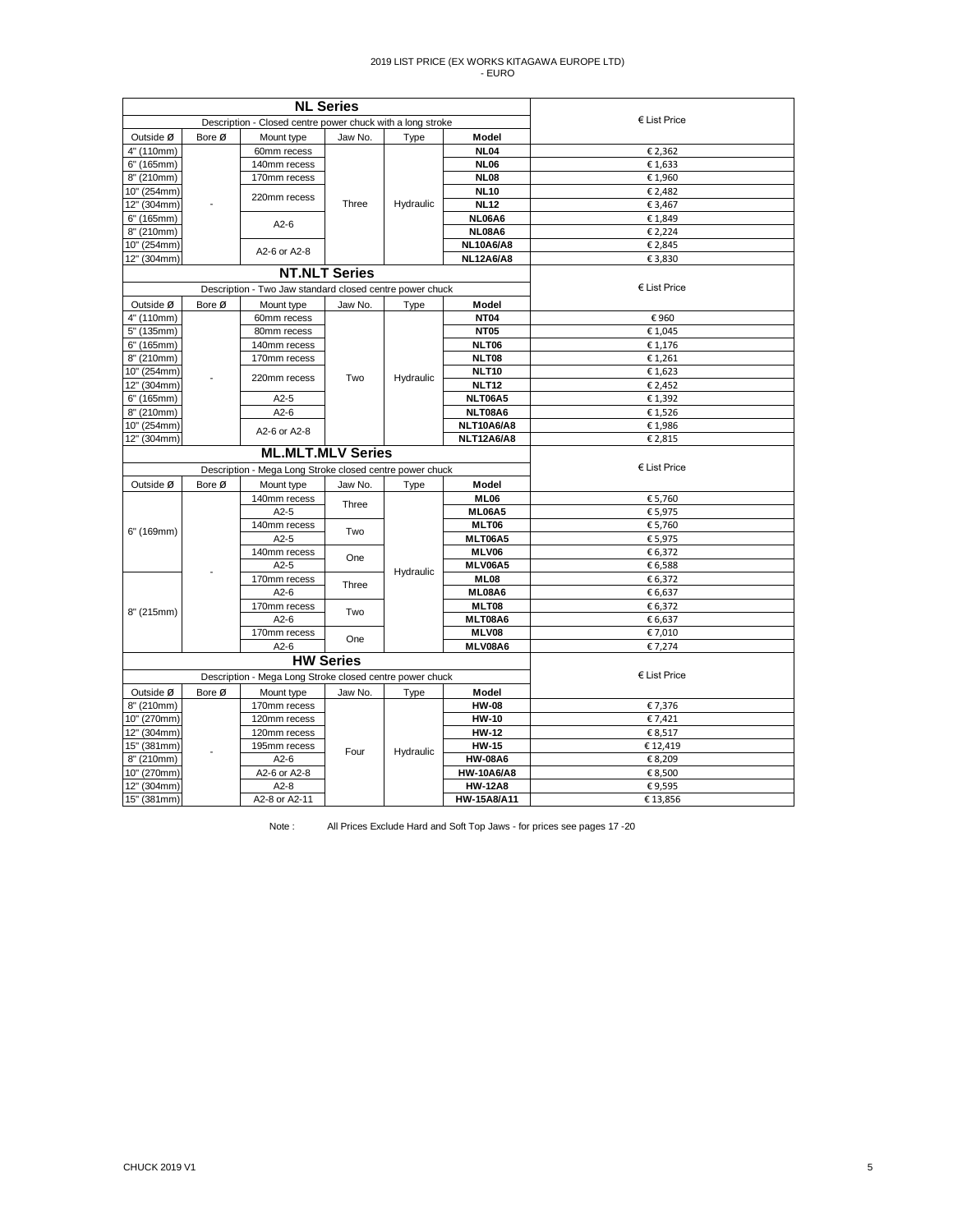|           |                  | <b>UVE Series</b>                                                      |                         |               |                    |                       |
|-----------|------------------|------------------------------------------------------------------------|-------------------------|---------------|--------------------|-----------------------|
|           |                  | Description - Standard Pneumatic Three Jaw Power Chuck                 |                         |               |                    | $\epsilon$ List Price |
| Outside Ø | Bore Ø           | Mount type                                                             | Jaw No.                 | Type          | Model              |                       |
| 273mm     | 38mm             | 160mm recess                                                           |                         |               | <b>UVE160K</b>     | € 6,210               |
| 302mm     | 50mm             | 185mm recess                                                           |                         |               | <b>UVE200K</b>     | € 6,954               |
| 350mm     | 60 <sub>mm</sub> | 235mm recess                                                           | Three                   | Pneumatic     | <b>UVE250K</b>     | € 8,456               |
| 410mm     | 92mm             | 290mm recess                                                           |                         |               | <b>UVE315K</b>     | € 10,501              |
| 518mm     | 120mm            | 300mm recess                                                           |                         |               | <b>UVE400K</b>     | € 27,479              |
|           |                  | <b>UB Series</b>                                                       |                         |               |                    |                       |
|           |                  | Description - Large-bore Pneumatic Three Jaw Power Chuck               |                         |               |                    | € List Price          |
| Outside Ø | Bore Ø           | Mount type                                                             | Jaw No.                 | Type          | Model              |                       |
| 494mm     | <b>181mm</b>     | 275mm recess                                                           |                         |               | <b>UB450K</b>      | € 26,222              |
| 626mm     | 275mm            | 375mm recess                                                           | Three                   | Pneumatic     | <b>UB560K</b>      | € 35,452              |
| 698mm     | 320mm            | 465mm recess                                                           |                         |               | <b>UB630K</b>      | € 55,067              |
| 790mm     | 375mm            | 520mm recess                                                           |                         |               | <b>UB710K</b>      | €72,378               |
|           |                  |                                                                        | <b>UPR Series</b>       |               |                    |                       |
|           |                  | Description - Large-bore Pneumatic Three Jaw Power Chuck (Dual Stroke) |                         |               |                    | € List Price          |
| Outside ø | Bore ø           | Mount type                                                             | Jaw No.                 | Type          | Model              |                       |
| 441mm     | 185mm            | 310mm recess                                                           |                         |               | <b>UPR450</b>      | € 31,993              |
| 590mm     | 275mm            | 450mm recess                                                           |                         |               | <b>UPR600</b>      | € 60,234              |
| 655mm     | 325mm            | 510mm recess                                                           | Three                   | Pneumatic     | <b>UPR650</b>      | € 64,088              |
| 715mm     | 375mm            | 550mm recess                                                           |                         |               | <b>UPR710</b>      | €91,256               |
| 915mm     | 560mm            | 700mm recess                                                           |                         |               | <b>UPR910</b>      | € 128,533             |
|           |                  | <b>UB/UPR Accessories</b>                                              | € List Price            |               |                    |                       |
|           |                  |                                                                        | <b>CHUCK ADAPTOR</b>    |               |                    | €1,902                |
|           |                  |                                                                        | <b>SUPPORT RING</b>     |               |                    | €5,943                |
|           |                  | SAFETY CONTROL BLOCK                                                   |                         |               |                    | €4,731                |
|           |                  | ELECTRIC FOOT SWITCH                                                   |                         |               |                    | €1,308                |
|           |                  |                                                                        | <b>FILTER REGULATOR</b> |               |                    | € 571                 |
|           |                  | SET OF BRAIDED HOSES                                                   |                         |               |                    | € 1,094               |
|           |                  |                                                                        | <b>KPC Series</b>       |               |                    |                       |
|           |                  | Description - High Repeatability Pneumatic Three Jaw Power Chuck       |                         |               |                    | € List Price          |
| Outside Ø | Bore Ø           | Mount type                                                             | Jaw No.                 | Repeatability | Model              |                       |
| 80mm      |                  |                                                                        |                         | 0.0025mm      | KPC803C100P        | € 2,538               |
| 80mm      |                  | 60mm spigot                                                            |                         | 0.0013mm      | KPC803C100EP       | € 3,040               |
| 80mm      |                  |                                                                        |                         | 0.0010mm      | KPC803C100EP1      | €4,964                |
| 100mm     |                  |                                                                        |                         | 0.0025mm      | <b>KPC43C048P</b>  | €3,829                |
| 100mm     |                  |                                                                        |                         | 0.0013mm      | KPC43C048EP        | €4,392                |
| 100mm     |                  | 82.55mm spigot                                                         | Three                   | 0.0010mm      | KPC43C048EP1       | €4,964                |
| 100mm     |                  |                                                                        |                         | $0.0025$ mm   | <b>KPC43C100P</b>  | € 2,538               |
| 100mm     |                  |                                                                        |                         | 0.0013mm      | <b>KPC43C100EP</b> | € 3,040               |
| 100mm     |                  |                                                                        |                         | 0.0010mm      | KPC43C100EP1       | €4,964                |
| 150mm     |                  |                                                                        |                         | 0.0025mm      | <b>KPC63C100P</b>  | € 3,155               |
| 150mm     |                  | 124.97mm spigot                                                        |                         | 0.0013mm      | <b>KPC63C100EP</b> | € 3,778               |
| 150mm     |                  |                                                                        |                         | 0.0010mm      | KPC63C100EP1       | € 7,421               |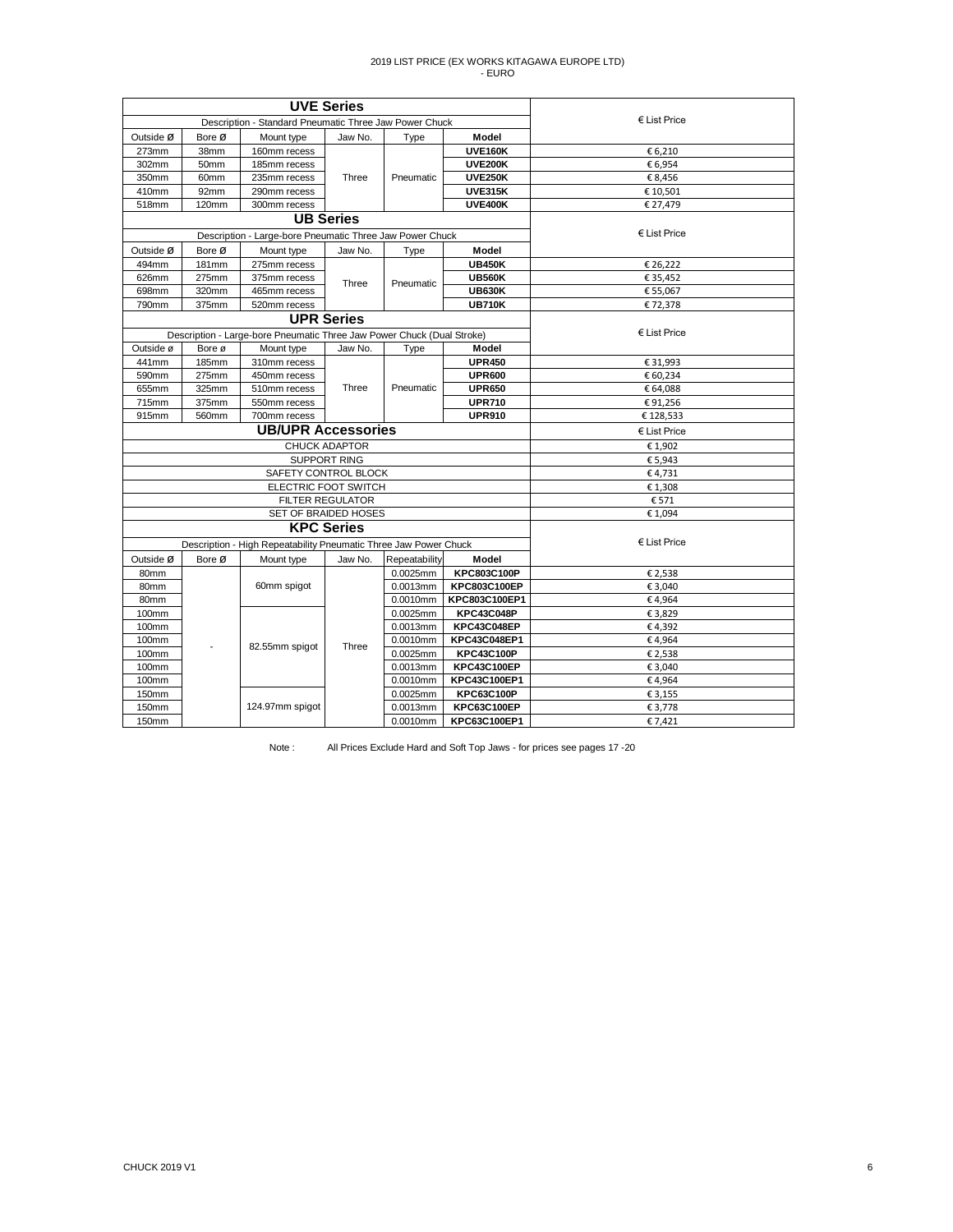|                |        | <b>PW Series</b>                                                      |                       |           |                                     |                       |
|----------------|--------|-----------------------------------------------------------------------|-----------------------|-----------|-------------------------------------|-----------------------|
|                |        | Description - Pull Back action closed centre power chuck              |                       |           |                                     | $\epsilon$ List Price |
| Outside Ø      | Bore Ø | Mount type                                                            | Jaw No.               | Type      | Model                               |                       |
| 162mm          |        | 140mm recess                                                          |                       |           | <b>PW-06</b>                        | € 5,332               |
| 200mm          |        | 170mm recess                                                          |                       |           | <b>PW-08</b>                        | € 6,136               |
| 254mm          |        | 220mm recess                                                          |                       |           | <b>PW-10</b>                        | €7,328                |
| 300mm          |        |                                                                       |                       |           | <b>PW-12</b>                        | € 8,757               |
| 381mm          |        | 300mm recess                                                          | Three                 | Hydraulic | <b>PW-15</b>                        | €12,735               |
| 162mm          |        | $A2-5$<br>$A2-6$                                                      |                       |           | <b>PW-06A5</b>                      | € 5,661               |
| 200mm<br>254mm |        |                                                                       |                       |           | <b>PW-08A6</b><br><b>PW-10A6/A8</b> | € 6,503<br>€ 7,711    |
| 300mm          |        | A2-6 or A2-8                                                          |                       |           | <b>PW-12A6/A8</b>                   | €9,152                |
|                |        | <b>PW (C) Series</b>                                                  |                       |           |                                     |                       |
|                |        | Description - Pull Back action compensating closed centre power chuck |                       |           |                                     | $E$ List Price        |
| Outside Ø      | Bore Ø | Mount type                                                            | Jaw No.               | Type      | Model                               |                       |
| 162mm          |        | 140mm recess                                                          |                       |           | <b>PW-06SC</b>                      | € 6,780               |
| 200mm          |        | 170mm recess                                                          |                       |           | <b>PW-08SC</b>                      | €7,800                |
| 254mm          |        |                                                                       |                       |           | <b>PW-10SC</b>                      | €9,306                |
| 300mm          |        | 220mm recess                                                          |                       |           | <b>PW-12SC</b>                      | € 11,131              |
| 381mm          |        | 300mm recess                                                          |                       |           | <b>PW-15SC</b>                      | €14,481               |
| 162mm          |        | $A2-5$                                                                | Three                 | Hydraulic | <b>PW-06SCA5</b>                    | € 6,980               |
| 200mm          |        | $A2-6$                                                                |                       |           | <b>PW-08SCA6</b>                    | €7,732                |
| 254mm          |        | A2-6 or A2-8                                                          |                       |           | PW-10SCA6/A8                        | €9,643                |
| 300mm          |        |                                                                       |                       |           | <b>PW-12SCA6/A8</b>                 | € 11,468              |
| 381mm          |        | A2-8 or A2-11                                                         |                       |           | <b>PW-15SCA8/A11</b>                | € 14,950              |
|                |        |                                                                       | <b>DL200 Series</b>   |           |                                     |                       |
|                |        | Description - Dual Gripping power chuck                               |                       |           |                                     | $E$ List Price        |
| Outside Ø      | Bore Ø | Mount type                                                            | Jaw No.               | Type      | Model                               |                       |
| 169mm          | 20mm   | 140mm recess                                                          |                       |           | <b>DL206</b>                        | € 6,166               |
| 210mm          | 20mm   | 170mm recess                                                          |                       |           | <b>DL208</b>                        | € 7,192               |
| 254mm          | 20mm   |                                                                       |                       |           | <b>DL210</b>                        | € 8,244               |
| 304mm          | 50mm   | 220mm recess                                                          |                       |           | <b>DL212</b>                        | €9,420                |
| 169mm          | 20mm   | $A2-5$                                                                | Three                 | Hydraulic | <b>DL206A5</b>                      | € 6,393               |
| 210mm          | 20mm   | $A2-6$                                                                |                       |           | <b>DL208A6</b>                      | € 7,472               |
| 254mm          | 20mm   | A2-6 or A2-8                                                          |                       |           | DL210A6/A8                          | € 8,606               |
| 304mm          | 50mm   |                                                                       |                       |           | DL212A6/A8                          | €9,923                |
|                |        |                                                                       | <b>PWT Series</b>     |           |                                     |                       |
|                |        | Description - Pull Back action closed centre power chuck              |                       |           |                                     | $E$ List Price        |
| Outside Ø      | Bore Ø | Mount type                                                            | Jaw No.               | Type      | Model                               |                       |
| 162mm          |        | 140mm recess                                                          |                       |           | <b>PWT-06</b>                       | € 5,332               |
| 200mm          |        | 170mm recess                                                          |                       |           | <b>PWT-08</b>                       | € 6,136               |
| 254mm          |        | 220mm recess                                                          |                       |           | <b>PWT-10</b>                       | €7,328                |
| 300mm          |        |                                                                       |                       |           | <b>PWT-12</b>                       | € 8,757               |
| 381mm          |        | 300mm recess                                                          | Two                   | Hydraulic | <b>PWT-15</b>                       | €13,368               |
| 162mm          |        | $A2-5$                                                                |                       |           | <b>PWT-06A5</b>                     | € 5,552               |
| 200mm          |        | $A2-6$                                                                |                       |           | <b>PWT-08A6</b>                     | € 6,406               |
| 254mm          |        | A2-6 or A2-8                                                          |                       |           | <b>PWT-10A6/A8</b>                  | € 7,697               |
| 300mm          |        |                                                                       |                       |           | <b>PWT-12A6/A8</b>                  | €9,126                |
| 381mm          |        | A2-8 or A2-11                                                         |                       |           | <b>PWT-15A8/A11</b>                 | €13,883               |
|                |        |                                                                       | <b>PWT (C) Series</b> |           |                                     |                       |
|                |        | Description - Pull Back action compensating closed centre power chuck |                       |           |                                     | $E$ List Price        |
| Outside Ø      | Bore Ø | Mount type                                                            | Jaw No.               | Type      | Model                               |                       |
| 162mm          |        | 140mm recess                                                          |                       |           | <b>PWT-06SC</b>                     | € 6,974               |
| 200mm          |        | 170mm recess                                                          |                       |           | <b>PWT-08SC</b>                     | € 8,027               |
| 254mm          |        | 220mm recess                                                          |                       |           | <b>PWT-10SC</b>                     | €9,578                |
| 300mm          |        |                                                                       |                       |           | <b>PWT-12SC</b>                     | € 11,456              |
| 381mm          |        | 300mm recess                                                          | Two                   | Hydraulic | <b>PWT-15SC</b>                     | € 14,904              |
| 162mm          |        | $A2-5$                                                                |                       |           | <b>PWT-06SCA5</b>                   | € 7,170               |
| 200mm          |        | $A2-6$                                                                |                       |           | PWT-08SCA6                          | € 8,268               |
| 254mm          |        | A2-6 or A2-8                                                          |                       |           | PWT-10SCA6/A8                       | €9,908                |
| 300mm          |        |                                                                       |                       |           | PWT-12SCA6/A8                       | € 11,786              |
| 381mm          |        | A2-8 or A2-11                                                         |                       |           | <b>PWT-15SCA8/A11</b>               | € 15,363              |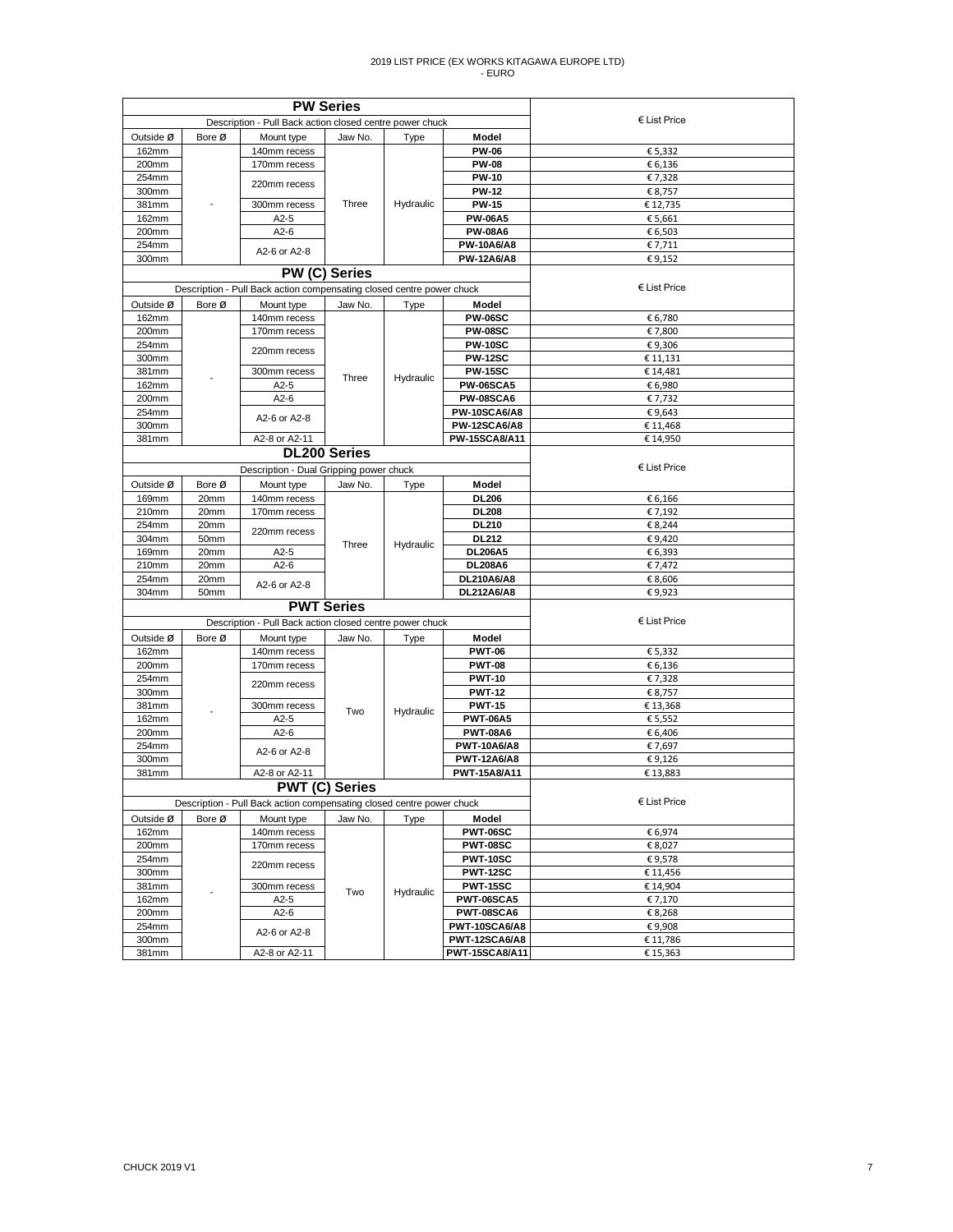|           |        | <b>PUB Series</b>                                                           |                   |           |                    |                       |
|-----------|--------|-----------------------------------------------------------------------------|-------------------|-----------|--------------------|-----------------------|
|           |        | Description - Draw down high precision Open centre power chuck              |                   |           |                    | $\epsilon$ List Price |
| Outside Ø | Bore Ø | Mount type                                                                  | Jaw No.           | Type      | Model              |                       |
| 165mm     | 39     | 140mm recess                                                                |                   |           | <b>PUB206</b>      | € 5,346               |
| 210mm     | 50     | 170mm recess                                                                |                   |           | <b>PUB208</b>      | € 6,537               |
| 254mm     | 72     |                                                                             |                   |           | <b>PUB210</b>      | €9,721                |
| 304mm     | 100    | 220mm recess                                                                |                   |           | <b>PUB212</b>      | € 13,716              |
| 165mm     | 39     | $A2-5$                                                                      | Three             | Hydraulic | <b>PUB206A5</b>    | € 5,578               |
| 210mm     | 50     | $A2-6$                                                                      |                   |           | <b>PUB208A6</b>    | € 6,816               |
| 254mm     | 72     |                                                                             |                   |           | PUB210A6/A8        | € 10,000              |
| 304mm     | 100    | A2-6 or A2-8                                                                |                   |           | <b>PUB212A6/A8</b> | € 14,099              |
|           |        | <b>PU Series</b>                                                            |                   |           |                    |                       |
|           |        |                                                                             |                   |           |                    |                       |
|           |        | Description - Draw down high precision Closed centre power chuck            |                   |           |                    | $\epsilon$ List Price |
| Outside Ø | Bore Ø | Mount type                                                                  | Jaw No.           | Type      | Model              |                       |
| 110mm     |        | 85mm recess                                                                 |                   |           | <b>PU204</b>       | € 5,242               |
| 135mm     |        | 110mm recess                                                                |                   |           | <b>PU205</b>       | € 5,303               |
| 165mm     |        | 140mm recess                                                                |                   |           | <b>PU206</b>       | € 5,346               |
| 210mm     |        | 170mm recess                                                                |                   |           | <b>PU208</b>       | € 6,537               |
| 254mm     |        |                                                                             |                   |           | <b>PU210</b>       | €9,721                |
| 304mm     |        | 220mm recess                                                                | Three             | Hydraulic | <b>PU212</b>       | € 13,707              |
| 165mm     |        | $A2-5$                                                                      |                   |           | <b>PU206A5</b>     | € 5,574               |
| 210mm     |        | $A2-6$                                                                      |                   |           | <b>PU208A6</b>     | € 6,816               |
| 254mm     |        |                                                                             |                   |           | PU210A6/A8         | € 10,000              |
| 304mm     |        | A2-6 or A2-8                                                                |                   |           | <b>PU212A6/A8</b>  | € 14,090              |
|           |        |                                                                             | <b>PUE Series</b> |           |                    |                       |
|           |        |                                                                             |                   |           |                    |                       |
|           |        | Description - Draw down high precision power chuck (Internal gripping only) |                   |           |                    | $E$ List Price        |
| Outside Ø | Bore Ø | Mount type                                                                  | Jaw No.           | Type      | Model              |                       |
| 135mm     |        | 110mm recess                                                                |                   |           | PUE05              | € 6,166               |
| 165mm     |        | 140mm recess                                                                |                   |           | PUE06              | €7,503                |
| 210mm     |        | 170mm recess                                                                | Three             | Hydraulic | PUE08              | €12,809               |
| 165mm     |        | $A2-5$                                                                      |                   |           | <b>PUE06A5</b>     | € 7,731               |
| 210mm     |        | $A2-6$                                                                      |                   |           | PUE08A6            | € 13,072              |
|           |        |                                                                             | <b>LU Series</b>  |           |                    |                       |
|           |        |                                                                             |                   |           |                    | $E$ List Price        |
|           |        | Description - Draw down closed center power chuck                           |                   |           |                    |                       |
| Outside Ø | Bore Ø | Mount type                                                                  | Jaw No.           | Type      | Model              |                       |
| 165mm     |        | 140mm recess                                                                |                   |           | <b>LU06</b>        | € 2,958               |
| 210mm     |        | 170mm recess                                                                |                   |           | LU08               | € 3,007               |
| 254mm     |        | 220mm recess                                                                |                   |           | <b>LU10</b>        | € 3,844               |
| 304mm     |        |                                                                             | Three             | Hydraulic | <b>LU12</b>        | € 6,198               |
| 165mm     |        | $A2-5$                                                                      |                   |           | <b>LU06A5</b>      | € 3,188               |
| 210mm     |        | $A2-6$                                                                      |                   |           | <b>LU08A6</b>      | € 3,287               |
| 254mm     |        | A2-6 or A2-8                                                                |                   |           | LU10A6/A8          | €4,124                |
| 304mm     |        |                                                                             |                   |           | LU12A6/A8          | € 6,432               |
|           |        |                                                                             | <b>FG Series</b>  |           |                    |                       |
|           |        | Description - Face clamping closed center power chuck                       |                   |           |                    | $E$ List Price        |
| Outside Ø | Bore Ø | Mount type                                                                  | Jaw No.           | Type      | Model              |                       |
| 135mm     |        | 110mm recess                                                                |                   |           | <b>FG05</b>        | POA                   |
| 165mm     |        | 140mm recess                                                                |                   |           | <b>FG06</b>        | POA                   |
|           |        | 170mm recess                                                                |                   |           | <b>FG08</b>        |                       |
| 210mm     |        |                                                                             |                   |           |                    | POA                   |
| 254mm     |        | 220mm recess                                                                |                   |           | <b>FG10</b>        | POA                   |
| 304mm     |        |                                                                             | Three             | Hydraulic | <b>FG12</b>        | POA                   |
| 165mm     |        | $A2-5$                                                                      |                   |           | <b>FG06A5</b>      | POA                   |
| 210mm     |        | $A2-6$                                                                      |                   |           | <b>FG08A6</b>      | POA                   |
| 254mm     |        | A2-6 or A2-8                                                                |                   |           | FG10A6/A8          | POA                   |
| 304mm     |        |                                                                             |                   |           | FG12A6/A8          | POA                   |
|           |        |                                                                             | <b>FGT Series</b> |           |                    |                       |
|           |        | Description - Face clamping closed center power chuck                       |                   |           |                    | $\epsilon$ List Price |
| Outside Ø | Bore Ø | Mount type                                                                  | Jaw No.           | Type      | Model              |                       |
| 135mm     |        | 110mm recess                                                                |                   |           | <b>FGT05</b>       | POA                   |
| 165mm     |        | 140mm recess                                                                |                   |           | <b>FGT06</b>       | POA                   |
| 210mm     |        | 170mm recess                                                                |                   |           | <b>FGT08</b>       | POA                   |
| 254mm     |        |                                                                             |                   |           | <b>FGT10</b>       | POA                   |
| 304mm     |        | 220mm recess                                                                | Two               | Hydraulic | <b>FGT12</b>       | POA                   |
| 165mm     |        | $A2-5$                                                                      |                   |           | <b>FGT06A5</b>     | POA                   |
|           |        |                                                                             |                   |           |                    |                       |
| 210mm     |        | $A2-6$                                                                      |                   |           | <b>FGT08A6</b>     | POA                   |
| 254mm     |        | A2-6 or A2-8                                                                |                   |           | <b>FGT10A6/A8</b>  | POA                   |
| 304mm     |        |                                                                             |                   |           | <b>FGT12A6/A8</b>  | POA                   |
|           |        | <b>Selected Special Chuck Accessories</b>                                   |                   |           |                    | $E$ List Price        |
|           |        | Machined Soft Jaws from existing blank                                      |                   |           |                    | €735                  |
|           |        |                                                                             | Special Soft Jaws |           |                    | €1,225                |
|           |        | Special Serrated Hard Jaws                                                  |                   |           |                    | € 1,716               |
|           |        | Backstop - Hardened & Ground                                                |                   |           |                    | € 1,961               |
|           |        | Backstop - Hardened & Ground with Air Sensing                               |                   |           |                    | € 2,451               |
|           |        | Chuck Body Modifications (Backstop Mounting)                                | € 294             |           |                    |                       |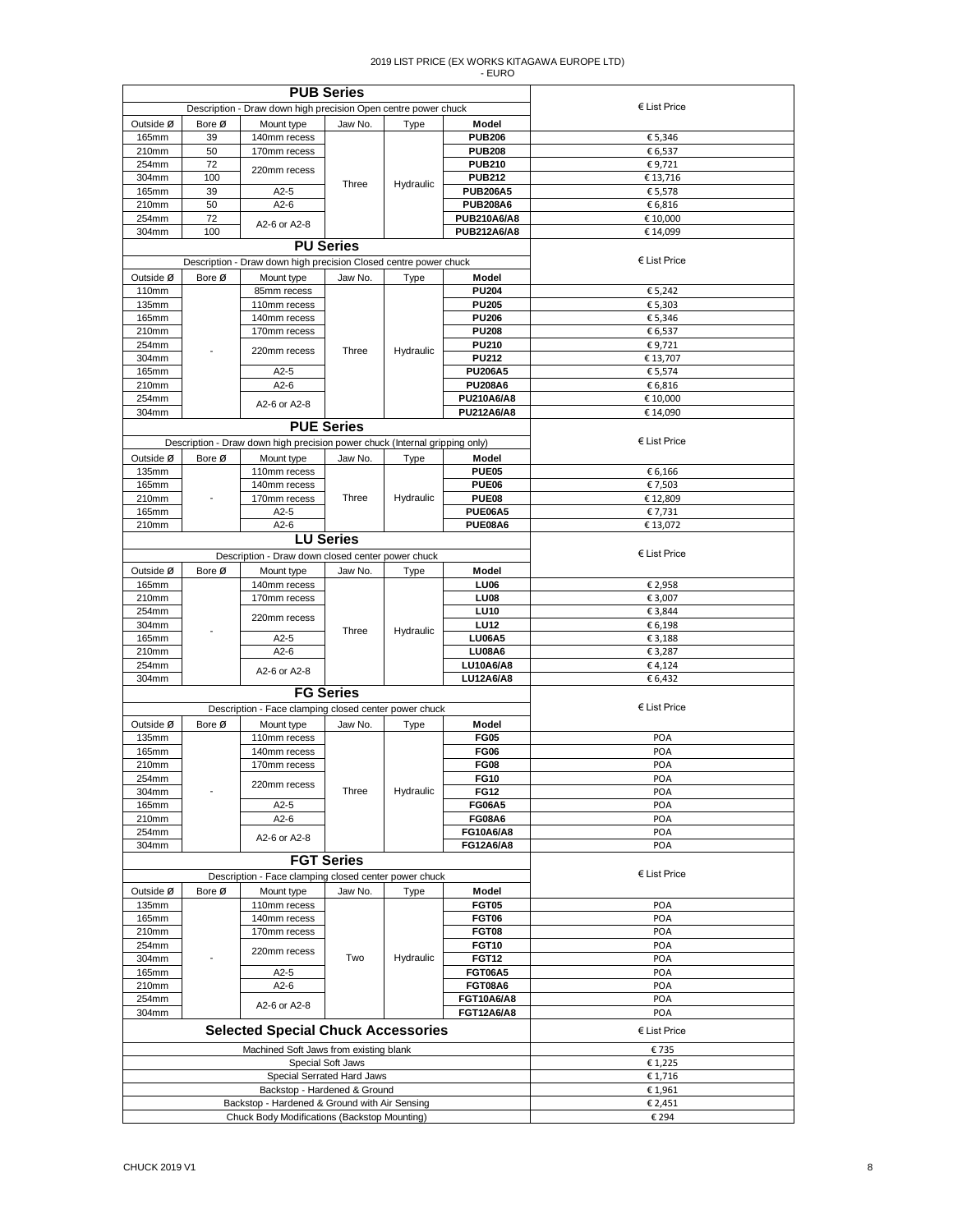|                      |              |                                                               | <b>SR Series</b>  |                |                |                       |
|----------------------|--------------|---------------------------------------------------------------|-------------------|----------------|----------------|-----------------------|
|                      |              | Description - Standard Compact Open Center Cylinder           |                   |                |                | $E$ List Price        |
| <b>Piston Stroke</b> | Bore Ø       | Pull Force                                                    | Speed             | Type           | Model          |                       |
|                      |              |                                                               | 6000 rpm          | Okuma          | SR1146C01      | € 3,662               |
| 16 <sub>mm</sub>     | 46mm         | 28.6 kN                                                       | 8000 rpm          | Mori Seiki     | SR1146C21      | € 3,662               |
|                      |              |                                                               |                   | Okuma          | SR1453C01      | € 3,934               |
| 19 <sub>mm</sub>     | 53mm         | 43.9 kN                                                       | 6000 rpm          | Mori Seiki     | SR1453C21      | € 3,934               |
|                      |              |                                                               |                   | Mazak          | <b>SR1453C</b> | € 3,934               |
|                      |              | 46.3 kN                                                       | 5000 rpm          | Mori Seiki     | SR1566C21      | €4,207                |
| 22mm                 | 66mm         | 45.0 kN                                                       |                   | Mazak          | <b>SR1566C</b> | €4,207                |
| 23mm                 | 70mm         | 53.6 kN                                                       |                   | Okuma          | SR1670C01      | €4,324                |
|                      | 77mm         | 50.7kN                                                        | 4500 rpm          | Mazak          | <b>SR1677C</b> | €4,458                |
|                      |              |                                                               |                   | Okuma          | SR1781C01      | € 5,476               |
| 25mm                 | 81mm         | 58.7 kN                                                       | 4500 rpm          | Mori Seiki     | SR1781C21      | € 5,476               |
|                      |              |                                                               | Mazak             | <b>SR1781C</b> | € 5,476        |                       |
| 28mm                 | <b>106mm</b> | 71.8 kN                                                       | 3500 rpm          | Mori Seiki     | SR2010C21      | € 7,310               |
|                      |              |                                                               | <b>SS Series</b>  |                |                |                       |
|                      |              | Description - Standard Compact Hydraulic Open Center Cylinder |                   |                |                | $\epsilon$ List Price |
| <b>Piston Stroke</b> | Bore Ø       | Pull Force                                                    | Speed             | Type           | Model          |                       |
|                      | 43mm         |                                                               |                   | Okuma          | SS1243C01      | € 3,706               |
| 16mm                 | 46mm         | 34.8 kN                                                       | 8000 rpm          | Universal      | SS1246C72/C15Y | € 3,706               |
|                      | 52mm         |                                                               |                   | Universal      | SS1452C72      | €3,613                |
| 22mm                 | 53mm         | 52.1 kN                                                       | 6500 rpm          | Mori Seiki     | SS1453K21A     | €4,500                |
|                      | 66mm         | 50.9 kN                                                       | 5600 rpm          | Mori Seiki     | SS1666K21A     | €4,760                |
|                      | 66mm         | 64.6 kN                                                       |                   | Mori Seiki     | SS1766K21A     | €4,176                |
|                      | 70mm         | 55.0 kN                                                       |                   | Okuma          | SS1770C01B     | €4,176                |
| 25mm                 | 75mm         | 55.0 kN                                                       | 5500 rpm          | Universal      | SS1775C72      | €4,176                |
|                      | 75mm         | 55.0 kN                                                       |                   | Mori Seiki     | SS1775K21A     | €4,176                |
|                      |              |                                                               |                   | Mori Seiki     | SS1881K21A     | € 5,368               |
|                      | 81mm         | 73.1 kN                                                       | 4800 rpm          | Mazak          | SS1881K15Y     | € 5,368               |
| 23mm                 | 106mm        | 71.0 kN                                                       | 3500 rpm          | Mazak          | SS2110C15Y     | € 6,372               |
|                      |              |                                                               | <b>S</b> Series   |                |                |                       |
|                      |              | Description - Standard Hydraulic Open Center Cylinder         |                   |                |                | $E$ List Price        |
|                      |              |                                                               |                   |                |                |                       |
| <b>Piston Stroke</b> | Bore Ø       | Pull Force                                                    | Speed             | Type           | Model          |                       |
| 15mm                 | 36mm         | 24.0 kN                                                       | 8000 rpm          |                | S1036          | €3,583                |
|                      | 46mm         | 33.0 kN                                                       | 7000 rpm          |                | S1246-15Y      | € 3,196               |
| 22mm                 | 52mm         | 56.0kN                                                        | 6200 rpm          |                | S1552-15Y      | €3,573                |
| 25mm                 | 75mm         | 69.0kN                                                        | 4700 rpm          | Universal      | S1875-15Y      | €4,426                |
| 30mm                 | 78mm         | 88.0 kN                                                       | 3800 rpm          |                | S2078-15Y      | €4,764                |
|                      | 91mm         | 88.0 kN                                                       |                   |                | S2091-15Y      | €4,765                |
| 51mm                 | 166.5mm      | 100.0 kN                                                      | 2000 rpm          |                | S2816-47A      | €18,415               |
|                      |              |                                                               | <b>S-L Series</b> |                |                |                       |
|                      |              | Description - Long Stroke Hydraulic Open Center Cylinder      |                   |                |                | € List Price          |
| <b>Piston Stroke</b> | Bore Ø       | Pull Force                                                    | Speed             | Type           | Model          |                       |
| 32mm                 | 46mm         | 33.0 kN                                                       | 7000 rpm          |                | S1246L         | € 3,274               |
|                      | 46mm         | 45.0 kN                                                       |                   |                | S1446L         | € 3,319               |
| 34mm                 | 52mm         | 56.0kN                                                        | 6200 rpm          | Universal      | S1552L         | € 3,573               |
| 40mm                 | 75mm         | 69.0kN                                                        | 4700 rpm          |                | S1875L         | €4,176                |
| 50mm                 | 91mm         | 88.0 kN                                                       | 3800 rpm          |                | S2091L         | €4.882                |
|                      |              |                                                               | <b>F</b> Series   |                |                |                       |
|                      |              | Description - Standard Hydraulic Open Center Cylinder         |                   |                |                | € List Price          |
| <b>Piston Stroke</b> | Bore Ø       | Pull Force                                                    | Speed             | Type           | Model          |                       |
|                      | 33mm         | 20.6 kN                                                       | 8000 rpm          |                | F0933H-15Y     | € 2,848               |
| 12mm                 | 41mm         | 36.0 kN                                                       | 6700 rpm          |                | F1241H-15Y     | € 3,260               |
| 15mm                 | 43mm         | 35.0 kN                                                       | 6700 rpm          | Universal      | F1243H-15Y     | € 3,471               |
| 23mm                 | 117.5mm      | 120.0 kN                                                      | 2800 rpm          |                | F2511HS15A     | € 6,725               |
| 50mm                 | 117.5mm      | 120.0 kN                                                      | 2800 rpm          |                | F2511HP        | € 6,725               |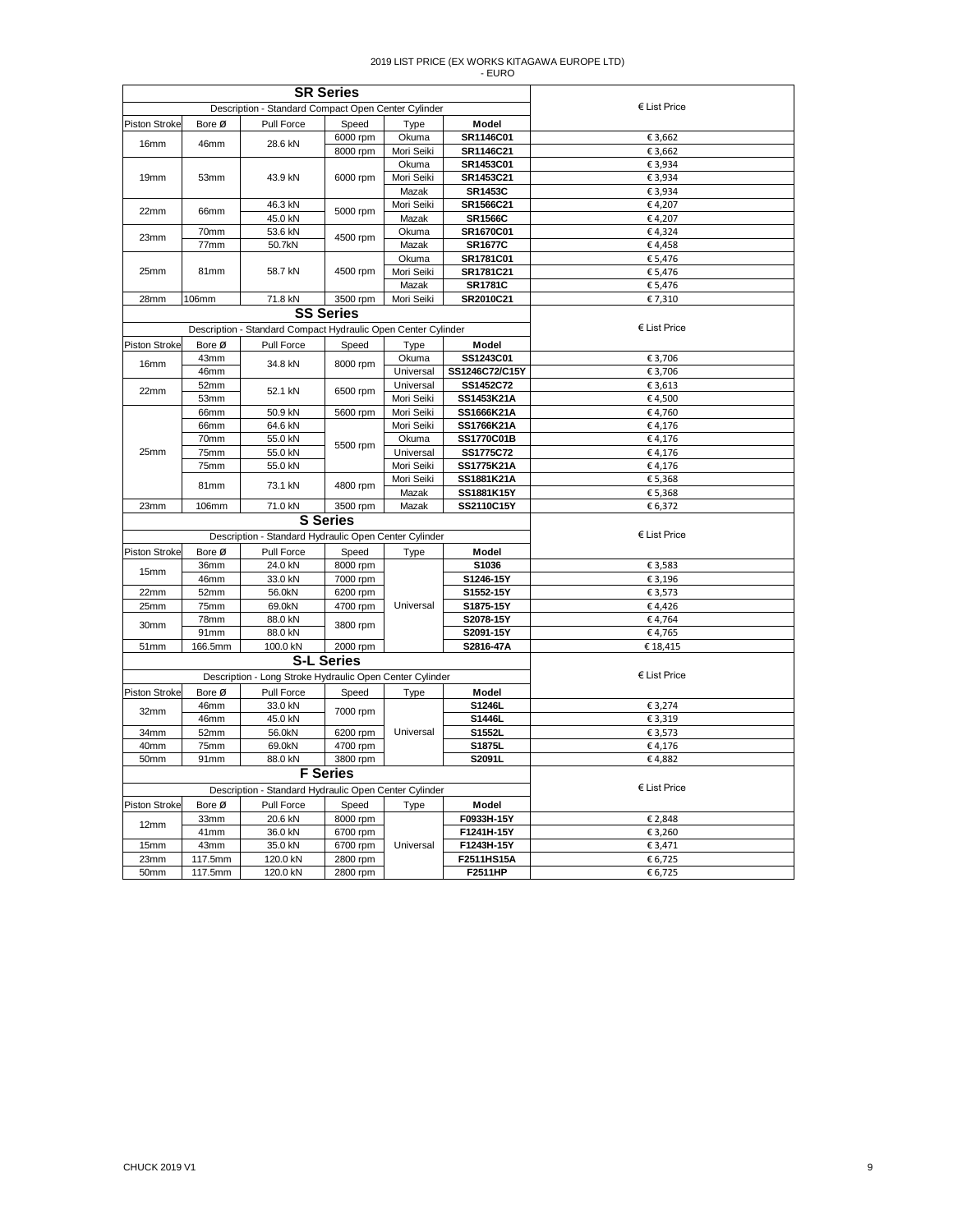|                      |                       | <b>Miyano Specification Cylinders</b>                 |                       |                 |                 |                       |
|----------------------|-----------------------|-------------------------------------------------------|-----------------------|-----------------|-----------------|-----------------------|
|                      |                       | Description - Standard Hydraulic Open Center Cylinder |                       |                 |                 | $\epsilon$ List Price |
| <b>Piston Stroke</b> | Bore Ø                | Pull Force                                            | Speed                 | Type            | Model           |                       |
| 12mm                 | 30mm                  | 24.1 kN                                               | 8000 rpm              |                 | SS1030-28       | €4.749                |
| 9 <sub>mm</sub>      | 36mm                  | 25.2 kN                                               | 8000 rpm              |                 | SS1236-28A      | € 3.440               |
| 9 <sub>mm</sub>      | 43mm                  | 25.2 kN                                               | 8000 rpm              |                 | SS1243-28       | € 3,440               |
| 9 <sub>mm</sub>      | 22mm                  | 17.3 kN                                               | 8000 rpm              | Miyano          | F0822HN28E      | € 3,081               |
| 9 <sub>mm</sub>      | 27mm                  | 17.3 kN                                               | 8000 rpm              |                 | F0827HN28       | € 2,916               |
| 9 <sub>mm</sub>      | 36mm                  | 38.0 kN                                               | 6000 rpm              |                 | F1236HN28F      | € 3,916               |
| 12mm                 | 36mm                  | 37.0 kN                                               | 6700rpm               |                 | F1236H          | € 3,876               |
|                      |                       | <b>Coolant Collector Series</b>                       | $\epsilon$ List Price |                 |                 |                       |
|                      | To suit Cylinder Type |                                                       |                       | <b>Model</b>    |                 |                       |
|                      | S1036                 |                                                       |                       | CS-S10BN        |                 | €823                  |
|                      | S1246                 |                                                       |                       | CS-S12BN        |                 | €799                  |
|                      | S1552                 |                                                       |                       | CS-S15BN        |                 | €828                  |
|                      | S1875                 |                                                       |                       | CS-S18BN        |                 | € 863                 |
|                      | S2091                 |                                                       |                       | CS-S20BN        |                 | €907                  |
| <b>SS1246K</b>       |                       |                                                       |                       | <b>CSK12Y2A</b> |                 | €1,315                |
| SS1452               |                       |                                                       |                       | <b>CS-14BP</b>  |                 | € 1,270               |
|                      | <b>SS1453K</b>        |                                                       | CSK14Y2A              |                 |                 | € 1,407               |
|                      | <b>SS1666K</b>        |                                                       | CSK16Y2A              |                 |                 | €1,459                |
|                      | <b>SS1775K</b>        |                                                       | CSK17Y2A              |                 |                 | € 1,510               |
|                      | <b>SS1881K</b>        |                                                       | <b>CSK18Y2A</b>       |                 |                 | € 1,696               |
|                      | SS2110K               |                                                       | <b>CSK21Y2A</b>       |                 |                 | € 1,957               |
|                      | F0833                 |                                                       |                       | CS-F08BN        |                 | €784                  |
|                      | F0933H                |                                                       |                       | CS-F08BN        |                 | €784                  |
|                      | F1236                 |                                                       |                       | CS-F12BN        |                 | €799                  |
|                      | F2078                 |                                                       |                       | CS-20HW         |                 | € 1,000               |
|                      | F2511H                |                                                       |                       | CS-25HW         |                 | €980                  |
|                      |                       |                                                       | <b>YWR Series</b>     |                 |                 |                       |
|                      |                       | Description - Dual Action Closed Center Cylinder      |                       |                 |                 | $\epsilon$ List Price |
| <b>Piston Stroke</b> | Bore Ø                | Pull Force                                            | Speed                 | Type            | Model           |                       |
| 20 <sub>mm</sub>     |                       |                                                       |                       |                 | <b>YW1220R</b>  | € 3,735               |
| 25mm                 |                       | 31.0 kN                                               | 5000 rpm              | Universal       | <b>YW1225R</b>  | € 3,794               |
| 20mm                 |                       |                                                       |                       |                 | <b>YW1220RE</b> | € 5,098               |
| 25mm                 |                       |                                                       |                       |                 | <b>YW1225RE</b> | € 5,162               |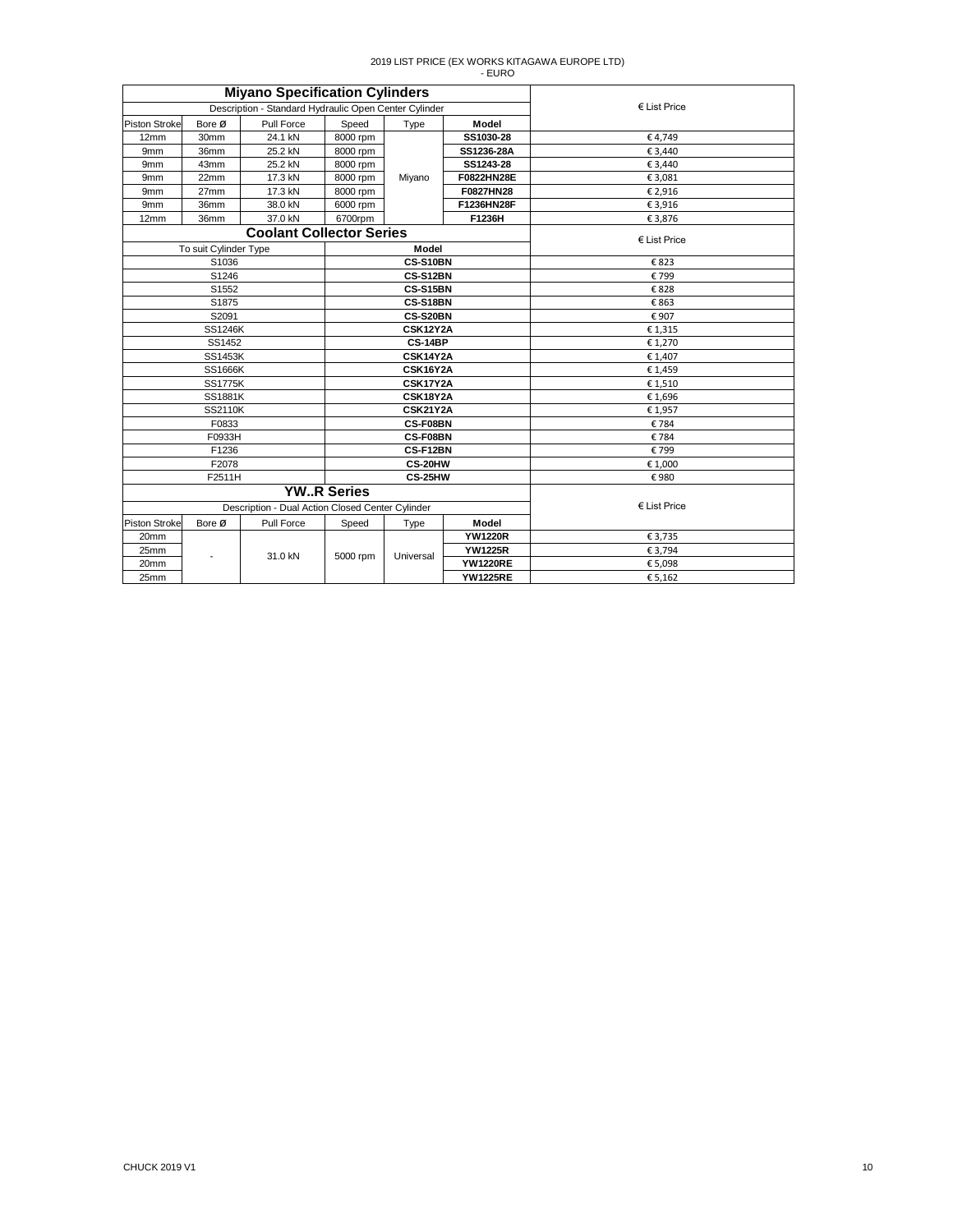|                      |        |                                                                                 | <b>M</b> Series    |                     |                |                       |
|----------------------|--------|---------------------------------------------------------------------------------|--------------------|---------------------|----------------|-----------------------|
|                      |        | Description - Compact Hydraulic Closed Center Cylinder                          |                    |                     |                | $\epsilon$ List Price |
| <b>Piston Stroke</b> | Bore Ø | Pull Force                                                                      | Speed              | Type                | Model          |                       |
|                      |        |                                                                                 |                    | Thru Air            | M1120HA21N     | €4,220                |
| 20mm                 |        | 27.0 kN                                                                         |                    | <b>Thru Coolant</b> | M1120HB21N     | €4,451                |
|                      |        |                                                                                 |                    | Closed              | M1120HC21N     | € 2,789               |
|                      |        |                                                                                 |                    | Thru Air            | M1221HA21N     | €4,368                |
| 21mm                 |        | 38.0 kN                                                                         | 6000 rpm           | Thru Coolant        | M1221HB21N     | €4,603                |
|                      |        |                                                                                 |                    | Closed              | M1221HC21N     | € 2,814               |
|                      |        |                                                                                 |                    | Thru Air            | M1330HA21N     | €4,809                |
| 30 <sub>mm</sub>     |        | 45.0 kN                                                                         |                    | <b>Thru Coolant</b> | M1330HB21N     | € 5,113               |
|                      |        |                                                                                 |                    | Closed              | M1330HC21N     | € 3,069               |
|                      |        |                                                                                 | <b>Y-R Series</b>  |                     |                |                       |
|                      |        | Description - Standard Hydraulic Closed Center Cylinder                         |                    |                     |                | $\epsilon$ List Price |
| <b>Piston Stroke</b> | Bore Ø | Pull Force                                                                      | Speed              | Type                | Model          |                       |
| 15mm                 |        | 13.9 kN                                                                         |                    |                     | <b>Y0715R</b>  | €1,529                |
| 20mm                 |        | 29.0 kN                                                                         | 6000 rpm           | Universal           | <b>Y1020R</b>  | €1,554                |
| 25mm                 |        | 42.0 kN                                                                         |                    |                     | Y1225R         | €1,608                |
| 30mm                 |        | 60.0 kN                                                                         |                    |                     | <b>Y1530R</b>  | €1,873                |
| 35mm                 |        | 108.0 kN                                                                        | 5500rpm            |                     | <b>Y2035R</b>  | € 2,657               |
|                      |        | <b>Y-RE Series</b>                                                              |                    |                     |                |                       |
|                      |        | Description - Standard Hydraulic Closed Center Cylinder (with proximity switch) | $E$ List Price     |                     |                |                       |
| <b>Piston Stroke</b> | Bore Ø | Pull Force                                                                      | Speed              | Type                | Model          |                       |
| 15 <sub>mm</sub>     |        | 13.9 kN                                                                         |                    |                     | <b>Y0715RE</b> | €1,917                |
| 20mm                 |        | 29.0 kN                                                                         | 6000 rpm           |                     | <b>Y1020RE</b> | € 1,941               |
| 25mm                 |        | 42.0 kN                                                                         |                    |                     | <b>Y1225RE</b> | € 2,059               |
| 30mm                 |        | 60.0 kN                                                                         |                    | Universal           | <b>Y1530RE</b> | € 2,289               |
| 50mm                 |        | 65.0 kN                                                                         | 5500rpm            |                     | <b>Y1550RE</b> | € 7,299               |
| 35mm                 |        | 108.0 kN                                                                        |                    |                     | <b>Y2035RE</b> | €4,750                |
|                      |        |                                                                                 | <b>AY-R Series</b> |                     |                |                       |
|                      |        | Description - High Speed Pnuematic Closed Center Cylinder                       |                    |                     |                | $E$ List Price        |
| Piston Stroke        | Bore Ø | Pull Force                                                                      | Speed              | Type                | Model          |                       |
| 15mm                 |        | 4.8 kN                                                                          |                    |                     | AY1315R        | €824                  |
| 20mm                 |        | 8.2 kN                                                                          | 5000 rpm           | Universal           | <b>AY1720R</b> | € 1,181               |
| 25mm                 |        | 13.9 kN                                                                         | 4000 rpm           |                     | AY2225R        | €1,539                |
|                      |        |                                                                                 | <b>YS Series</b>   |                     |                |                       |
|                      |        | Description - Stationary Closed Center Cylinder                                 |                    |                     |                | $E$ List Price        |
| <b>Piston Stroke</b> | Bore Ø | Pull Force                                                                      |                    | <b>Chuck Mount</b>  | Model          |                       |
| 15mm                 |        | 20.1 kN                                                                         |                    | 140mm - (6" Chuck)  | <b>YS1415K</b> | € 2,696               |
|                      |        | 36.5 kN                                                                         |                    | 170mm - (8" Chuck)  | <b>YS1820K</b> | € 3,206               |
| 20mm                 |        | 51.9 kN                                                                         |                    |                     | <b>YS2220K</b> | € 3,750               |
| 25mm                 |        | 53.6 kN                                                                         |                    | 220mm - (10" Chuck) | <b>YS2225K</b> | € 7,677               |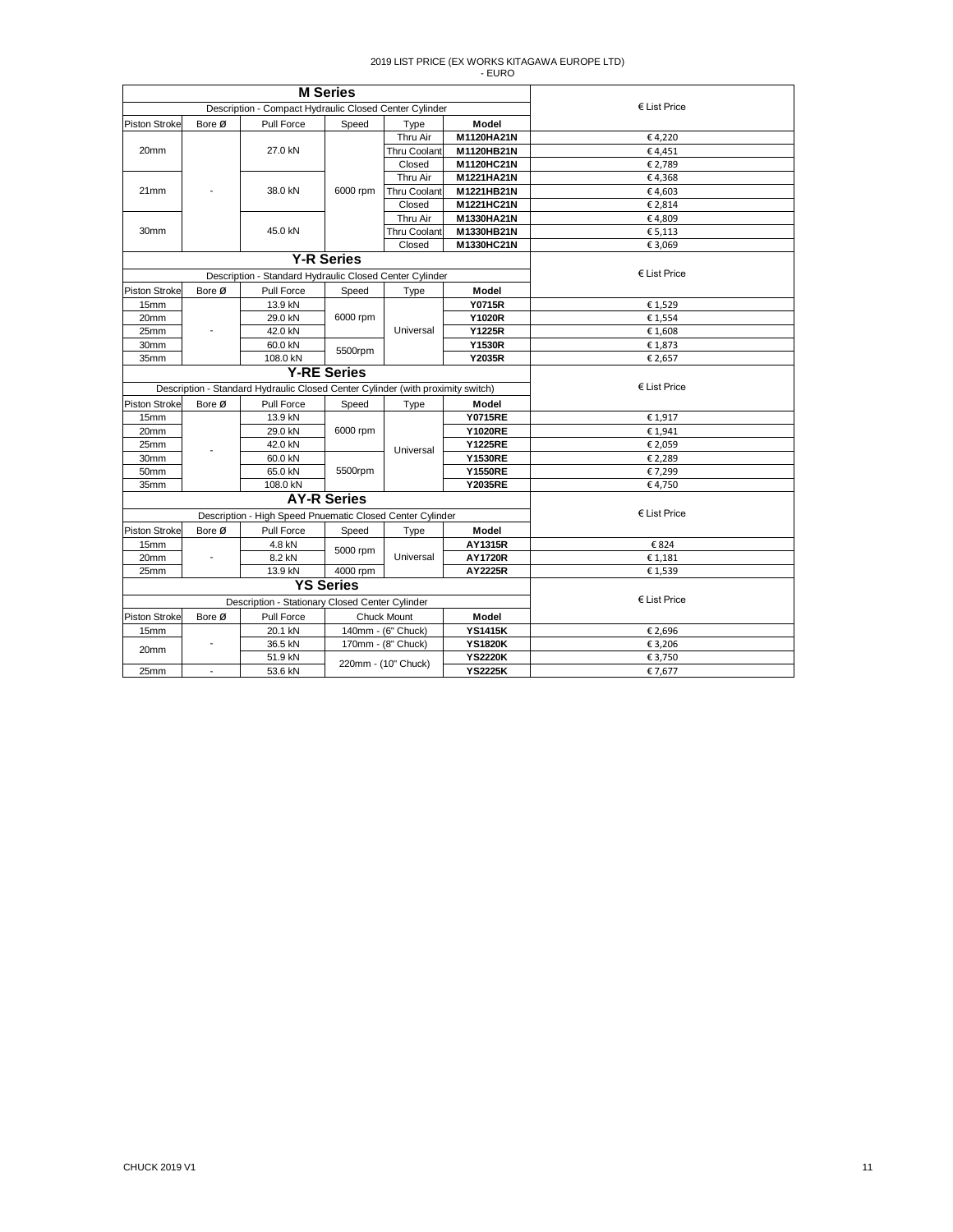|                |                  | <b>SC &amp; JN Series</b>                                       |                    |        |                               |                       |
|----------------|------------------|-----------------------------------------------------------------|--------------------|--------|-------------------------------|-----------------------|
|                |                  | Description - One piece jaw open center concentric manual chuck |                    |        |                               | $\epsilon$ List Price |
| Outside Ø      | Bore Ø           | Mount type                                                      | Jaw No.            | Type   | Model                         |                       |
| 85mm           | 16mm             | 60mm recess                                                     |                    |        | $SC-3$                        | €1,132                |
| 110mm          | 24mm             | 80mm recess                                                     |                    |        | $SC-4$                        | €917                  |
| 130mm          | 32mm             | 100mm recess                                                    |                    |        | $SC-5$                        | €956                  |
| 165mm          | 45mm             | 130mm recess                                                    |                    |        | <b>JN06</b>                   | €755                  |
|                |                  |                                                                 |                    |        | JN06-101                      | €1,044                |
| 190mm          | 55mm             | 155mm recess                                                    |                    |        | <b>JN07</b>                   | €843                  |
|                |                  |                                                                 |                    |        | JN07-101                      | €1,168                |
| 232mm          | 70mm             | 190mm recess                                                    | Three              | Manual | <b>JN09</b>                   | €1,078                |
|                |                  |                                                                 |                    |        | JN09-101                      | € 1,471               |
| 273mm          | 85mm             | 230mm recess                                                    |                    |        | <b>JN10</b>                   | € 1,353               |
|                |                  |                                                                 |                    |        | JN10-101                      | €1,923                |
| 310mm          | 96mm             | 260mm recess                                                    |                    |        | <b>JN12</b>                   | €1,902                |
|                |                  |                                                                 |                    |        | JN12-101                      | € 2,673               |
| 355mm          | 100mm            | 300mm recess                                                    |                    |        | <b>SC-14</b>                  | € 5,461               |
| 405mm          | 110mm            | 345mm recess                                                    |                    |        | <b>SC-16</b>                  | €7,343                |
|                |                  | <b>JNT Series</b>                                               |                    |        |                               |                       |
|                |                  | Description - Two piece jaw open center concentric manual chuck | $E$ List Price     |        |                               |                       |
| Outside Ø      | Bore Ø           | Mount type                                                      | Jaw No.            | Type   | Model                         |                       |
| 85mm           | 16 <sub>mm</sub> | 60mm recess                                                     |                    |        | SC-3F                         | €1,132                |
| 110mm          | 24mm             | 80mm recess                                                     |                    |        | SC-4F                         | € 1,175               |
| 130mm          | 32mm             | 100mm recess                                                    |                    |        | SC-5F                         | €1,236                |
|                |                  |                                                                 |                    |        | SC-5F-113                     | €1,378                |
| 165mm          | 45mm             | 130mm recess                                                    |                    |        | JN06T                         | €980                  |
|                |                  |                                                                 |                    |        | <b>JN06TN</b>                 | €1,044                |
|                |                  |                                                                 |                    |        | <b>JN07T</b>                  | €1,093                |
| 190mm          | 55mm             | 155mm recess                                                    | Three              | Manual | <b>JN07TN</b>                 | € 1,260               |
|                |                  |                                                                 |                    |        | JN07T-109                     | €1,260                |
| 232mm          | 70mm             | 190mm recess                                                    |                    |        | JN09T                         | €1,387                |
|                |                  |                                                                 |                    |        | <b>JN09TN</b><br><b>JN10T</b> | € 1,554               |
| 273mm          | 85mm             | 230mm recess                                                    |                    |        |                               | €1,848                |
|                |                  |                                                                 |                    |        | <b>JN10TN</b><br><b>JN12T</b> | € 2,106<br>€ 2,524    |
| 310mm          | 96mm             | 260mm recess                                                    |                    |        | JN12TN                        | € 2,833               |
|                |                  |                                                                 | <b>JNRA Series</b> |        |                               |                       |
|                |                  | Description - Two piece jaw open center concentric manual chuck |                    |        |                               | $E$ List Price        |
| Outside Ø      | Bore Ø           |                                                                 |                    |        | Model                         |                       |
| 165mm          | 40mm             | Mount type<br>A1-5                                              | Jaw No.            | Type   | JN06RA5                       | €1,559                |
| 190mm          | 40mm             | $A1-5$                                                          |                    |        | JN07RA5                       | € 1,407               |
| 210mm          |                  |                                                                 |                    |        | JN08RA6                       |                       |
| 232mm          | 59mm<br>59mm     | A1-6<br>$A1-6$                                                  |                    |        | JN09RA6                       | €1,603<br>€ 1,471     |
|                |                  |                                                                 | Three              | Manual | JN10RA6                       |                       |
| 273mm<br>273mm | 59mm<br>78mm     | A1-6<br>$A1-8$                                                  |                    |        | JN10RA8                       | € 1,730<br>€ 1,730    |
| 310mm          | 96mm             | A <sub>2</sub> -6                                               |                    |        | JN12RA6                       | € 2,539               |
| 310mm          | 78mm             | $A1-8$                                                          |                    |        | JN12RA8                       | € 2,539               |
|                |                  |                                                                 |                    |        |                               |                       |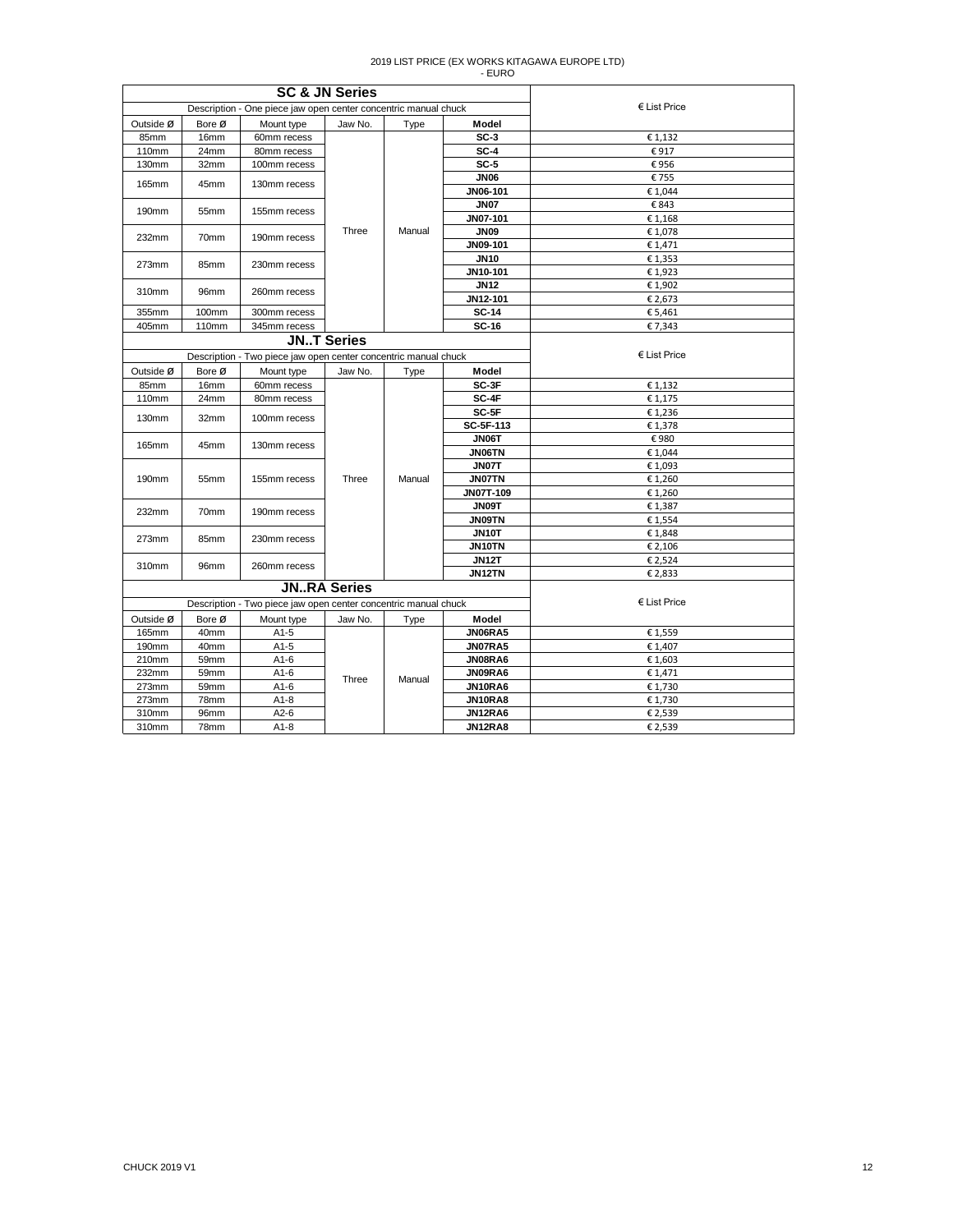| <b>JT Series</b>                                                |                                                |                                                                  |                             |                          |                      |                       |
|-----------------------------------------------------------------|------------------------------------------------|------------------------------------------------------------------|-----------------------------|--------------------------|----------------------|-----------------------|
| Description - Two piece jaw open center concentric manual chuck |                                                |                                                                  |                             | $\epsilon$ List Price    |                      |                       |
| Outside Ø                                                       | Bore Ø                                         | Mount type                                                       | Jaw No.                     | Type                     | Model                |                       |
| 190mm                                                           | 55mm                                           | 155mm recess                                                     | Two                         | Manual                   | <b>JT07</b>          | € 1,397               |
| 70mm<br>190mm recess<br>232mm                                   |                                                |                                                                  |                             |                          | JT09                 | € 2,010               |
|                                                                 |                                                |                                                                  | <b>JS Series</b>            |                          |                      |                       |
|                                                                 |                                                | Description - Two piece jaw open center manual chuck             |                             |                          |                      | € List Price          |
| Outside Ø                                                       | Bore Ø                                         | Mount type                                                       | Jaw No.                     | Type                     | Model                |                       |
| 190mm<br>232mm                                                  | 55mm<br>70mm                                   | 155mm recess<br>190mm recess                                     | Four                        | Manual                   | JS07<br>JS09         | € 1,407<br>€ 2,034    |
|                                                                 |                                                |                                                                  | <b>IC Series</b>            |                          |                      |                       |
|                                                                 |                                                | Description - One piece jaw open center independent manual chuck |                             |                          |                      | $E$ List Price        |
| Outside Ø                                                       | Bore Ø                                         | Mount type                                                       | Jaw No.                     | Type                     | Model                |                       |
| 100mm                                                           | 30mm                                           | 75mm recess                                                      |                             |                          | $IC-4$               | € 1,181               |
| 150mm                                                           | 40mm                                           | 130mm recess                                                     |                             |                          | $IC-6$               | € 1,270               |
| 200mm                                                           | 50mm                                           | 175mm recess                                                     |                             |                          | $IC-8$               | € 1,667               |
| 250mm                                                           | 55mm                                           | 150mm recess                                                     | Four                        | Manual                   | $IC-10$              | € 2,073               |
| 300mm                                                           | 65mm                                           | 170mm recess                                                     |                             |                          | $IC-12$              | € 2,549               |
| 350mm                                                           | 75mm                                           | 190mm recess                                                     |                             |                          | $IC-14$              | € 2,946               |
| 400mm                                                           | 90mm                                           | 210mm recess                                                     |                             |                          | $IC-16$              | € 3,769               |
| 450mm                                                           | 100mm                                          | 230mm recess                                                     |                             |                          | IC-18                | €4,284                |
|                                                                 |                                                |                                                                  | <b>IA Series</b>            |                          |                      | $\epsilon$ List Price |
|                                                                 |                                                | Description - One piece jaw open center independent manual chuck |                             |                          |                      |                       |
| Outside Ø                                                       | Bore Ø                                         | Mount type                                                       | Jaw No.                     | Type                     | Model                |                       |
| 200mm<br>250mm                                                  | 50mm<br>55mm                                   | $A2-5$                                                           |                             |                          | IA 5-200<br>IA 6-250 | €1,946<br>€ 2,510     |
| 300mm                                                           | 65mm                                           |                                                                  |                             |                          | IA 6-300             | € 3,005               |
| 350mm                                                           | 75mm                                           | $A2-6$                                                           |                             |                          | IA 6-350             | € 3,858               |
| 400mm                                                           | 75mm                                           |                                                                  |                             |                          | IA 6-400             | € 5,186               |
| 450mm                                                           | 80mm                                           |                                                                  | Four                        | Manual                   | IA 6-450             | € 6,681               |
| 300mm                                                           | 75mm                                           |                                                                  |                             |                          | IA 8-300             | €4,412                |
| 350mm                                                           | 75mm                                           | $A2-8$                                                           |                             |                          | IA 8-350             | € 5,343               |
| 400mm                                                           | 90mm                                           |                                                                  |                             |                          | IA 8-400             | € 7,127               |
| 450mm                                                           | 100mm                                          |                                                                  |                             |                          | IA 8-450             | € 8,867               |
|                                                                 |                                                | <b>HBS Series Hard Jaws</b>                                      |                             |                          |                      | $E$ List Price        |
|                                                                 | To suit chuck type                             |                                                                  |                             | Model                    |                      |                       |
|                                                                 | JN06T/JN06RA5                                  |                                                                  |                             | HBS06C                   |                      | € 290.70              |
|                                                                 | JN07T/JN07RA5/JN08RA6                          |                                                                  | HBS07C                      |                          |                      | € 356.00              |
|                                                                 | JN09T/JN09RA6                                  |                                                                  | HBS09C                      |                          |                      | €448.80               |
|                                                                 | JN10T/JN10RA6/JN10RA8<br>JN12T/JN12RA6/JN12RA8 |                                                                  | HBS10C<br><b>HBS12C</b>     |                          |                      | € 536.50<br>€ 650.80  |
|                                                                 |                                                |                                                                  | <b>SBS Series Soft Jaws</b> |                          |                      |                       |
|                                                                 | To suit chuck type                             |                                                                  |                             | Model                    |                      | $\epsilon$ List Price |
|                                                                 | SC-3F                                          |                                                                  | <b>SBS03</b>                |                          |                      | € 101.00              |
|                                                                 | SC-4F                                          |                                                                  | <b>SBS04</b>                |                          |                      | € 120.40              |
|                                                                 | SC-5F                                          |                                                                  | <b>SBS05</b>                |                          |                      | € 101.00              |
|                                                                 | JN06T/JN06RA5                                  |                                                                  | <b>SBS06</b>                |                          |                      | € 153.00              |
|                                                                 | JN07T/JN07RA5/JN08RA6                          |                                                                  | <b>SBS07</b>                |                          |                      | € 164.20              |
|                                                                 | JN09T/JN09RA6                                  |                                                                  | <b>SBS09</b>                |                          |                      | € 191.80              |
| JN10T/JN10RA6/JN10RA8                                           |                                                | <b>SBS10</b>                                                     |                             |                          | € 225.40             |                       |
| JN12T/JN12RA6/JN12RA8                                           |                                                | <b>SBS12</b>                                                     |                             |                          | € 295.80             |                       |
| JT07                                                            |                                                | SBSJT07                                                          |                             |                          | € 111.00             |                       |
|                                                                 | JT09                                           |                                                                  |                             | SBSJT09                  |                      | € 131.60              |
|                                                                 |                                                | <b>MASTER JAWS TO SUIT MANUAL CHUCKS</b>                         |                             |                          |                      | $E$ List Price        |
|                                                                 | To suit chuck type                             |                                                                  |                             | Model                    |                      |                       |
|                                                                 | JN06T/JN06RA5<br>JN07T/JN07RA5/JN08RA6         |                                                                  |                             | 9710702200<br>9710702210 |                      | € 257.00<br>€ 271.30  |
|                                                                 | JN09T/JN09RA6                                  |                                                                  |                             | 9710702220               |                      | €348.80               |
|                                                                 |                                                |                                                                  |                             |                          |                      | €417.20               |
| JN10T/JN10RA6/JN10RA8<br>JN12T/JN12RA6/JN12RA8                  |                                                | 9710702230<br>9710702240                                         |                             |                          | € 538.60             |                       |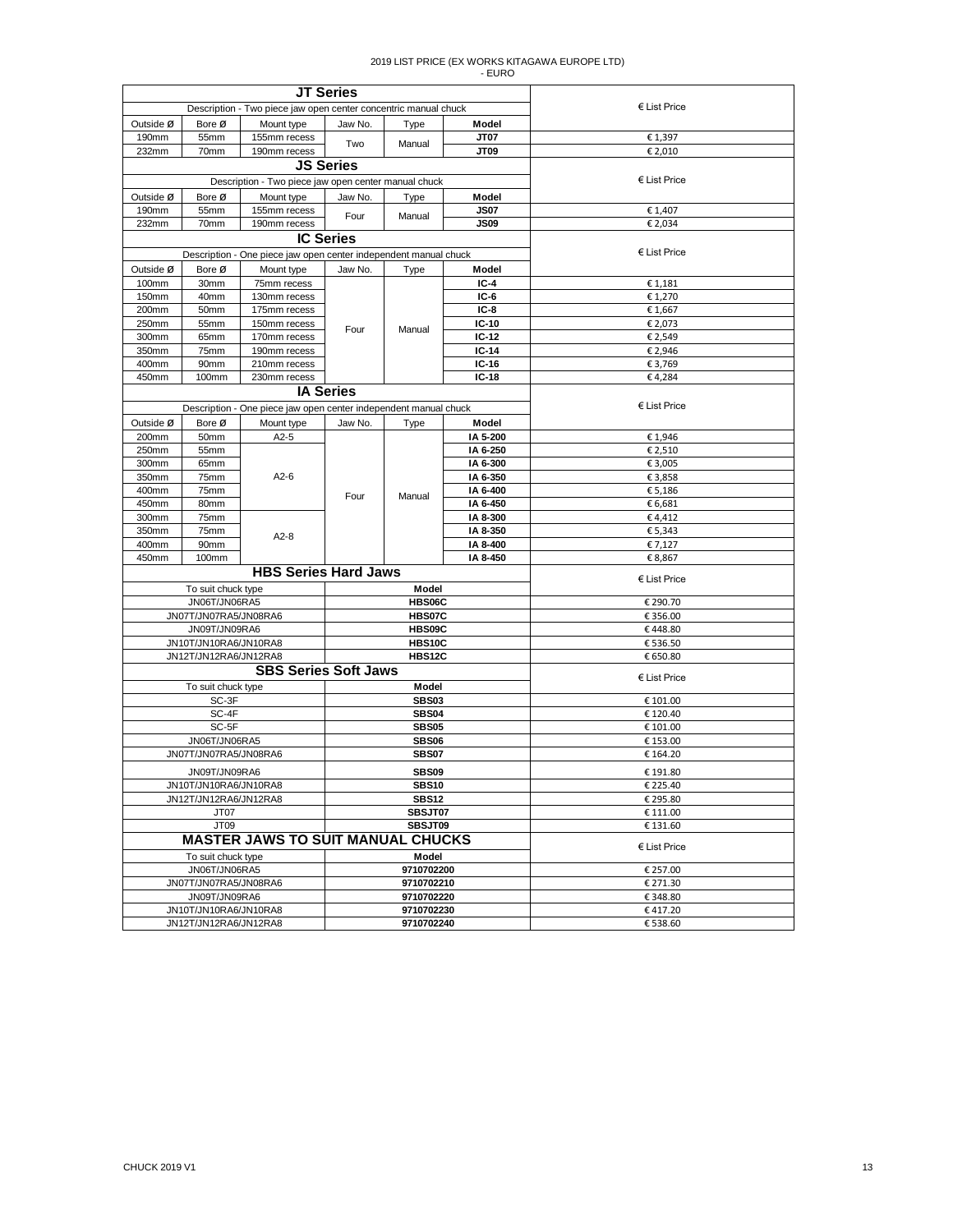| <b>INTERNAL GRIPPING JAWS TO SUIT MANUAL CHUCKS</b> | $\epsilon$ List Price                               |                       |
|-----------------------------------------------------|-----------------------------------------------------|-----------------------|
| To suit chuck type                                  | Model                                               |                       |
| $SC-3$                                              | 9710700000                                          | € 262.10              |
| $SC-4$                                              | 9710700010                                          | € 295.80              |
| $SC-5$                                              | 9710700020                                          | € 246.80              |
| <b>JN06</b>                                         | 9710700130                                          | € 140.80              |
| <b>JN07</b>                                         | 9710700140                                          | € 153.00              |
| <b>JN09</b>                                         | 9710700150                                          | € 174.40              |
| <b>JN10</b>                                         | 9710700160                                          | € 251.90              |
| <b>JN12</b>                                         | 9710700170                                          | € 397.00              |
| <b>SC-14</b>                                        | 9710700080                                          | €1,520.00             |
| SC-16                                               | 9710700090                                          | €1,598.00             |
| <b>JS07</b>                                         | 9710700200                                          | €376.00               |
| <b>JS09</b>                                         | 9710700210                                          | €459.00               |
|                                                     | <b>EXTERNAL GRIPPING JAWS TO SUIT MANUAL CHUCKS</b> | $\epsilon$ List Price |
| To suit chuck type                                  | Model                                               |                       |
| $SC-3$                                              | 9710701000                                          | € 265.00              |
| $SC-4$                                              | 9710701010                                          | € 299.00              |
| $SC-5$                                              |                                                     |                       |
|                                                     | 9710701020                                          | € 250.00              |
| <b>JN06</b>                                         | 9710701130                                          | € 142.00              |
| <b>JN07</b>                                         | 9710701140                                          | € 155.00              |
| <b>JN09</b>                                         | 9710701150                                          | € 176.00              |
| <b>JN10</b>                                         | 9710701160                                          | € 255.00              |
| <b>JN12</b>                                         | 9710701170                                          | € 397.00              |
| <b>SC-14</b>                                        | 9710701080                                          | € 1,520.00            |
| SC-16                                               | 9710701090                                          | €1,598.00             |
| <b>JS07</b>                                         | 9710701200                                          | €376.00               |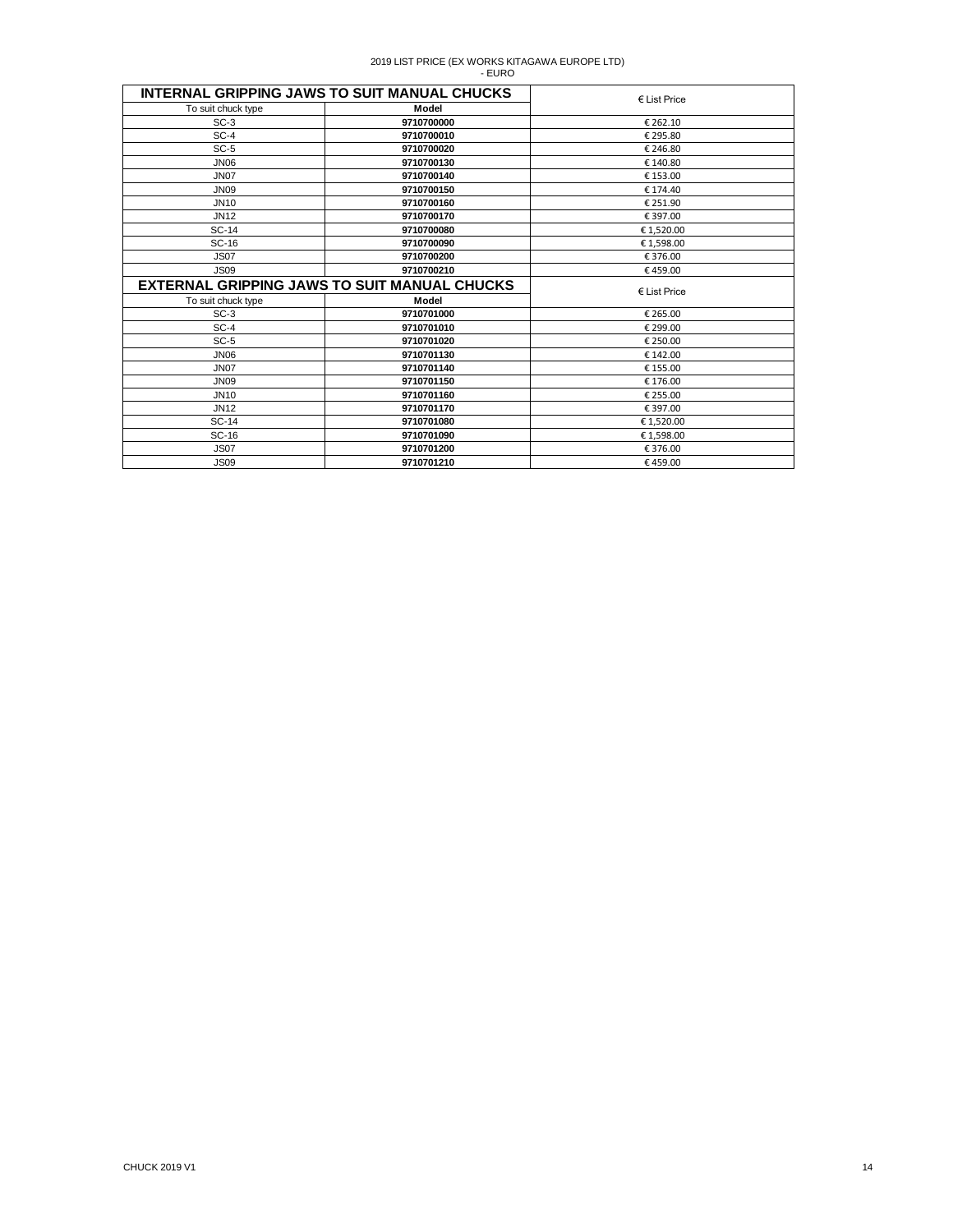| <b>AS Series</b>                           |                          |                                                                                  |                     |                |                                |                       |
|--------------------------------------------|--------------------------|----------------------------------------------------------------------------------|---------------------|----------------|--------------------------------|-----------------------|
| Description - Standard Stationary Chuck    |                          |                                                                                  |                     | $E$ List Price |                                |                       |
| Outside Ø                                  | Bore Ø                   | Gripping Force                                                                   | Jaw No.             | Type           | Model                          |                       |
| 110mm                                      |                          | 7.5 kN                                                                           |                     |                | <b>AS04</b>                    | €1,929                |
| 165mm                                      |                          | 21 kN                                                                            | Three               | Pneumatic      | AS06                           | € 2,452               |
| 210mm                                      |                          | 33 kN                                                                            |                     |                | <b>AS08</b>                    | € 3,000               |
| 254mm                                      |                          | 48 kN                                                                            |                     |                | <b>AS10</b>                    | €3,628                |
|                                            |                          |                                                                                  | <b>ASM.C Series</b> |                |                                |                       |
|                                            |                          | Description - Standard Stationary Chuck                                          |                     |                |                                | $E$ List Price        |
| Specification                              |                          | <b>Matching Work Gripper</b>                                                     | Jaw No.             | Type           | Model                          |                       |
| <b>Chuck Fixtur</b>                        |                          | AS <sub>04</sub>                                                                 |                     |                | AS04M2                         | € 7,137               |
| <b>Chuck Fixtur</b>                        |                          | AS04                                                                             |                     |                | AS04M4                         | € 12,744              |
| <b>Chuck Fixtur</b>                        |                          | AS04                                                                             |                     |                | AS04M6                         | € 17,953              |
| <b>Chuck Fixtur</b>                        |                          | AS06                                                                             |                     |                | AS06M2                         | € 8,905               |
| <b>Chuck Fixtur</b>                        |                          | AS06                                                                             | Three               | Pneumatic      | <b>AS06M4</b>                  | € 15,969              |
| <b>Chuck Fixtur</b>                        |                          | AS06                                                                             |                     |                | AS06M6<br><b>AS08M2</b>        | € 22,626              |
| <b>Chuck Fixtur</b><br><b>Chuck Fixtur</b> |                          | AS08<br>AS08                                                                     |                     |                | <b>AS08M4</b>                  | € 10,695<br>€ 19,201  |
| Chuck Fixtur                               |                          | AS10                                                                             |                     |                | <b>AS10M2</b>                  | € 12,820              |
| <b>Chuck Fixtur</b>                        |                          | AS10                                                                             |                     |                | <b>AS10M4</b>                  | € 24,260              |
|                                            |                          |                                                                                  | <b>AT Series</b>    |                |                                |                       |
|                                            |                          |                                                                                  |                     |                |                                | € List Price          |
|                                            |                          | Description - Standard Stationary Chuck                                          |                     |                |                                |                       |
| Outside Ø                                  | Bore Ø                   | Gripping Force                                                                   | Jaw No.             | Type           | Model                          |                       |
| 110mm                                      |                          | 7.5 kN                                                                           |                     |                | AT04                           | € 2,176               |
| 165mm                                      |                          | 21 kN                                                                            | Two                 | Pneumatic      | AT06                           | € 2,452               |
| 210mm                                      |                          | 33 kN                                                                            |                     |                | AT08                           | € 2,859               |
| 254mm                                      |                          | 48 kN                                                                            |                     |                | AT10                           | €4,100                |
|                                            |                          |                                                                                  | <b>ATM.C Series</b> |                |                                |                       |
|                                            |                          | Description - Standard Stationary Chuck                                          |                     |                |                                | $\epsilon$ List Price |
| Specification                              |                          | <b>Matching Work Gripper</b>                                                     | Jaw No.             | Type           | Model                          |                       |
| <b>Chuck Fixtur</b>                        |                          | AT04                                                                             |                     |                | AT04M2                         | € 7,137               |
| <b>Chuck Fixtur</b>                        |                          | AT04                                                                             |                     |                | AT04M4                         | € 12,744              |
| <b>Chuck Fixtur</b>                        |                          | AT04                                                                             |                     |                | AT04M6                         | € 17,953              |
| <b>Chuck Fixtur</b>                        |                          | AT <sub>06</sub>                                                                 |                     |                | AT06M2                         | € 8,905               |
| <b>Chuck Fixtur</b>                        |                          | AT06                                                                             | Two                 | Pneumatic      | AT06M4                         | € 15,969              |
| <b>Chuck Fixtur</b>                        |                          | AT06                                                                             |                     |                | AT06M6                         | € 22,626              |
| <b>Chuck Fixtur</b>                        |                          | AT08                                                                             |                     |                | AT08M2                         | € 10,695              |
| <b>Chuck Fixtur</b>                        |                          | AT08                                                                             |                     |                | AT08M4                         | € 19,201              |
| Chuck Fixtur<br><b>Chuck Fixtur</b>        |                          | AT10<br>AT10                                                                     |                     |                | <b>AT10M2</b><br><b>AT10M4</b> | € 12,820<br>€ 24,260  |
|                                            |                          |                                                                                  | <b>PWS06</b>        |                |                                |                       |
|                                            |                          |                                                                                  |                     |                |                                | € List Price          |
|                                            |                          | Description - Pull Back Action Stationary Chuck                                  |                     |                |                                |                       |
| Outside Ø                                  | Bore Ø                   | <b>Gripping Force</b>                                                            | Jaw No.             | Type           | Model                          |                       |
| 162mm                                      | $\sim$                   | 19kN/53 kN                                                                       | Three               | Air/Hyd        | <b>PWS06</b>                   | € 8,387               |
|                                            |                          |                                                                                  | PUES <sub>06</sub>  |                |                                |                       |
|                                            |                          | Description - Draw down high precision stationary chuck (Internal gripping only) |                     |                |                                | € List Price          |
| Outside Ø                                  | Bore Ø                   | Gripping Force                                                                   | Jaw No.             | Type           | Model                          |                       |
| 165mm                                      | $\overline{\phantom{a}}$ | 20kN/57kN                                                                        | Three               | Air/Hyd        | PUES <sub>06</sub>             | € 10,027              |
|                                            |                          |                                                                                  | <b>PLS Series</b>   |                |                                |                       |
|                                            |                          | Description - Draw down High Precision Stationary Chuck                          |                     |                |                                | $\epsilon$ List Price |
| Outside Ø                                  | Bore Ø                   | <b>Gripping Force</b>                                                            | Jaw No.             | Type           | Model                          |                       |
| 110mm                                      |                          | 7.4kN/17.4kN                                                                     |                     |                | <b>PLS04</b>                   | € 6,343               |
| 165mm                                      |                          | 22.0kN/45.0kN                                                                    | Three               | Air/Hyd        | <b>PLS06</b>                   | € 6,921               |
| 210mm                                      |                          | 40.0kN/84.0kN                                                                    |                     |                | <b>PLS08</b>                   | € 8,514               |
|                                            |                          |                                                                                  | <b>SC-S Series</b>  |                |                                |                       |
|                                            |                          | Description - Stationary Scroll Chuck                                            |                     |                |                                | $E$ List Price        |
| Outside Ø                                  | Bore Ø                   | <b>Gripping Force</b>                                                            | Jaw No.             | Type           | Model                          |                       |
| 110mm                                      |                          | 9.6kN                                                                            | Three               | Manual         | <b>SC-4S</b>                   | € 2,022               |
| 130mm                                      |                          | 10.0kN                                                                           |                     |                | $SC-5S$                        | € 2,073               |
|                                            |                          | <b>Gripper Accessories</b>                                                       |                     |                |                                | $E$ List Price        |
|                                            | Description              |                                                                                  |                     | <b>Model</b>   |                                |                       |
|                                            | Air Lock Valve           |                                                                                  |                     | $LV-3$         |                                | € 667                 |
|                                            | Air Control Unit         |                                                                                  |                     | AC30           |                                | €735                  |
|                                            | Manual Change Valve      |                                                                                  |                     | <b>AV-02F</b>  |                                | €1,044                |
|                                            |                          | <b>SBS Series Soft Jaws</b>                                                      |                     |                |                                | $E$ List Price        |
|                                            | To suit chuck type       |                                                                                  |                     | Model          |                                |                       |
|                                            | SC-4S                    |                                                                                  |                     | <b>SBS04S</b>  |                                | € 135                 |
| SC <sub>5</sub> S                          |                          | <b>SBS05S</b>                                                                    |                     |                | € 147                          |                       |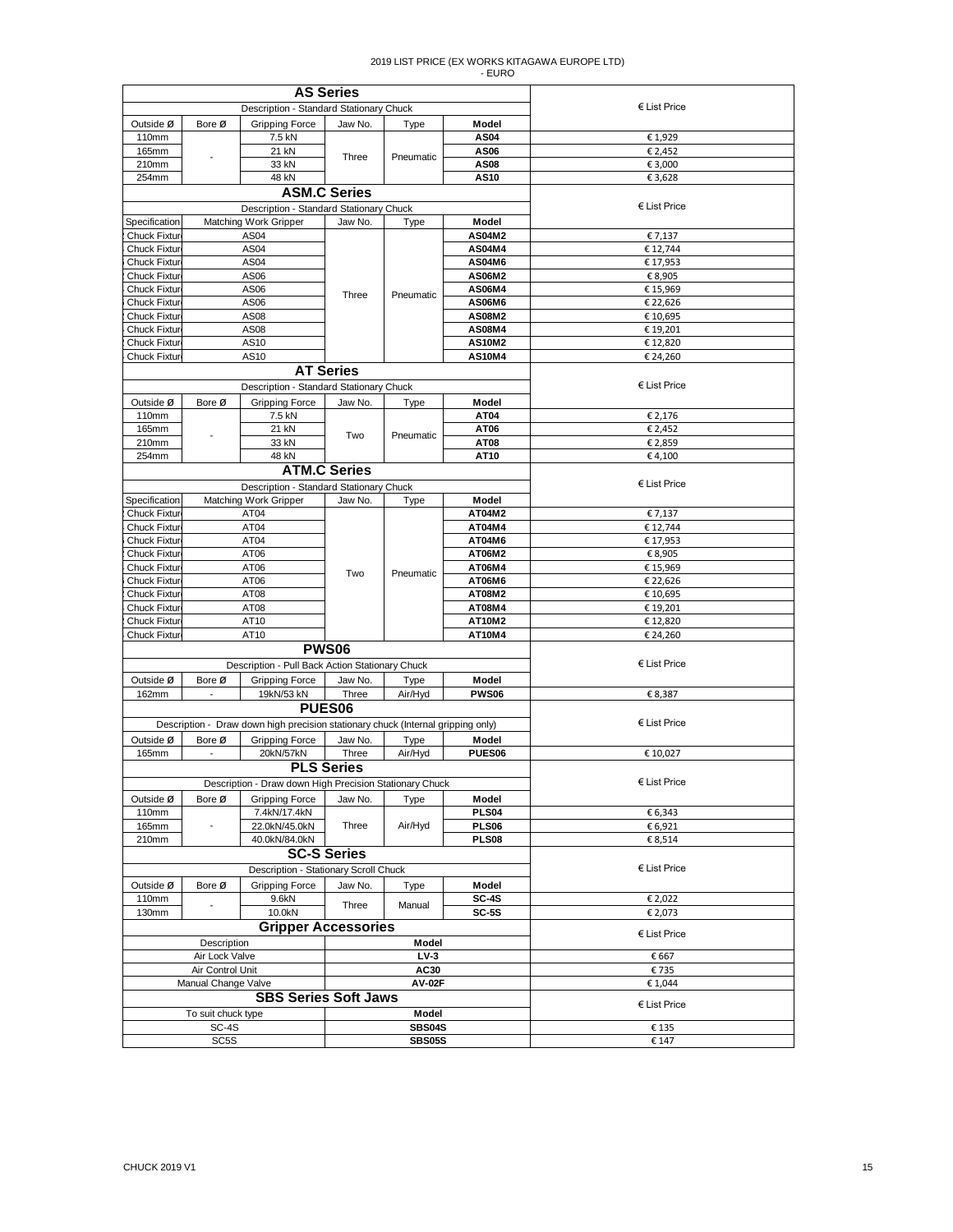| <b>STANDARD ADAPTOR PLATES</b>        |                 | $E$ List Price        |
|---------------------------------------|-----------------|-----------------------|
| To suit chuck type                    | Model           |                       |
| <b>B205</b>                           | <b>CBB05A05</b> | € 218                 |
| B06/B206/N06/PUE06/BL206              | <b>CB06A05</b>  | € 243                 |
| B06/B206/BT206/N06/PUE06              | <b>CBB06A06</b> | € 237                 |
| B08/B208/BT208/N08/NL08               | <b>CBB08A05</b> | € 299                 |
| B08/B208/N08/NL08                     | <b>CB08A06</b>  | € 299                 |
| B08/B208/BT208/N08/NL08               | <b>CBB08A08</b> | € 299                 |
| B10/B210/BT210/B212/BT212             | <b>CBB10A06</b> | €409                  |
| /PW10/PW12/N10/N12/NL12               | <b>CB10A08</b>  | €409                  |
| B12/B212                              | <b>CB10A11</b>  | €1,067                |
| BB212/B15/B215                        | <b>CB15A08</b>  | € 570                 |
| B15/N15/N18                           | <b>CB15A11</b>  | € 570                 |
| SPECIAL                               | <b>CB15A20</b>  | € 2,820               |
| <b>B18</b>                            | <b>CB18A08</b>  | € 1.205               |
| <b>B18</b>                            | <b>CB18A11</b>  | €1,205                |
| B21/B24                               | CB21A11         | € 1,321               |
| B21/B24/N24                           | CB21A15         | € 1,321               |
| BT06/BT206/NT06                       | <b>CBT06A05</b> | €233                  |
| BT08/BT208/NT08/NLT08                 | <b>CBT08A06</b> | € 299                 |
| BT10/BT12/BT210/BT212/NT10/NT12/NLT12 | <b>CBT10A08</b> | € 392                 |
| BT10/BT12/BT210/BT212                 | <b>CBT10A11</b> | €1,067                |
| <b>BT15</b>                           | <b>CBT15A08</b> | € 570                 |
| <b>BT15</b>                           | <b>CBT15A11</b> | € 570                 |
| N10/N12                               | <b>CN10A06</b>  | €409                  |
| N15/N18                               | <b>CN15A08</b>  | € 625                 |
| N <sub>18</sub>                       | <b>CN18A15</b>  | €1,205                |
| N <sub>21</sub>                       | <b>CN21A08</b>  | € 1.321               |
| N21/N24                               | <b>CN21A11</b>  | €1,321                |
| NT10/NT12                             | <b>CNT10A06</b> | €409                  |
| <b>NT15</b>                           | <b>CNT15A08</b> | € 570                 |
| <b>NT15</b>                           | <b>CNT15A11</b> | € 570                 |
| <b>SPECIAL ADAPTOR PLATES</b>         |                 | $\epsilon$ List Price |
| To suit chuck type                    | Model           |                       |
| To Suit 110mm Recess Chuck#           | <b>CHA-110</b>  | € 589                 |
| To Suit 140mm Recess Chuck#           | <b>CHA-140</b>  | €750                  |
| To Suit 170mm Recess Chuck#           | <b>CHA-170</b>  | €910                  |
| To Suit 220mm Recess Chuck#           | <b>CHA-220</b>  | € 1,178               |
| To Suit 300mm Recess Chuck#           | <b>CHA-300</b>  | € 1,393               |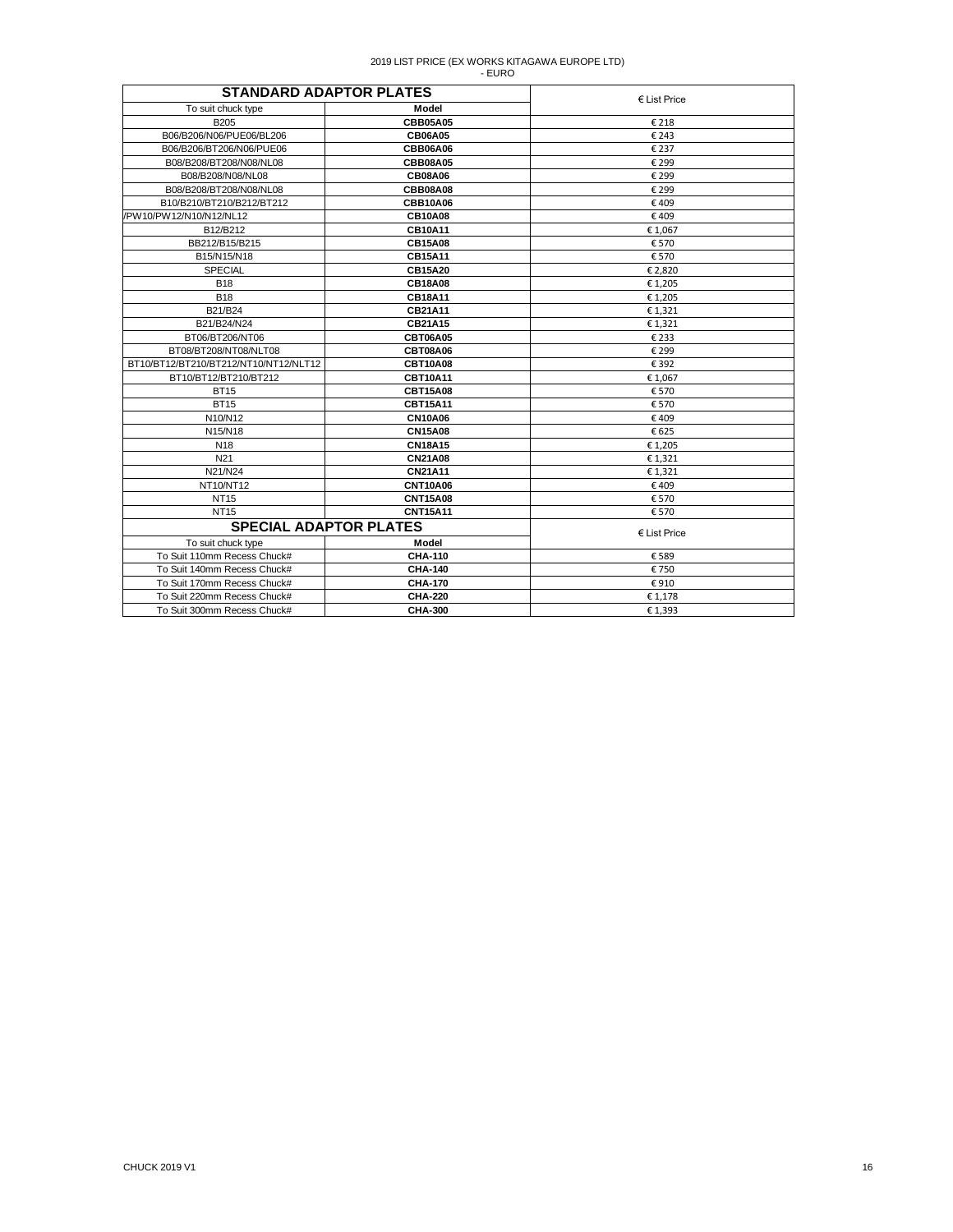|                          | KITAGAWA EUROPE STANDARD SOFT JAWS    | $\epsilon$ List Price |
|--------------------------|---------------------------------------|-----------------------|
| To suit chuck type       | Model                                 |                       |
| B04/BT04                 | <b>KSJ-04-P</b>                       | € 26.50               |
| <b>B204</b>              | <b>KSJ-204-P</b>                      | € 26.50               |
| B05/BT05                 | <b>KSJ-05-P</b>                       | € 28.60               |
| <b>B205</b>              | <b>KSJ-205-P</b>                      | € 28.60               |
| B/BT/N/HOH/NL 6" CHUCKS  | <b>KSJ-06-P</b>                       | € 33.70               |
| B/BT/N/HOH/NL 8" CHUCKS  | <b>KSJ-08-P</b>                       | €40.80                |
| B/BT/N/HOH/NL 10" CHUCKS | <b>KSJ-10-P</b>                       | €49.00                |
| B12/BT12/N12             | <b>KSJ-12-F</b>                       | € 67.30               |
| B212/BT212               | <b>KSJ-212-F</b>                      | € 67.30               |
| B15/B18                  | <b>KSJ-15-F</b>                       | €130.60               |
|                          | KITAGAWA EUROPE HIGH SOFT JAWS        | $E$ List Price        |
| To suit chuck type       | Model                                 |                       |
| <b>B204</b>              | KSJ-204H-50-P                         | €40.80                |
| <b>B205</b>              | KSJ-205H-50-P                         | €40.80                |
| B/BT/N/HOH/NL 6" CHUCKS  | KSJ-06H-50-P                          | €43.90                |
| B/BT/N/HOH/NL 8" CHUCKS  | KSJ-08H-80-P                          | € 73.40               |
| B/BT/N/HOH/NL 10" CHUCKS | KSJ-10H-80-P                          | €79.60                |
| B12/BT12/N12             | KSJ-12H-80-F                          | € 104.00              |
| B212/BT212               | KSJ-212H-80-F                         | € 104.00              |
|                          | <b>KITAGAWA EUROPE LONG SOFT JAWS</b> | $E$ List Price        |
| To suit chuck type       | Model                                 |                       |
| B/BT/N/HOH/NL 6" CHUCKS  | KSJ-06L-82-P                          | €42.80                |
| B/BT/N/HOH/NL 8" CHUCKS  | KSJ-08L-102-P                         | € 55.10               |
| B/BT/N/HOH/NL 10" CHUCKS | KSJ-10L-125-P                         | € 60.20               |
| B12/BT12/N12             | KSJ-12L-145-P                         | € 77.50               |
| B212/BT212               | KSJ-212L-145-P                        | € 77.50               |
|                          | <b>SB Series Soft Jaws</b>            | $E$ List Price        |
| To suit chuck type       | Model                                 |                       |
| $B-04$                   | <b>SB04C1</b>                         | € 71                  |
| $B-04$                   | SB04C1-036                            | € 195                 |
| $B-04$                   | SB04C1-048                            | € 218                 |
| <b>BT04</b>              | <b>SB04C1T</b>                        | €47                   |
| $N-04$                   | <b>SB04B1</b>                         | € 66                  |
| $N-04$                   | SB04A1-036                            | € 166                 |
| $N-04$                   | SB04A1-048                            | € 195                 |
| NT <sub>04</sub>         | <b>SB04A1T</b>                        | €45                   |
| NT <sub>04</sub>         | SB04A1T048                            | € 155                 |
| <b>B204</b>              | <b>SB04N1</b>                         | € 71                  |
| <b>BT204</b>             | SB04N1T                               | € 119                 |
| <b>B204</b>              | SB04N1-036                            | € 159                 |
| B204                     | SB04N1-048                            | € 218                 |
| $B-05$                   | <b>SB05C1</b>                         | € 71                  |
| $B-05$                   | SB05C1-038                            | € 205                 |
| $B-05$                   | SB05C1-053                            | € 231                 |
| BT05                     | <b>SB05C1T</b>                        | €47                   |
| <b>BT05</b><br>$N-05$    | SB05C1T053<br><b>SB05B1</b>           | € 195<br>€ 66         |
| $N-05$                   | SB05A1-038                            | € 205                 |
| $N-05$                   | SB05A1-053                            | € 231                 |
| NT05                     | SB05A1T                               | €45                   |
| NT <sub>05</sub>         | SB05A1T053                            | € 188                 |
| <b>B205</b>              | <b>SB05N1</b>                         | € 71                  |
| <b>BT205</b>             | SB05N1T                               | € 119                 |
| <b>B205</b>              | SB05N1-038                            | € 205                 |
| B205                     | SB05N1-053                            | € 231                 |
| B/N/HOH 06               | <b>SB06B1</b>                         | € 80                  |
| B/N/HOH 06               | SB06A1-066                            | € 140                 |
| BT06/NT06                | <b>SB06A1T</b>                        | € 53                  |
| BT06/NT06                | SB06A1T066                            | € 130                 |
| <b>UVE160K</b>           | <b>SB06C1</b>                         | € 105                 |
| <b>DL206</b>             | <b>SB06D1</b>                         | € 145                 |
| B/BL/HOH-206             | SB06L1A                               | €85                   |
|                          |                                       |                       |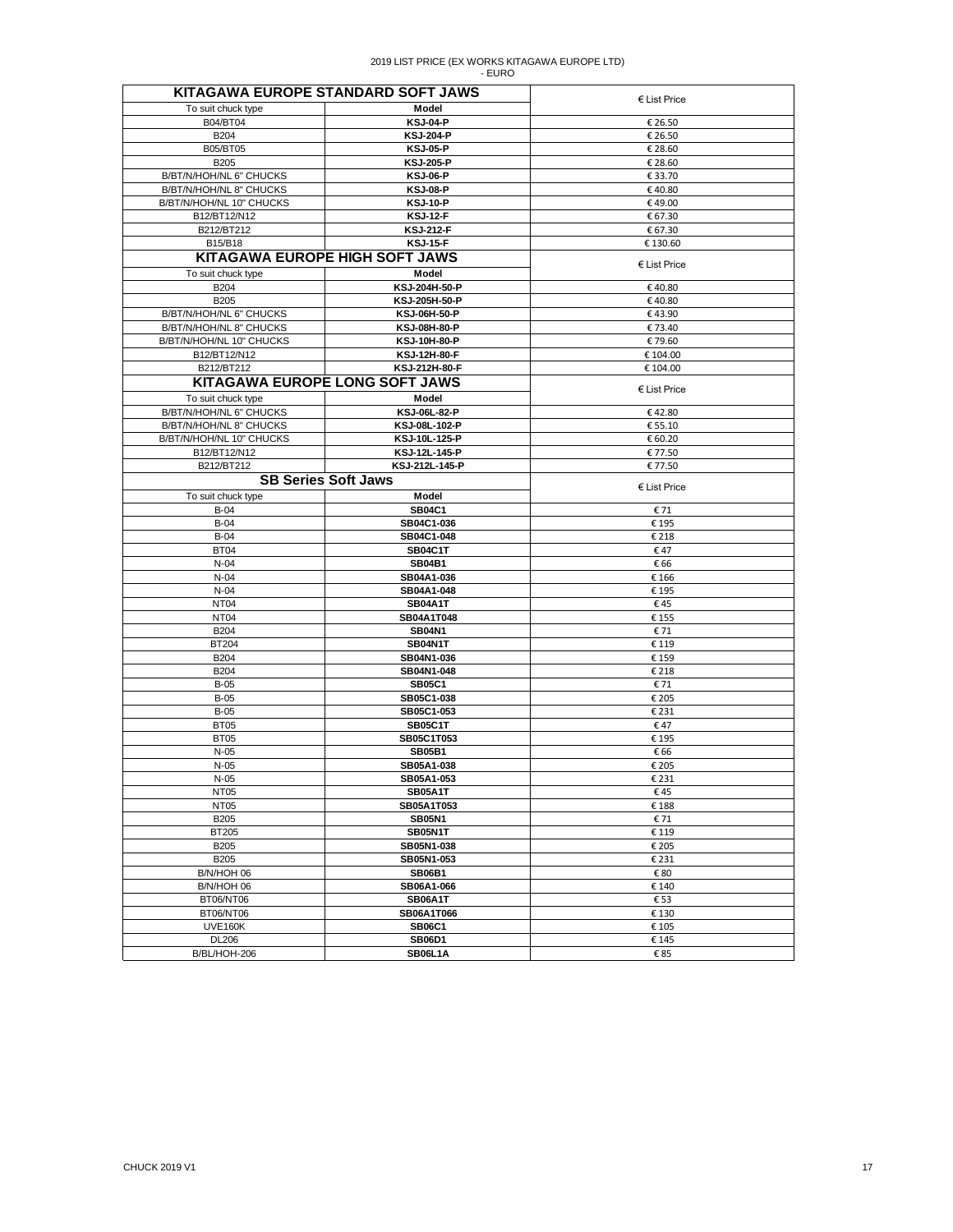| <b>SB Series Soft Jaws</b>           | $\epsilon$ List Price             |         |
|--------------------------------------|-----------------------------------|---------|
| To suit chuck type                   | Model                             |         |
| BT206                                | <b>SB06L1T</b>                    | € 57    |
| B208/BB208/BL208/DL208/B/N/NL/HOH-08 | <b>SB08B1</b>                     | €99     |
| B208/BB208/BL208/DL208/B/N/NL/HOH-08 | SB08A1-056                        | €184    |
| B208/BB208/BL208/DL208/B/N/NL/HOH-08 | SB08A1-076                        | € 192   |
| HW-08                                | <b>SB08B1Q</b>                    | € 229   |
| <b>HW-08</b>                         | SB08B1Q-76                        | € 282   |
| BT08/BT208/NT08/NLT08                | <b>SB08A1T</b>                    | €67     |
| BT08/BT208/NT08/NLT08                | SB08A1T056                        | € 199   |
| BT08/BT208/NT08/NLT08                | SB08A1T076                        | € 192   |
| B210/BB210/BL210/B/N/HOH-10          | <b>SB10B1</b>                     | € 112   |
| N <sub>10</sub>                      | <b>SB10A1</b>                     | € 112   |
| B210/BB210/BL210/B/N/HOH-10          | SB10A1-056                        | € 296   |
| B210/BB210/BL210/B/N/HOH-10          | SB10A1-080                        | € 259   |
| B210/BB210/BL210/B/N/HOH-10          | SB10A1-116                        | € 377   |
| HW-10/HW-12                          | <b>SB10A2Q</b>                    | € 247   |
| HW-10/HW-12                          | SB10A2Q080                        | € 557   |
| HJ-10                                | <b>SB10A2</b>                     | € 215   |
| HJ-10                                | SB10A2-080                        | € 557   |
| BT10/BT210/NT10                      | SB <sub>10</sub> A <sub>1</sub> T | €76     |
| BT10/BT210/NT10                      | <b>SB10A1T080</b>                 | € 297   |
| B/N/HOH-12                           | <b>SB12A1</b>                     | € 159   |
| B/N/HOH-12                           | SB12A1-090                        | € 371   |
| UVE315K                              | <b>SB12C1</b>                     | € 257   |
| <b>BT12/NT12</b>                     | <b>SB12A1T</b>                    | € 107   |
| BT12/NT12                            | SB12A1T090                        | €446    |
| B212/BB212/BL212                     | <b>SB12N1</b>                     | € 163   |
| B212/BB212/BL212                     | SB12N1-090                        | € 382   |
| BT212/BLT212                         | <b>SB12N1T</b>                    | € 107   |
| B-15/B-18/HOH-15K                    | <b>SB15C1</b>                     | € 304   |
| B-15/B-18/HOH-15K                    | SB15C1-110                        | € 672   |
| HJA8-15.18.21/HJA11-15               | <b>SB15A1</b>                     | € 580   |
| HJA8-15.18.21/HJA11-15               | SB15A1-110                        | € 1,062 |
| UVE400K                              | <b>SB15A2</b>                     | € 580   |
| <b>HW-15</b>                         | <b>SB15A2Q</b>                    | €785    |
| <b>BT15</b>                          | <b>SB15C1T</b>                    | € 201   |
| N-15/N-18/B215                       | <b>SB15N1</b>                     | € 304   |
| N-15/N-18/B215                       | SB15N1-110                        | € 555   |
| B21/B24/N21/N24                      | <b>SB18A2</b>                     | €452    |
| B21/B24/N21/N24                      | SB18A2-110                        | € 1,433 |
| UVE800LB                             | <b>SB24A2</b>                     | €1.118  |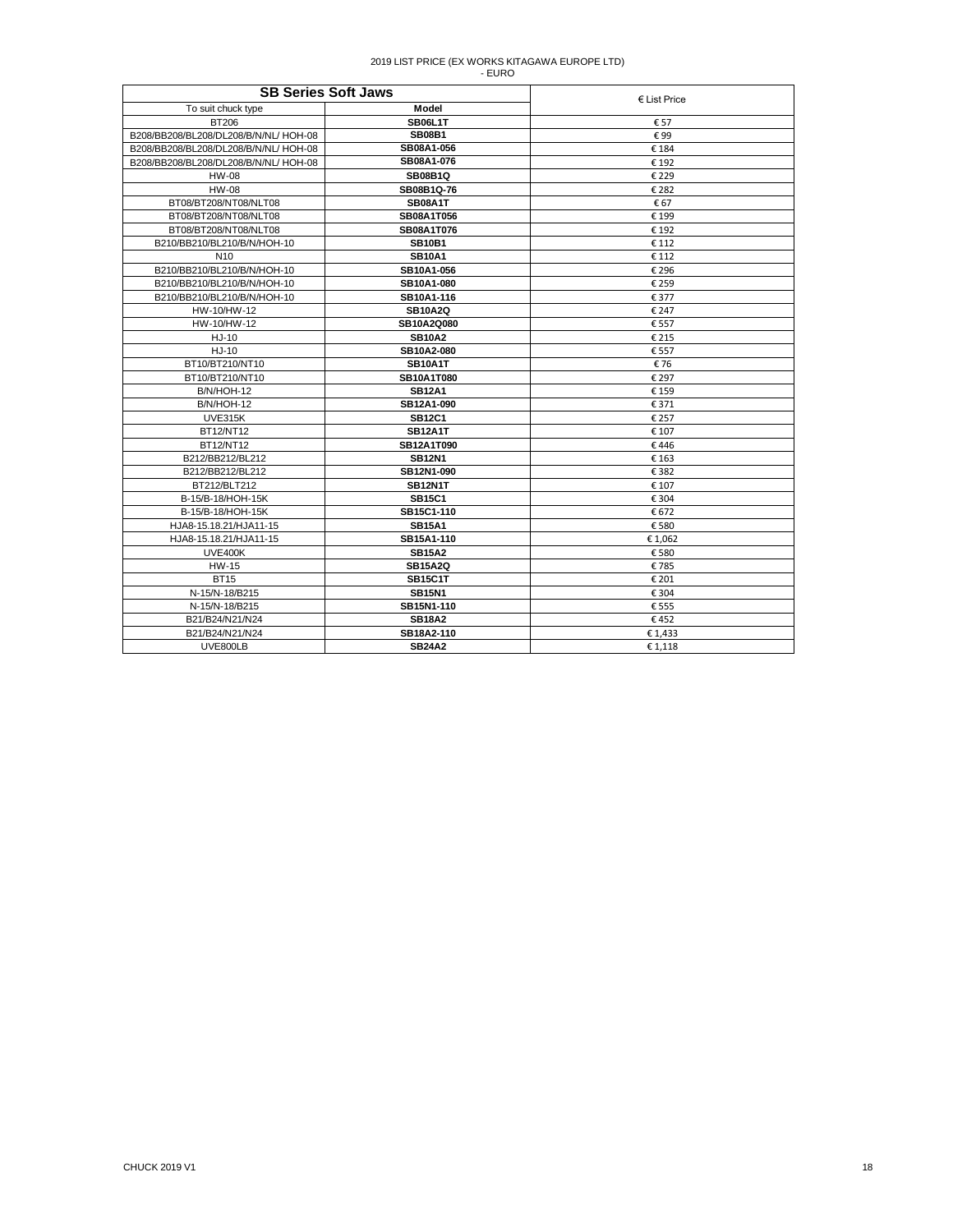|                    | <b>SB Series Soft Jaws (QB Series Chucks)</b>  | $E$ List Price |  |
|--------------------|------------------------------------------------|----------------|--|
| To suit chuck type | Model                                          |                |  |
| QB306              | SB06BB-040                                     | € 245          |  |
| QB308              | SB08BB-056                                     | € 270          |  |
| QB310              | SB10BB-060                                     | € 287          |  |
| QB312              | SB12BB-070                                     | € 564          |  |
|                    | <b>SB Series Soft Jaws (HW Series Chucks)</b>  | $E$ List Price |  |
| To suit chuck type | Model                                          |                |  |
| <b>HW08</b>        | <b>SB08B1Q</b>                                 | € 272          |  |
| HW10/HW12          | <b>SB10A2Q</b>                                 | € 294          |  |
| <b>HW15</b>        | <b>SB15A2Q</b>                                 | €823           |  |
|                    | <b>SB Series Soft Jaws (PW Series Chucks)</b>  | € List Price   |  |
| To suit chuck type | <b>Model</b>                                   |                |  |
| <b>PW06</b>        | SB-PW06                                        | € 397          |  |
| <b>PW08</b>        | SB-PW08                                        | €431           |  |
| <b>PW10</b>        | SB-PW10                                        | €471           |  |
| <b>PW12</b>        | <b>SB-PW12</b>                                 | € 521          |  |
| <b>PW15</b>        | SB-PW15                                        | €721           |  |
| PWT06              | SB-PWT06                                       | € 294          |  |
| PWT08              | SB-PWT08                                       | € 319          |  |
| PWT <sub>10</sub>  | SB-PWT10                                       | € 348          |  |
| PWT12              | SB-PWT12                                       | € 363          |  |
| PWT <sub>15</sub>  | SB-PWT15                                       | € 608          |  |
|                    | <b>SB Series Soft Jaws (PU Series Chucks)</b>  | $E$ List Price |  |
| To suit chuck type | Model                                          |                |  |
| <b>PU205</b>       | <b>SB-PU205</b>                                | €431           |  |
| PU206/PUB206       | <b>SB-PU206</b>                                | €490           |  |
| PU208/PUB208       | <b>SB-PU208</b>                                | €407           |  |
| PU210/PUB210       | <b>SB-PU210</b>                                | € 510          |  |
| PU212              | <b>SB-PU212</b>                                | €828           |  |
|                    | <b>SB Series Soft Jaws (PUE Series Chucks)</b> | $E$ List Price |  |
| To suit chuck type | Model                                          |                |  |
| PUE05              | PUE05J-101                                     | € 294          |  |
| PUE06              | PUE06J-101                                     | € 294          |  |
|                    | <b>SB Series Soft Jaws (LU Series Chucks)</b>  | € List Price   |  |
| To suit chuck type | Model                                          |                |  |
| LU <sub>08</sub>   | SB-LU08                                        | € 255          |  |
| <b>LU10</b>        | SB-LU10                                        | € 338          |  |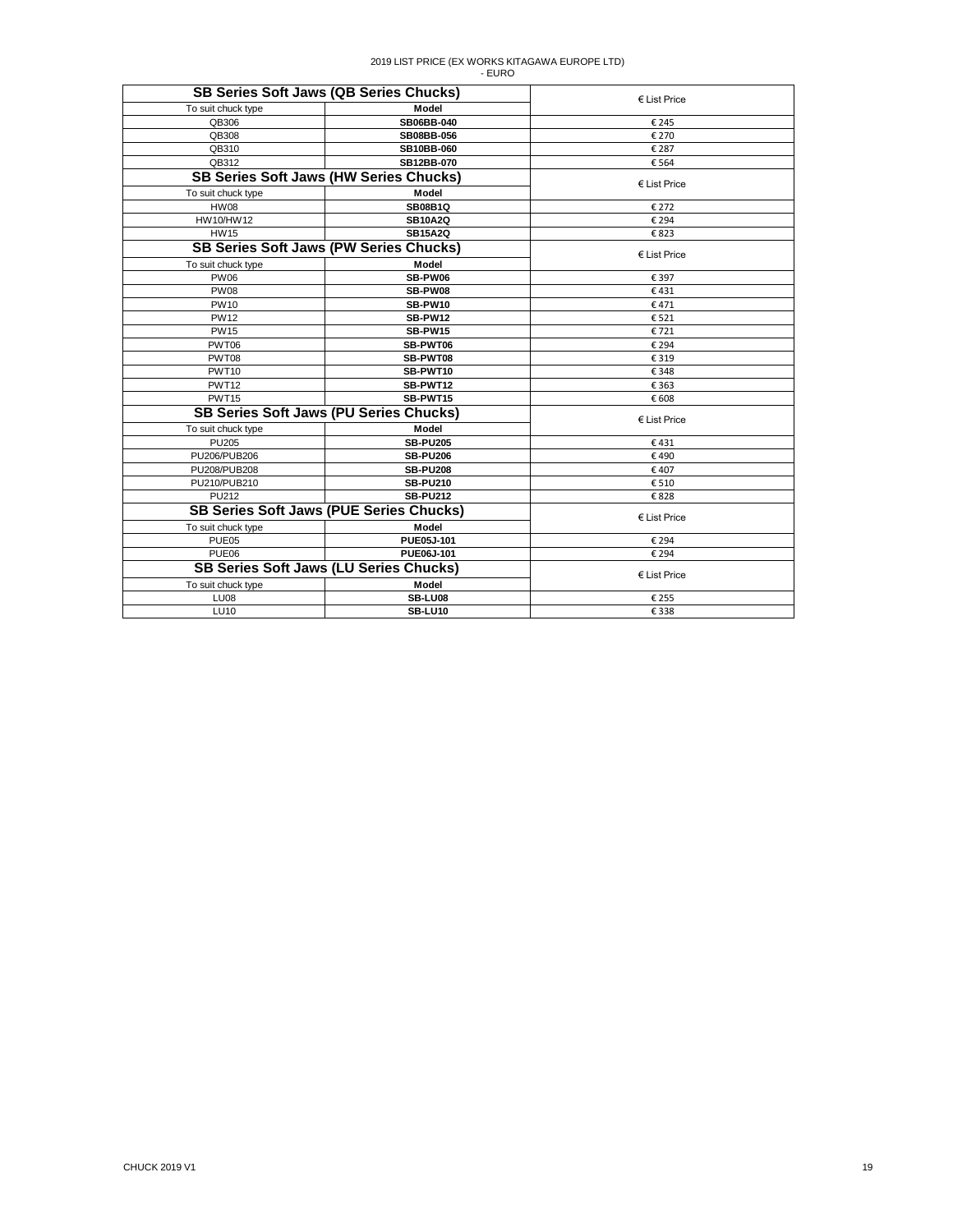| <b>HB Series Hard Jaws</b>      | $E$ List Price |            |
|---------------------------------|----------------|------------|
| To suit chuck type              | Model          |            |
| <b>B04</b>                      | <b>HB04B1</b>  | € 694.60   |
| B204/B205                       | <b>HB04N1</b>  | € 530.40   |
| <b>B05</b>                      | <b>HB05B1</b>  | €529.40    |
| N <sub>05</sub>                 | <b>HB05C1</b>  | € 529.40   |
| B06/B206/BB206                  | <b>HB06A1</b>  | € 306.00   |
| N06/HOH06/HOH206                | <b>HB06B1</b>  | € 306.00   |
| <b>UVE160</b>                   | <b>HB06U1</b>  | €754.80    |
| B08/B208/BB208/N08/HOH08/HOH208 | <b>HB08A1</b>  | €372.30    |
| BB208/BS308                     | <b>HB08B1</b>  | € 678.30   |
| <b>UVE200/UVE250</b>            | <b>HB08U1</b>  | € 1,132.20 |
| B10/B210/BB210/N10/HOH10        | <b>HB10A1</b>  | €465.10    |
| BB210/BS210                     | <b>HB10AA1</b> | € 1,411.70 |
| B12/N12/HOH12                   | <b>HB12B1</b>  | €492.70    |
| B212/BB212/BL212                | <b>HB12N1</b>  | € 514.10   |
| <b>UVE315</b>                   | <b>HB12U1</b>  | € 1,279.10 |
| B15/B18/HOH15                   | <b>HB15A1</b>  | €973.10    |
| HJA8-15/18/21                   | <b>HB15B1</b>  | € 1,077.10 |
| N15/N18                         | <b>HB15N1</b>  | €973.10    |
| <b>UVE400</b>                   | <b>HB16U2</b>  | € 1,475.90 |
| B21/B24/N21/N24/UVE630          | <b>HB18B2</b>  | €1,218.90  |
| <b>UVE400</b>                   | <b>HB24B2</b>  | € 1,530.00 |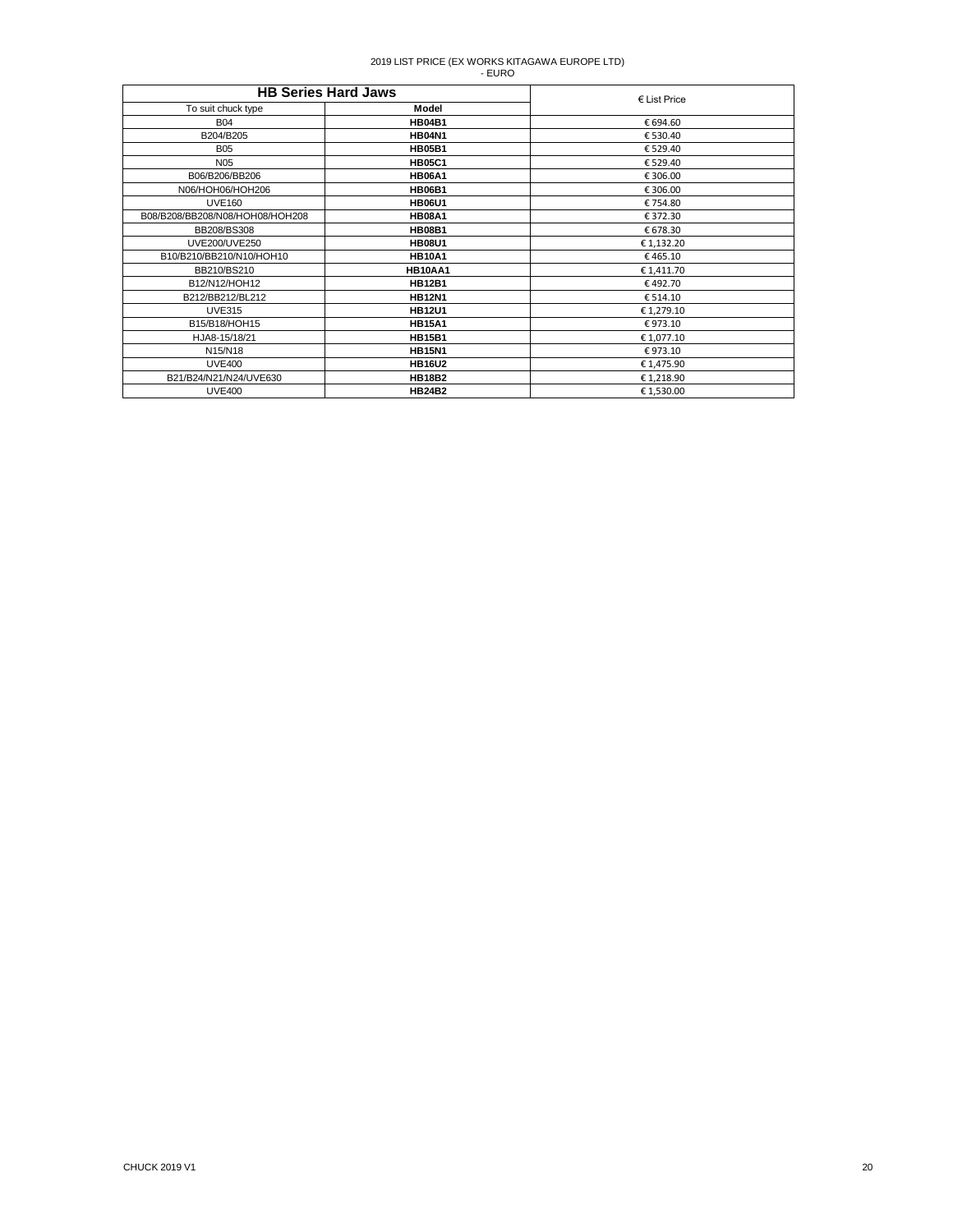| <b>MASTER BASE JAWS (Open Center Chucks)</b> | € List Price    |         |
|----------------------------------------------|-----------------|---------|
| To suit chuck type                           | Model           |         |
| B204                                         | <b>GB-B204</b>  | € 1,127 |
| B205                                         | <b>GB-B205</b>  | € 1,127 |
| B206                                         | GB-B206         | € 1,127 |
| <b>B208</b>                                  | <b>GB-B208</b>  | € 1,332 |
| B210                                         | GB-B210         | € 1,494 |
| B212                                         | GB-B212         | € 2,000 |
| B215                                         | GB-B215         | € 3,246 |
| <b>BT204</b>                                 | <b>GB-BT204</b> | €797    |
| BT205                                        | <b>GB-BT205</b> | € 835   |
| <b>BT206</b>                                 | <b>GB-BT206</b> | €787    |
| <b>BT208</b>                                 | <b>GB-BT208</b> | €938    |
| BT210                                        | GB-BT210        | € 1,051 |
| BT212                                        | <b>GB-BT212</b> | € 1,337 |
| <b>BL206</b>                                 | <b>GB-BL206</b> | € 1,240 |
| <b>BL208</b>                                 | <b>GB-BL208</b> | € 1,467 |
| <b>BL210</b>                                 | <b>GB-BL210</b> | € 1,645 |
| <b>BL212</b>                                 | <b>GB-BL212</b> | € 2,205 |
| <b>B04</b>                                   | <b>GB-B04</b>   | €1,024  |
| <b>B05</b>                                   | <b>GB-B05</b>   | €1,078  |
| <b>B06</b>                                   | <b>GB-B06</b>   | € 1,127 |
| <b>B08</b>                                   | <b>GB-B08</b>   | € 1,332 |
| <b>B10</b>                                   | GB-B10          | € 1,494 |
| <b>B12</b>                                   | GB-B12          | € 2,000 |
| <b>B15</b>                                   | <b>GB-B15</b>   | € 3,246 |
| <b>B18</b>                                   | <b>GB-B18</b>   | €4,794  |
| <b>B21</b>                                   | GB-B21          | € 6,460 |
| <b>B24</b>                                   | <b>GB-B24</b>   | € 8,126 |
| <b>BT04</b>                                  | GB-BT04         | € 681   |
| <b>BT05</b>                                  | GB-BT05         | € 681   |
| BT06                                         | GB-BT06         | €787    |
| <b>BT08</b>                                  | GB-BT08         | €938    |
| <b>BT10</b>                                  | GB-BT10         | € 1,051 |
| <b>BT12</b>                                  | GB-BT12         | € 1,337 |
| <b>BT15</b>                                  | GB-BT15         | € 2,162 |
| <b>BB06</b>                                  | GB-BB06         | € 1,127 |
| <b>BB08</b>                                  | GB-BB08         | €1,332  |
| <b>BB206</b>                                 | <b>GB-BB206</b> | €1,348  |
| <b>BB208</b>                                 | <b>GB-BB208</b> | € 1,607 |
| <b>BB210</b>                                 | GB-BB210        | € 1,941 |
| BB212                                        | GB-BB212        | € 2,356 |
| HOH06K                                       | GB-HOH06K       | €1,688  |
| HOH07K                                       | GB-HOH07K       | €1,819  |
| HOH08K                                       | GB-HOH08K       | € 2,000 |
| HOH10K                                       | GB-HOH10K       | € 2,238 |
| HOH12K                                       | GB-HOH12K       | € 2,858 |
| HOH15K                                       | GB-HOH15K       | €4,869  |
| <b>HOH206</b>                                | GB-HOH206       | €1,483  |
| <b>HOH208</b>                                | GB-HOH208       | € 1,758 |
| QB306                                        | <b>GB-QB306</b> | € 2,451 |
| QB308                                        | <b>GB-QB308</b> | € 2,946 |
| QB310                                        | GB-QB310        | € 3,127 |
| QB312                                        | <b>GB-QB312</b> | € 3,127 |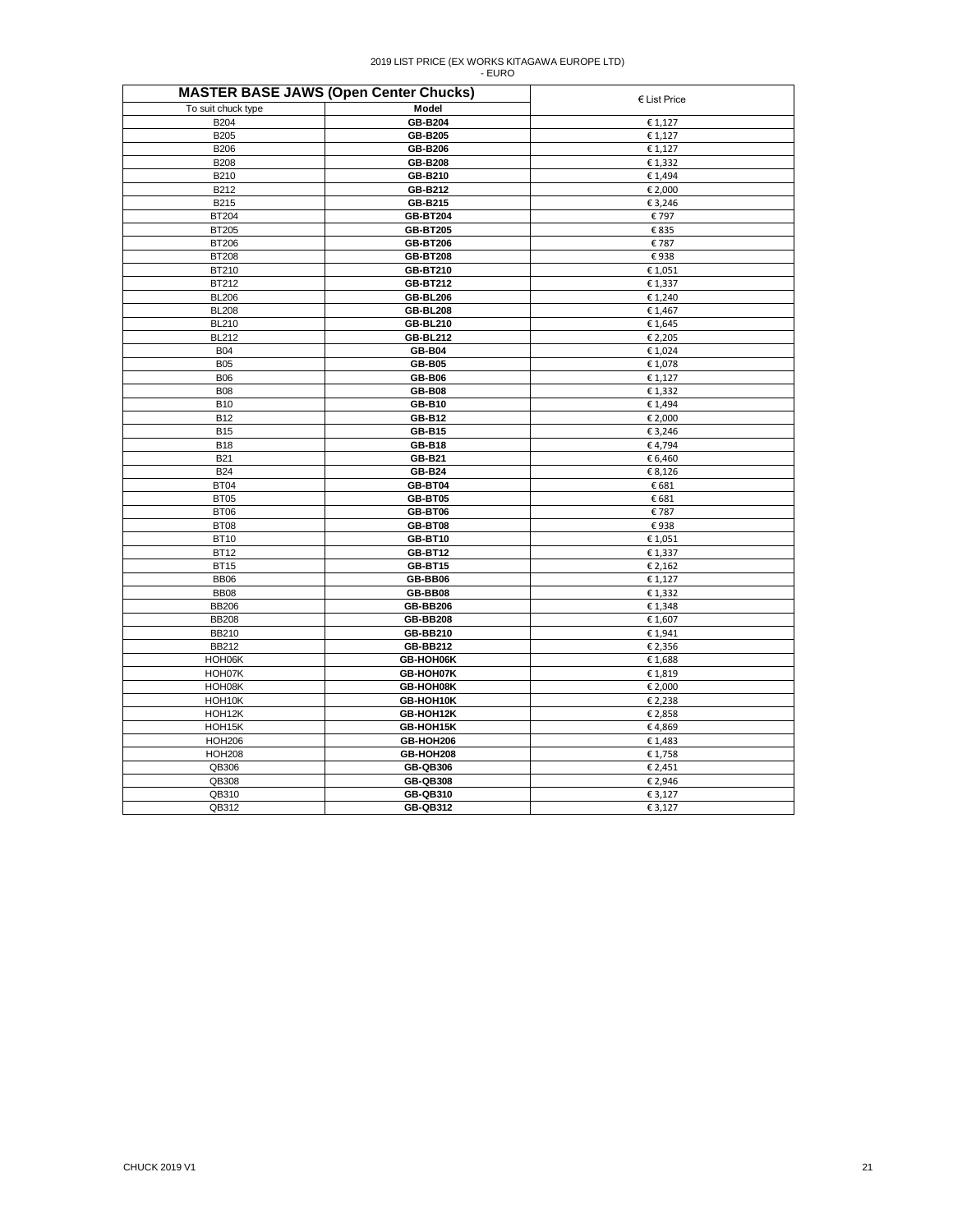|                    | <b>MASTER BASE JAWS (Closed Center Chucks)</b> | $E$ List Price |
|--------------------|------------------------------------------------|----------------|
| To suit chuck type | Model                                          |                |
| N04                | <b>GB-N04</b>                                  | € 701          |
| N <sub>05</sub>    | <b>GB-N05</b>                                  | € 701          |
| N <sub>06</sub>    | <b>GB-N06</b>                                  | € 701          |
| <b>N08</b>         | <b>GB-N08</b>                                  | €836           |
| N <sub>10</sub>    | <b>GB-N10</b>                                  | €933           |
| N <sub>12</sub>    | <b>GB-N12</b>                                  | € 1,192        |
| N <sub>15</sub>    | <b>GB-N15</b>                                  | € 2,539        |
| N <sub>21</sub>    | <b>GB-N21</b>                                  | €4,936         |
| NT <sub>04</sub>   | GB-NT04                                        | €469           |
| <b>NT05</b>        | GB-NT05                                        | €469           |
| NT06               | GB-NT06                                        | €469           |
| NT <sub>08</sub>   | GB-NT08                                        | € 561          |
| <b>NT10</b>        | GB-NT10                                        | € 625          |
| <b>NT12</b>        | <b>GB-NT12</b>                                 | €798           |
| <b>NL04</b>        | GB-NL04                                        | € 711          |
| <b>NL06</b>        | GB-NL06                                        | € 711          |
| <b>NL08</b>        | GB-NL08                                        | €843           |
| <b>NL10</b>        | GB-NL10                                        | €941           |
| <b>NL12</b>        | GB-NL12                                        | € 1,206        |
| NLT06              | GB-NLT06                                       | €518           |
| NLT08              | GB-NLT08                                       | € 620          |
| NLT <sub>10</sub>  | GB-NLT10                                       | €782           |
| NLT <sub>12</sub>  | GB-NLT12                                       | €1,078         |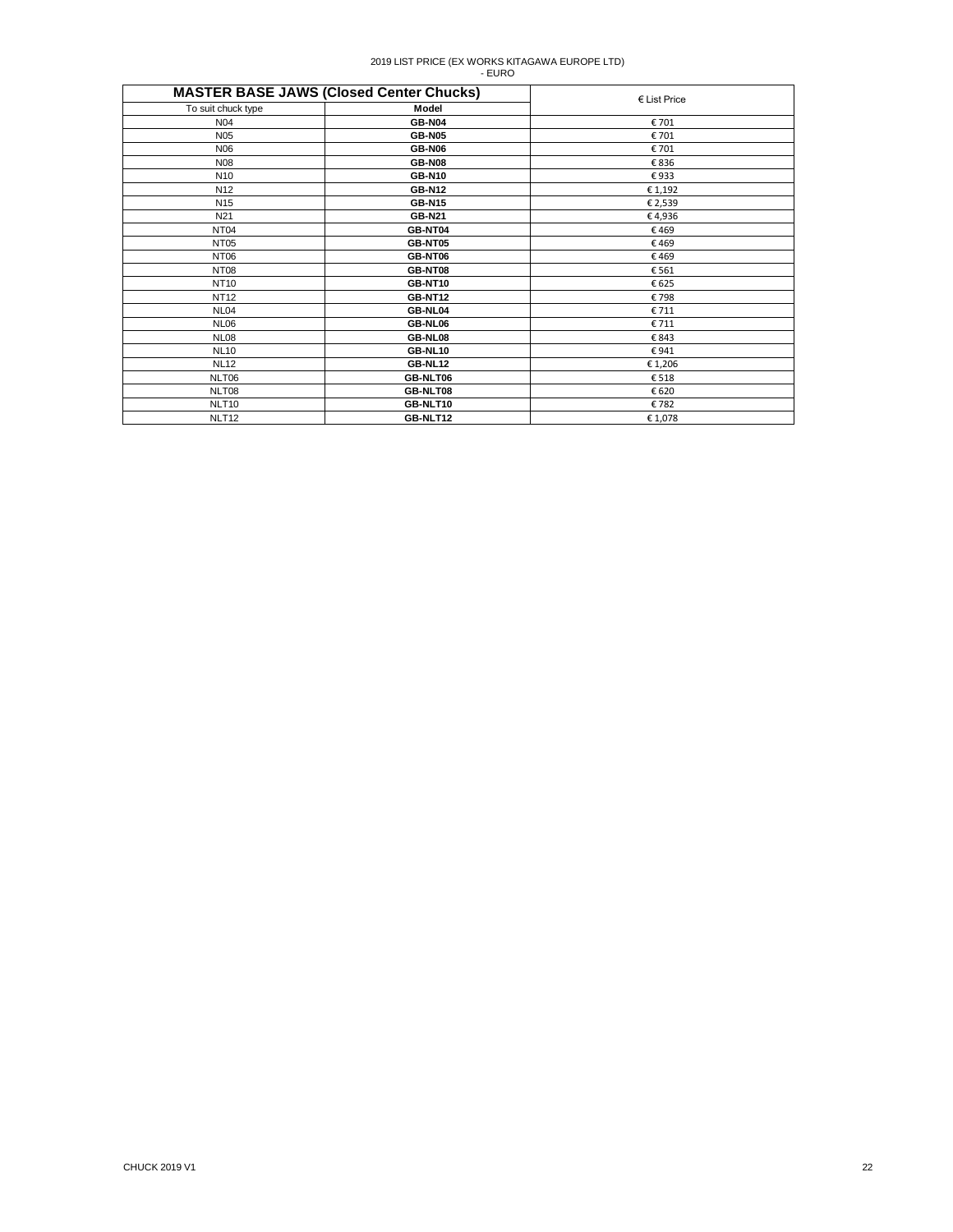|                    | <b>WEDGE PLUNGER (Open Center Chucks)</b> | $E$ List Price |
|--------------------|-------------------------------------------|----------------|
| To suit chuck type | Model                                     |                |
| <b>B204</b>        | <b>WP-B204</b>                            | € 313          |
| <b>B205</b>        | <b>WP-B205</b>                            | € 313          |
| <b>B206</b>        | <b>WP-B206</b>                            | € 350          |
| <b>B208</b>        | <b>WP-B208</b>                            | € 394          |
| B210               | <b>WP-B210</b>                            | €421           |
| B212               | <b>WP-B212</b>                            | €469           |
| B215               | <b>WP-B215</b>                            | €946           |
| <b>BB206</b>       | <b>WP-BB206</b>                           | € 394          |
| <b>BB208</b>       | <b>WP-BB208</b>                           | €421           |
| <b>BB210</b>       | <b>WP-BB210</b>                           | €469           |
| <b>BB212</b>       | <b>WP-BB212</b>                           | €946           |
| <b>BT204</b>       | <b>WP-BT204</b>                           | € 539          |
| <b>BT205</b>       | <b>WP-BT205</b>                           | € 539          |
| <b>BT206</b>       | <b>WP-BT206</b>                           | € 599          |
| <b>BT208</b>       | <b>WP-BT208</b>                           | €744           |
| BT210              | <b>WP-BT210</b>                           | €900           |
| BT212              | <b>WP-BT212</b>                           | € 1,197        |
| <b>BL206</b>       | <b>WP-BL206</b>                           | € 539          |
| <b>BL208</b>       | <b>WP-BL208</b>                           | €744           |
| <b>BL210</b>       | <b>WP-BL210</b>                           | €895           |
| <b>BL212</b>       | <b>WP-BL212</b>                           | € 1,197        |
| <b>B04</b>         | <b>WP-B04</b>                             | € 314          |
| <b>B05</b>         | <b>WP-B05</b>                             | € 314          |
| <b>B06</b>         | <b>WP-B06</b>                             | € 314          |
| <b>B08</b>         | <b>WP-B08</b>                             | € 392          |
| <b>B10</b>         | <b>WP-B10</b>                             | €422           |
| <b>B12</b>         | <b>WP-B12</b>                             | €471           |
| B15/B18            | <b>WP-B15</b>                             | €1,039         |
| <b>B21</b>         | <b>WP-B21</b>                             | €1,833         |
| <b>B24</b>         | <b>WP-B24</b>                             | € 2,627        |
| <b>BT04</b>        | WP-BT04                                   | € 539          |
| <b>BT05</b>        | WP-BT05                                   | € 539          |
| <b>BT06</b>        | WP-BT06                                   | € 598          |
| <b>BT08</b>        | WP-BT08                                   | €745           |
| <b>BT10</b>        | <b>WP-BT10</b>                            | €902           |
| <b>BT12</b>        | <b>WP-BT12</b>                            | € 1,196        |
| <b>BT15</b>        | WP-BT15                                   | € 2,093        |
| HOH06K             | WP-HOH06K                                 | € 539          |
| HOH07K             | WP-HOH07K                                 | € 284          |
| HOH08K             | WP-HOH08K                                 | €744           |
| HOH10K             | WP-HOH10K                                 | € 895          |
| HOH12K             | WP-HOH12K                                 | € 1,197        |
| HOH15K             | WP-HOH15K                                 | € 2,092        |
| <b>HOH206</b>      | <b>WP-HOH206</b>                          | € 539          |
| <b>HOH208</b>      | <b>WP-HOH208</b>                          | €745           |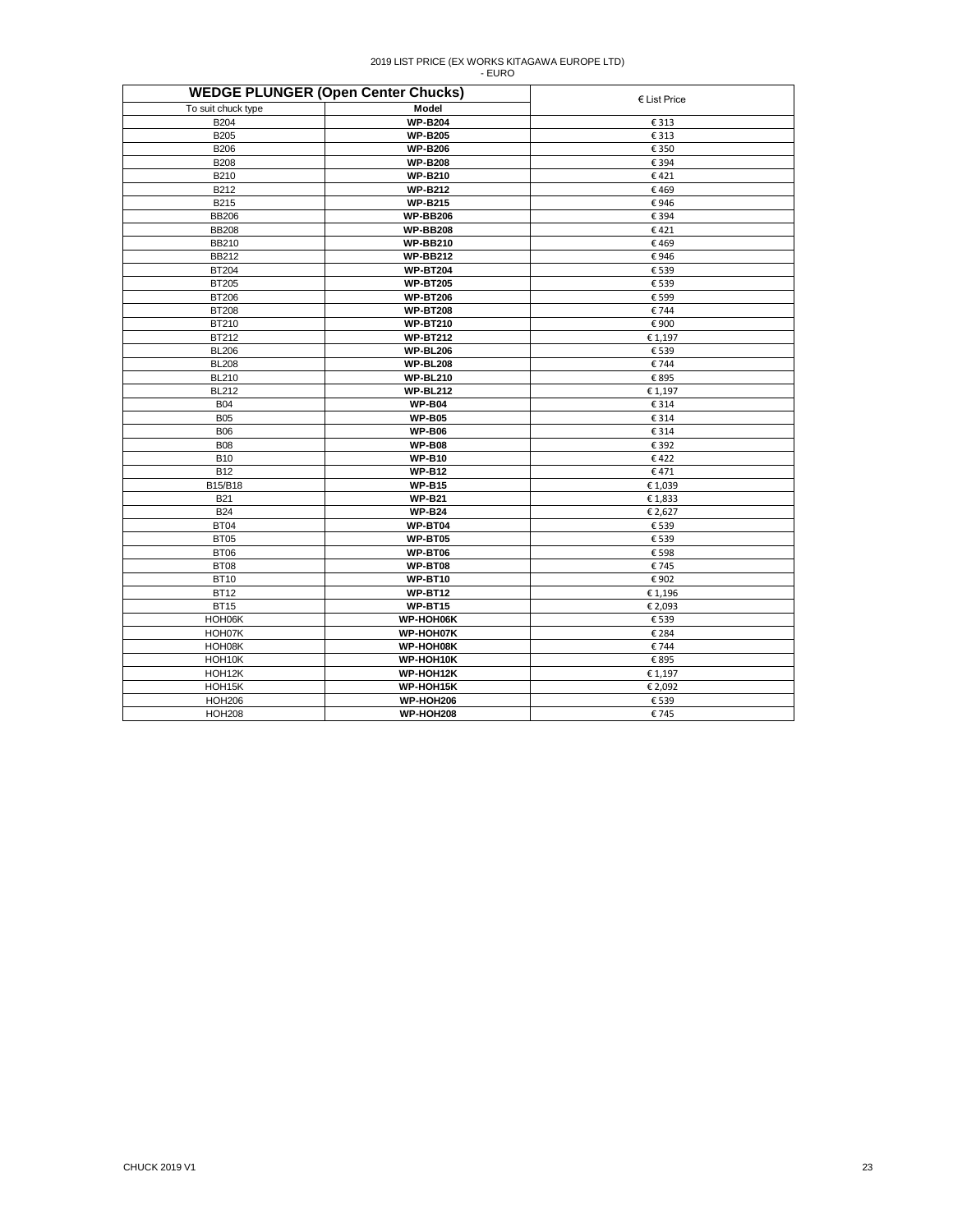| <b>WEDGE PLUNGER (Closed Center Chucks)</b> | $E$ List Price      |              |
|---------------------------------------------|---------------------|--------------|
| To suit chuck type                          | Model               |              |
| N04                                         | <b>WP-N04</b>       | € 299        |
| N <sub>05</sub>                             | <b>WP-N05</b>       | € 299        |
| <b>N06</b>                                  | <b>WP-N06</b>       | € 299        |
| <b>N08</b>                                  | <b>WP-N08</b>       | € 338        |
| N <sub>10</sub>                             | <b>WP-N10</b>       | € 368        |
| N <sub>12</sub>                             | <b>WP-N12</b>       | €431         |
| N <sub>15</sub>                             | <b>WP-N15</b>       | €917         |
| N21                                         | <b>WP-N21</b>       | €1,853       |
| NT <sub>04</sub>                            | WP-NT04             | € 328        |
| <b>NT05</b>                                 | WP-NT05             | € 328        |
| <b>NT06</b>                                 | WP-NT06             | € 387        |
| <b>NT08</b>                                 | WP-NT08             | €446         |
| <b>NT10</b>                                 | WP-NT10             | € 574        |
| <b>NT12</b>                                 | WP-NT12             | €721         |
| NL04                                        | WP-NL04             | € 397        |
| <b>NL06</b>                                 | WP-NL06             | € 397        |
| <b>NL08</b>                                 | WP-NL08             | €456         |
| <b>NL10</b>                                 | WP-NL10             | €490         |
| <b>NL12</b>                                 | WP-NL12             | €578         |
| NLT06                                       | WP-NLT06            | € 387        |
| NLT08                                       | WP-NLT08            | €446         |
| NLT10                                       | WP-NLT10            | € 569        |
| NLT <sub>12</sub>                           | WP-NLT12            | €721         |
|                                             | <b>JOINT HANDLE</b> | € List Price |
| To suit chuck type                          | Model               |              |
| <b>B/BT204</b>                              | <b>HD-B204</b>      | €78          |
| <b>B/BT205</b>                              | <b>HD-B205</b>      | € 103        |
| <b>B/BT206</b>                              | <b>HD-B206</b>      | € 127        |
| <b>B/BT208</b>                              | <b>HD-B208</b>      | € 152        |
| <b>B/BT210</b>                              | <b>HD-B210</b>      | € 176        |
| <b>B/BT212</b>                              | <b>HD-B212</b>      | € 201        |
| <b>B/BT215</b>                              | <b>HD-B215</b>      | € 225        |
| <b>BB206</b>                                | <b>HD-BB206</b>     | € 127        |
| <b>BB208</b>                                | <b>HD-BB208</b>     | € 152        |
| BB210                                       | <b>HD-BB210</b>     | € 176        |
| <b>BB212</b>                                | <b>HD-BB212</b>     | € 201        |
| B04/BT04                                    | <b>HD-B04</b>       | € 284        |
| <b>B05</b>                                  | <b>HD-B05</b>       | € 284        |
| B06/BT06/HOH06                              | <b>HD-B06</b>       | € 284        |
| B08/BT08/HOH08                              | <b>HD-B08</b>       | € 358        |
| B10/BT10/HOH10                              | <b>HD-B10</b>       | € 382        |
| B12/BT12/HOH12                              | <b>HD-B12</b>       | €426         |
| B15/B18/HOH15                               | <b>HD-B15</b>       | € 225        |
| <b>B21</b>                                  | <b>HD-B21</b>       | € 255        |
| <b>B24</b>                                  | <b>HD-B24</b>       | € 279        |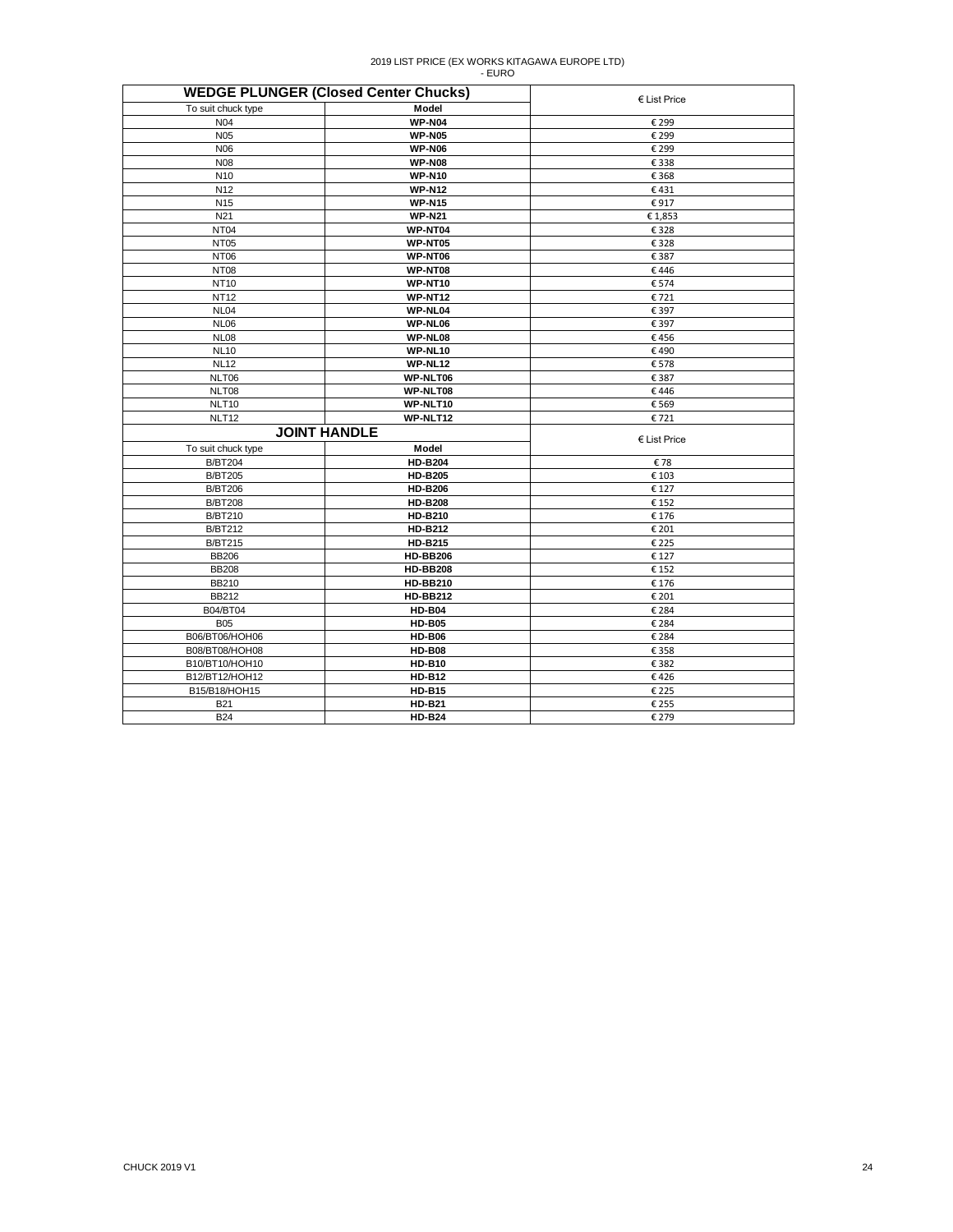| <b>COVER PLATES</b>            |                                  |                |
|--------------------------------|----------------------------------|----------------|
| To suit chuck type             | Model                            | $E$ List Price |
| <b>B204</b>                    | <b>CV-B204</b>                   | € 127          |
| B205                           | <b>CV-B205</b>                   | € 142          |
| <b>B206</b>                    | <b>CV-B206</b>                   | € 181          |
| <b>B208</b>                    | <b>CV-B208</b>                   | € 216          |
| B210                           | <b>CV-B210</b>                   | € 309          |
|                                |                                  |                |
| B212                           | <b>CV-B212</b>                   | € 318          |
| B215                           | <b>CV-B215</b>                   | € 327          |
| <b>BB206</b>                   | <b>CV-BB206</b>                  | € 216          |
| <b>BB208</b>                   | <b>CV-BB208</b>                  | € 216          |
| <b>BB210</b>                   | <b>CV-BB210</b>                  | € 309          |
| <b>BB212</b>                   | <b>CV-BB212</b>                  | € 318          |
| <b>B04</b>                     | <b>CV-B04</b>                    | € 103          |
| <b>B05</b>                     | <b>CV-B05</b>                    | € 108          |
| <b>B06/HOH06</b>               | <b>CV-B06</b>                    | € 127          |
| <b>B08/HOH08</b>               | <b>CV-B08</b>                    | € 142          |
| B10/HOH10                      | <b>CV-B10</b>                    | € 181          |
| B12/HOH12                      | <b>CV-B12</b>                    | € 216          |
| B15/B18/HOH15                  | <b>CV-B15</b>                    | € 309          |
| <b>B21</b>                     | <b>CV-B21</b>                    | €407           |
| <b>B24</b>                     | <b>CV-B24</b>                    | € 554          |
|                                | <b>T-NUTS</b>                    |                |
|                                |                                  | € List Price   |
| To suit chuck type             | Model                            |                |
| B204/B205                      | <b>TNS-B204</b>                  | € 126.50       |
| B206/BB206                     | TNS-BB206-B206                   | € 126.50       |
| <b>B208</b>                    | <b>TNS-B208</b>                  | € 135.70       |
| B210                           | TNS-BB210-B210                   | € 137.70       |
| B212                           | <b>TNS-B212</b>                  | € 203.00       |
| convert B212 to B12 jaws       | TNS-B212 Step                    | € 679.30       |
| B215                           | <b>TNS-B215</b>                  | € 686.30       |
| <b>BB208</b>                   | <b>TNS-BB208</b>                 | € 135.70       |
| <b>BB212</b>                   | <b>TNS-BB212</b>                 | €334.60        |
| <b>BB218</b>                   | <b>TNS-BB218</b>                 | €904.00        |
| BT204 / BT205                  | <b>TNS-BT204</b>                 | € 126.50       |
| <b>BT206</b>                   | <b>TNS-BT206</b>                 | € 126.50       |
| <b>BT208</b>                   | <b>TNS-BT208</b>                 | € 135.70       |
| BT210                          | <b>TNS-BT210</b>                 | € 137.70       |
| BT212                          | <b>TNS-BT212</b>                 | € 203.00       |
| <b>B04</b>                     | <b>TNS-B04</b>                   | € 126.50       |
| <b>B05</b>                     | <b>TNS-B05</b>                   | € 126.50       |
| B06/N06/HOH06/HOH07            | <b>TNS-B06</b>                   | € 126.50       |
|                                |                                  |                |
| B08/N08/HOH08<br>B10/N10/HOH10 | <b>TNS-B08</b><br><b>TNS-B10</b> | € 137.70       |
|                                |                                  | € 164.20       |
| B12/N12                        | <b>TNS-B12</b>                   | € 203.00       |
| B15/B18                        | <b>TNS-B15</b>                   | € 334.60       |
| B21/B24                        | <b>TNS-B21</b>                   | €415.20        |
| B21/B24                        | TNS-B21-HJ                       | € 379.40       |
| B21/B24                        | TNS-B21-B24-SPLITMOD             | € 576.00       |
| N04                            | <b>TNS-N04</b>                   | € 126.50       |
| <b>BT04</b>                    | TNS-BT04                         | € 126.50       |
| <b>BT05</b>                    | <b>TNS-BT05</b>                  | € 126.50       |
| <b>BT06</b>                    | TNS-BT06                         | € 126.50       |
| BT08                           | <b>TNS-BT08</b>                  | € 135.70       |
| <b>BT10</b>                    | <b>TNS-BT10</b>                  | € 137.70       |
| <b>BT12</b>                    | <b>TNS-BT12</b>                  | € 203.00       |
| <b>BT15</b>                    | <b>TNS-BT15</b>                  | €338.00        |
| HOH <sub>12</sub>              | TNS-HOH12                        | € 198.90       |
| HOH <sub>15</sub>              | TNS-HOH15                        | €338.00        |
|                                |                                  |                |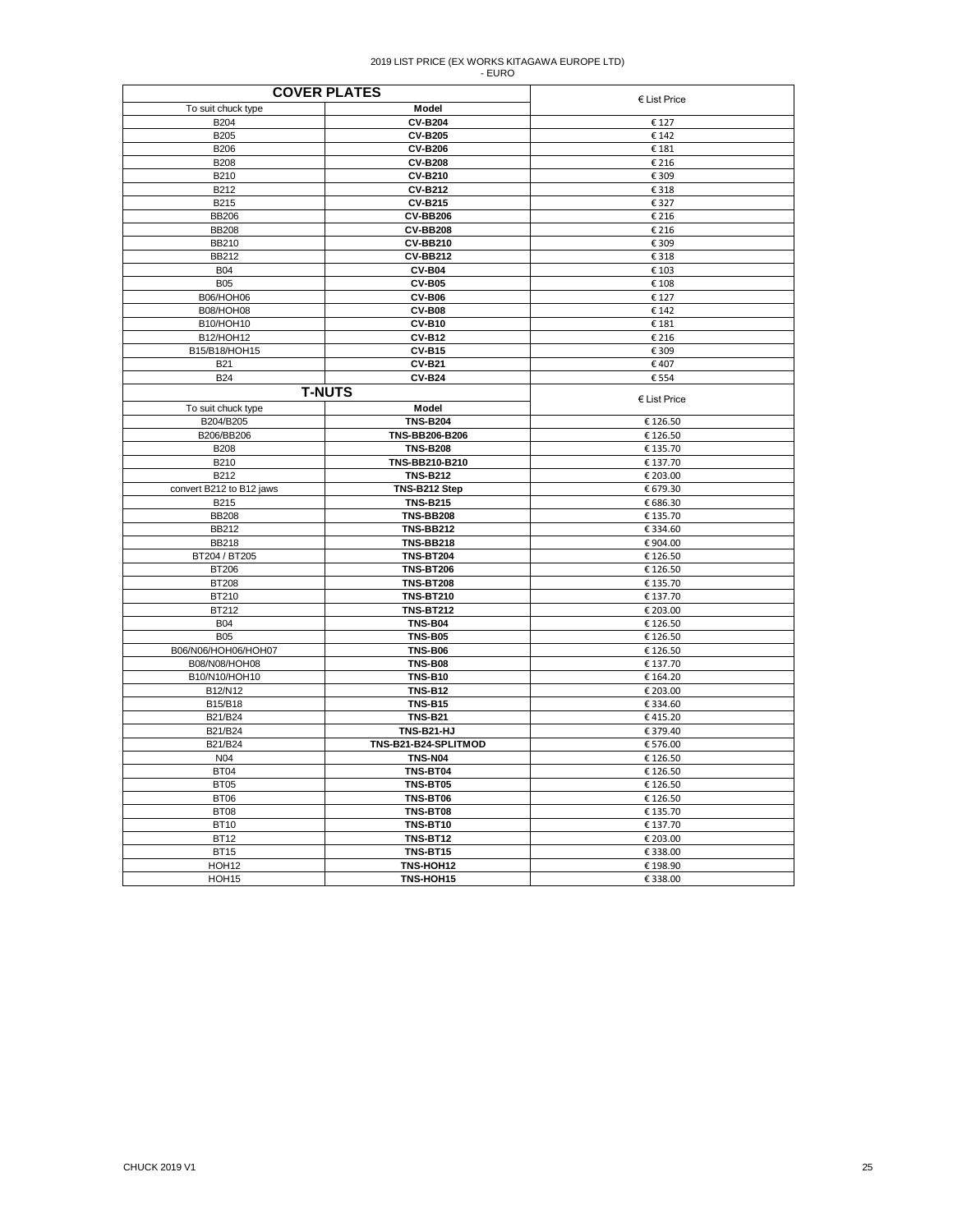| <b>DRAWNUTS &amp; PLUNGER NUTS</b> |                 |                       |
|------------------------------------|-----------------|-----------------------|
| To suit chuck type                 | Model           | $\epsilon$ List Price |
| <b>PN-B204</b>                     | <b>DN-B204</b>  | €92                   |
| <b>PN-B206</b>                     | <b>DN-B206</b>  | €92                   |
| <b>PN-B208</b>                     | <b>DN-B208</b>  | € 108                 |
| <b>PN-B210</b>                     | <b>DN-B210</b>  | € 124                 |
| <b>PN-B212</b>                     | <b>DN-B212</b>  | €129                  |
| <b>PN-B215</b>                     | <b>DN-B215</b>  | € 152                 |
| <b>PN-BB206</b>                    | <b>DN-BB206</b> | € 108                 |
| <b>PN-BB208</b>                    | <b>DN-BB208</b> | €123                  |
| <b>PN-BB210</b>                    | <b>DN-BB210</b> | € 127                 |
| <b>PN-BB212</b>                    | <b>DN-BB212</b> | € 152                 |
| <b>PN-BT204</b>                    | <b>DN-BT204</b> | €93                   |
| <b>PN-BT206</b>                    | <b>DN-BT206</b> | €93                   |
| <b>PN-BT208</b>                    | <b>DN-BT208</b> | € 108                 |
| <b>PN-BT210</b>                    | <b>DN-BT210</b> | €123                  |
| <b>PN-BT212</b>                    | <b>DN-BT212</b> | € 127                 |
| <b>PN-B04</b>                      | <b>DN-B04</b>   | € 353                 |
| <b>PN-B05</b>                      | <b>DN-B05</b>   | € 353                 |
| <b>PN-B06</b>                      | <b>DN-B06</b>   | € 353                 |
| <b>PN-B08</b>                      | <b>DN-B08</b>   | € 353                 |
| <b>PN-B10</b>                      | <b>DN-B10</b>   | €407                  |
| <b>PN-B12</b>                      | <b>DN-B12</b>   | €407                  |
| <b>PN-B15</b>                      | <b>DN-B15</b>   | €407                  |
| <b>PN-B21</b>                      | <b>DN-B21</b>   | €407                  |
| <b>PN-B24</b>                      | <b>DN-B24</b>   | € 604                 |
| PN-BT04                            | <b>DN-BT04</b>  | € 353                 |
| PN-BT05                            | <b>DN-BT05</b>  | € 353                 |
| PN-BT06                            | <b>DN-BT06</b>  | € 353                 |
| PN-BT08                            | <b>DN-BT08</b>  | € 353                 |
| PN-BT10                            | <b>DN-BT10</b>  | €407                  |
| PN-BT12                            | <b>DN-BT12</b>  | €407                  |
| PN-BT15                            | <b>DN-BT15</b>  | €407                  |
| PN-HOH12                           | DN-HOH12        | €407                  |
| PN-HOH15                           | DN-HOH15        | €407                  |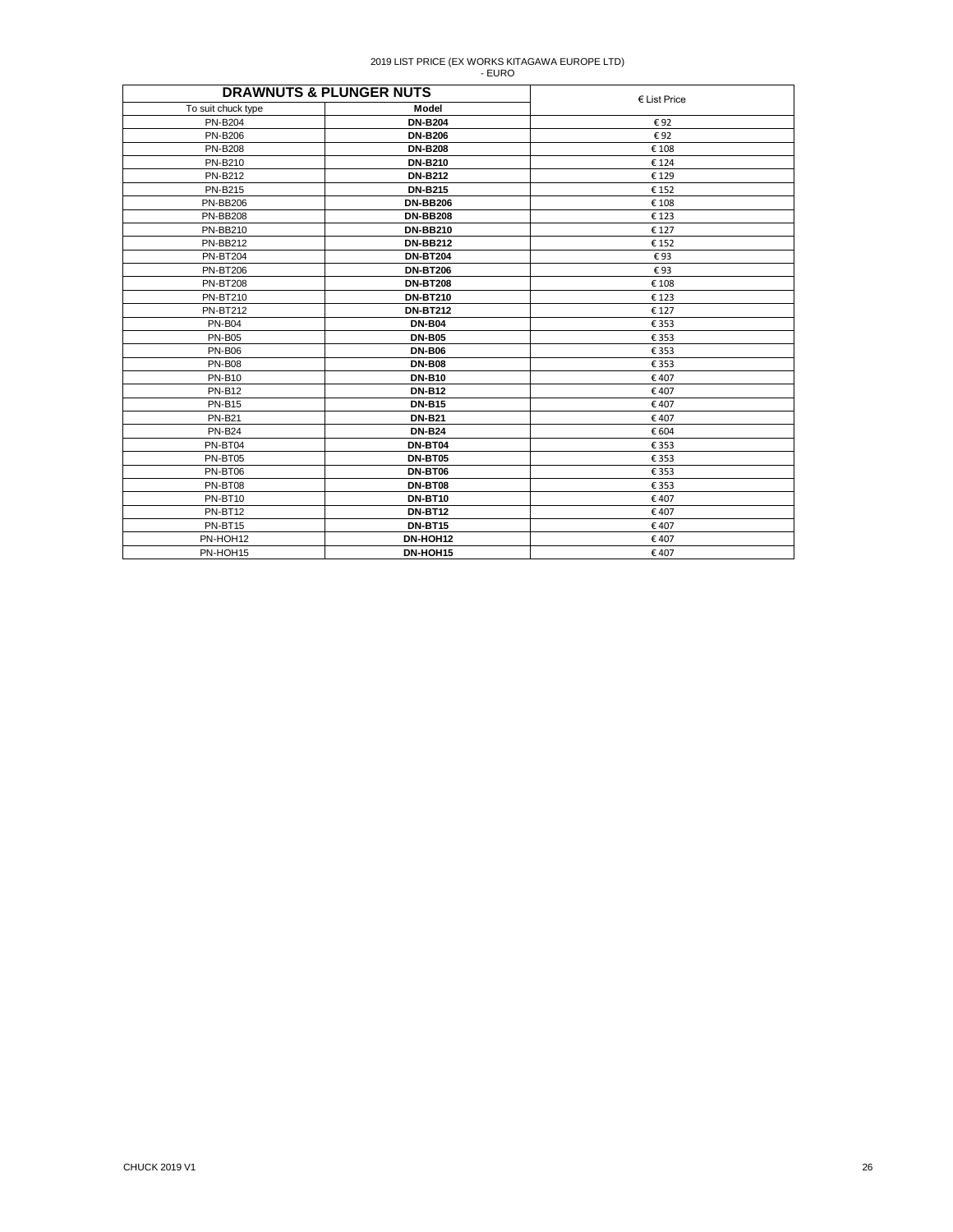| <b>DRAWTUBES AND DRAWBARS</b>    |                          |                 |
|----------------------------------|--------------------------|-----------------|
| To suit chuck size               | Model                    | $E$ List Price  |
| 4"                               | DT04                     | €721            |
| 5"                               | DT05                     | €721            |
| 6"                               | DT06                     | €721            |
| 8"                               | DT08                     | €721            |
| 10"                              | DT10                     | €883            |
| 12"                              | DT12                     | €883            |
| 15"                              | DT15                     | € 1,211         |
| 18"                              | <b>DT18</b>              | €1,319          |
| 21"                              | DT21                     | €1,588          |
| 24"                              | DT24                     | €1,588          |
| <b>Cylinder reduction Sleeve</b> | <b>CRS</b>               | € 242           |
| Balancing                        | <b>DTB</b>               | € 210           |
| ADDITIONAL COST FOR HIGH TENSILE | $OD < 65$ mm             | € 619           |
| <b>DRAWTUBES</b>                 | $OD > 65$ mm             | € 807           |
|                                  | <b>CYLINDER ADAPTORS</b> |                 |
| To suit chuck size               | Model                    | € List Price    |
| 4"                               | <b>CA04</b>              | € 797           |
| 5"                               | <b>CA05</b>              | € 797           |
| 6"                               | <b>CA06</b>              |                 |
| 8"                               | <b>CA08</b>              | € 861<br>€1,023 |
| 10"                              | <b>CA10</b>              |                 |
| 12"                              | CA12                     | €1,023          |
|                                  |                          | € 1,076         |
| 15"                              | CA15                     | € 1,076         |
| 18"                              | <b>CA18</b>              | € 1,211         |
| 21"<br>24"                       | CA21                     | €1,426          |
|                                  | <b>CA24</b>              | €1,588          |
|                                  | <b>SEAL PLATES</b>       | € List Price    |
| To suit chuck size               | Model                    |                 |
| 4"                               | SP <sub>04</sub>         | € 296           |
| 5"                               | <b>SP05</b>              | € 296           |
| 6"                               | SP <sub>06</sub>         | € 296           |
| 8"                               | SP <sub>08</sub>         | €457            |
| 10"                              | <b>SP10</b>              | €457            |
| 12"                              | <b>SP12</b>              | € 834           |
| 15"                              | <b>SP15</b>              | € 834           |
| 18"                              | <b>SP18</b>              | €942            |
| 21"                              | <b>SP21</b>              | € 1,050         |
| 24"                              | <b>SP24</b>              | € 1,050         |
| <b>CHUCK BUNGS</b>               |                          | $E$ List Price  |
| To suit chuck type               | Model                    |                 |
| Centre Bung for B206 Chuck       | <b>BUNG-B206</b>         | €68             |
| Centre Bung for B208 Chuck       | <b>BUNG-B208</b>         | €91             |
| Center Bung for B210 Chuck       | <b>BUNG-B210</b>         | € 114           |
| Center Bung for B212 Chuck       | <b>BUNG-B212</b>         | € 182           |
| B212X-Chuck-BUNG                 | <b>BUNG-B212X</b>        | € 318           |
| Center Bung for BB208 Chuck      | BUNG-BB208               | € 273           |
| Center Bung + Oring for BB210    | BUNG-BB210               | € 295           |
| Center Bung for BB212 Chuck      | BUNG-BB212               | € 318           |
| 61P-42-4496- Bung B24 Chuck      | <b>BUNG B24</b>          | €432            |
| CB-013-072-003- Bung B15 Chuck   | BUNG-B15                 | € 363           |
|                                  |                          |                 |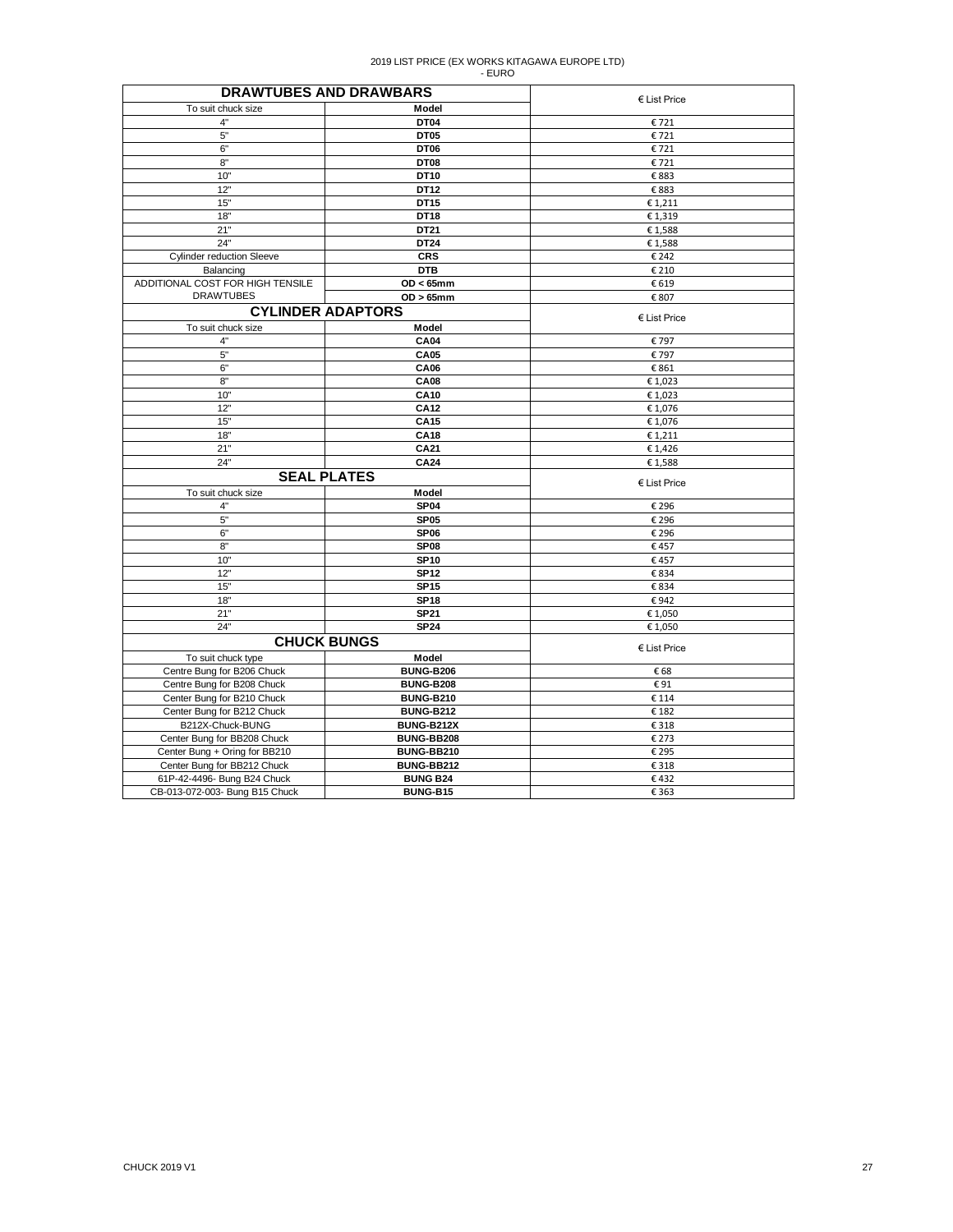| <b>FILLER TUBES</b>            |                            | $E$ List Price        |
|--------------------------------|----------------------------|-----------------------|
| Maximum Internal Diameter (mm) | Model                      |                       |
| 26                             | <b>FT04</b>                | € 374                 |
| 33                             | <b>FT05</b>                | € 374                 |
| 45                             | <b>FT06</b>                | € 374                 |
| 52                             | <b>FT08</b>                | € 374                 |
| 75                             | <b>FT10</b>                | € 393                 |
| 91                             | FT12                       | €439                  |
| 100                            | <b>FT15</b>                | €496                  |
| Filler Tube Flange             | <b>FTF</b>                 | € 134                 |
|                                | <b>DUST COVER EJECTORS</b> |                       |
| To suit chuck type             | Model                      | $\epsilon$ List Price |
| <b>B206</b>                    | EJ-B206                    | €909                  |
| <b>B208</b>                    | <b>EJ-B208</b>             | € 1,000               |
| B210                           | EJ-B210                    | € 1,090               |
| B212                           | EJ-B212                    | € 1,181               |
| <b>JAW BORING RINGS</b>        |                            | $E$ List Price        |
| To suit chuck size             | Model                      |                       |
| 6" (165mm)                     | <b>KTL-100</b>             | €431                  |
| 8" (210mm)                     | <b>KTL-125</b>             | €465                  |
| 10" (254mm)                    | <b>KTL-160</b>             | € 564                 |
| 5" (135mm)                     | KJB05                      | € 175                 |
| 6" (169mm)                     | KJB06                      | €188                  |
| 8" (210mm)                     | KJB08                      | € 209                 |
| 10" (254mm)                    | <b>KJB10</b>               | € 228                 |
| 12" (304mm)                    | <b>KJB12</b>               | € 351                 |
| 15" (381mm)                    | <b>KJB15</b>               | € 667                 |